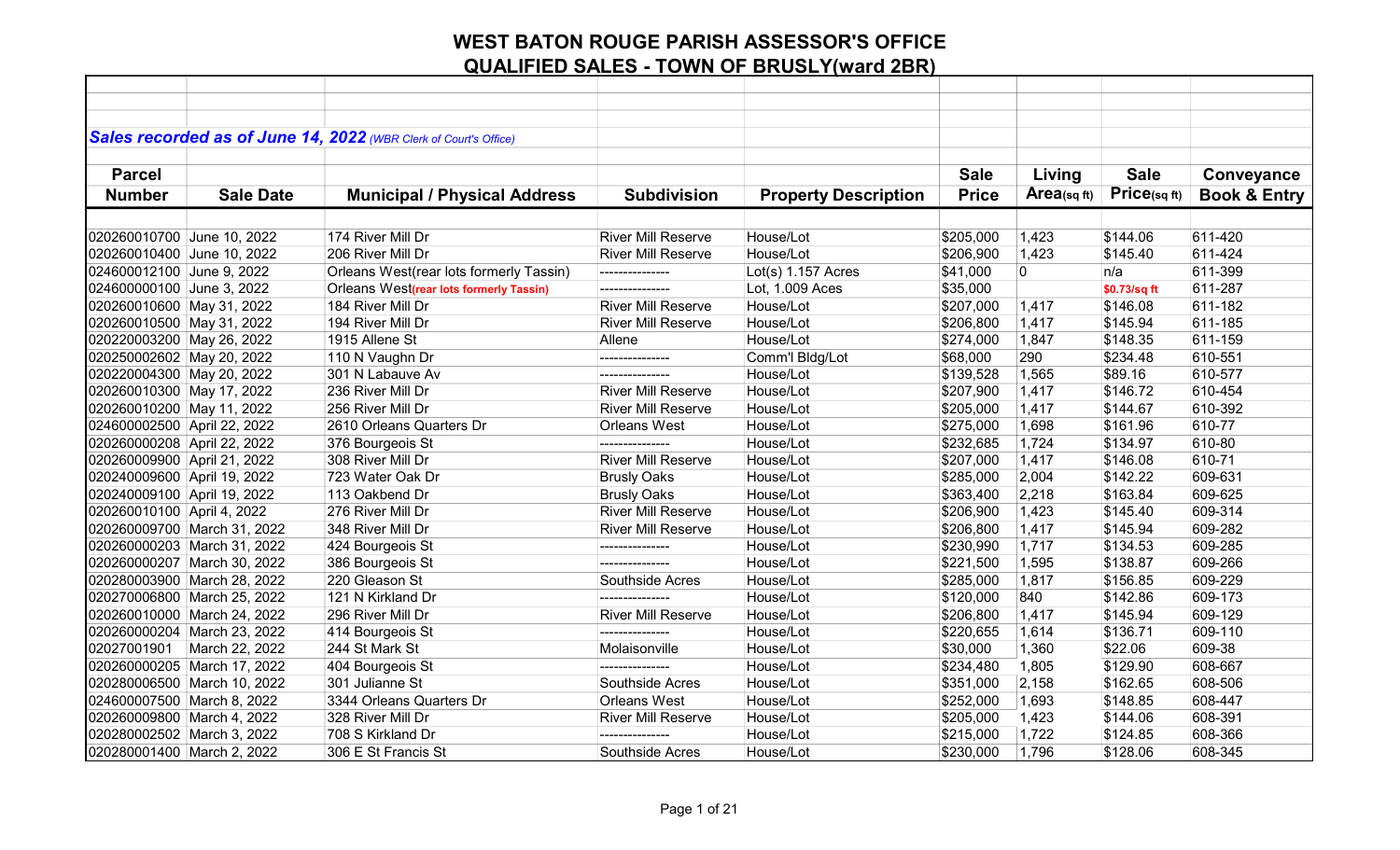|               |                                | Sales recorded as of June 14, 2022 (WBR Clerk of Court's Office) |                           |                             |              |            |               |                         |
|---------------|--------------------------------|------------------------------------------------------------------|---------------------------|-----------------------------|--------------|------------|---------------|-------------------------|
|               |                                |                                                                  |                           |                             |              |            |               |                         |
| <b>Parcel</b> |                                |                                                                  |                           |                             | <b>Sale</b>  | Living     | <b>Sale</b>   | Conveyance              |
| <b>Number</b> | <b>Sale Date</b>               | <b>Municipal / Physical Address</b>                              | <b>Subdivision</b>        | <b>Property Description</b> | <b>Price</b> | Area(sqft) | Price(sq ft)  | <b>Book &amp; Entry</b> |
|               |                                |                                                                  |                           |                             |              |            |               |                         |
|               | 020260007400 February 28, 2022 | 368 River Mill Dr                                                | <b>River Mill Reserve</b> | House/Lot                   | \$206,900    | 1,417      | \$146.01      | 608-325                 |
|               | 020220006600 February 18, 2022 | 1640 Live Oak Dr                                                 | Live Oak Place            | House/Lot                   | \$159,500    | 1,317      | \$121.11      | 608-133                 |
|               | 020260007300 February 18, 2022 | 369 River Mill Dr                                                | <b>River Mill Reserve</b> | Townhouse/Lot               | \$178,900    | 1,373      | \$130.30      | 608-129                 |
|               | 020210002400 February 11, 2022 | 2811 Live Oak Dr                                                 | Live Oak Place            | Lot, 0.43 Acres             | \$55,000     |            | \$3.00/sq ft  | 608-28                  |
|               | 020280002405 February 4, 2022  | 602 Floyd St                                                     | Southside Acres           | House/Lot                   | \$485,000    | 3,002      | \$161.55      | 607-615                 |
|               | 020270005200 February 3, 2022  | 731 E Main St                                                    | --------------            | Garage/Lot                  | \$45,000     |            | n/a           | 607-601                 |
|               | 020260008700 February 1, 2022  | 327 / 307 River Mill Dr                                          | <b>River Mill Reserve</b> | Lots $(2)$                  | \$85,000     |            | \$42,500/lot  | 607-560                 |
|               | 020260009300 February 1, 2022  | 255 / 235 / 205 / 199 River Mill Dr                              | <b>River Mill Reserve</b> | Lots $(4)$                  | \$170,000    |            | \$42,500/lot  | 607-557                 |
|               | 020260009500 February 1, 2022  | 183 / 173 River Mill Dr                                          | <b>River Mill Reserve</b> | Lots $(2)$                  | \$85,000     |            | \$42,500/lot  | 607-554                 |
|               | 020260010800 February 1, 2022  | 153 / 154 River Mill Dr                                          | <b>River Mill Reserve</b> | Lots $(2)$                  | \$85,000     |            | \$42,500/lot  | 607-551                 |
|               | 020220005400 January 31, 2022  | 1450 Ory Dr                                                      | Oak Shadow                | Mobile Home/Lot             | \$100,000    |            | n/a           | 607-532                 |
|               | 020270005700 January 26, 2022  | 811 E Main St                                                    | ---------------           | House/Lot                   | \$165,000    | 1,182      | \$139.59      | 607-480                 |
|               | 020260003500 January 20, 2022  | 447 W Main St                                                    | Gates at the Oaks         | House/Lot                   | \$329,900    | 2,106      | \$156.65      | 607-416                 |
|               | 020260000211 January 6, 2022   | 336 Bourgeois St                                                 | ---------------           | House/Lot                   | \$210,320    | 1,484      | \$141.73      | 607-59                  |
|               | 020250002603 December 17, 2021 | 142 N Vaughn Dr                                                  | ---------------           | Comm'l Bldg/Lot             | \$98,000     | 4,086      | \$23.99/sq ft | 606-355                 |
|               | 020220000300 December 16, 2021 | 411 N Labauve Av                                                 |                           | House/Lot                   | \$270,000    | 1,784      | \$151.35      | 606-352                 |
|               | 020240003900 December 16, 2021 | 862 N Brusly Oaks Dr                                             | <b>Brusly Oaks</b>        | House/Lot                   | \$337,500    | 1,904      | \$177.26      | 606-342                 |
|               | 020260000209 December 14, 2021 | 356 Bourgeois St                                                 | ---------------           | House/Lot                   | \$235,560    | 1,811      | \$130.07      | 606-301                 |
|               | 020260000206 December 9, 2021  | 396 Bourgeois St                                                 | ---------------           | House/Lot                   | \$217,935    | 1,611      | \$135.28      | 606-175                 |
|               | 020270001417 December 6, 2021  | 543 Courtney Dr                                                  | <b>Courtney Estates</b>   | House/Lot                   | \$172,000    | 2,010      | \$85.57       | 606-65                  |
|               | 020280006800 December 6, 2021  | 310 Julianne St                                                  | Southside Acres           | House/Lot                   | \$298,000    | 1,924      | \$154.88      | 606-119                 |
|               | 020240008000 December 2, 2021  | 886 Water Oak Dr                                                 | <b>Brusly Oaks</b>        | House/Lot                   | \$399,000    | 2,501      | \$159.53      | 605-643                 |
|               | 020260000202 December 1, 2021  | 434 Bourgeois St                                                 | ---------------           | House/Lot                   | \$209,555    | 1,484      | \$141.21      | 605-634                 |
|               | 020220011100 November 29, 2021 | 121 N Labauve Av                                                 | ---------------           | House/Lot                   | \$100,000    | 979        | \$102.15      | 605-547                 |
|               | 020220017600 November 29, 2021 | 137 N Labauve Av                                                 | ---------------           | House/Lot                   | \$100,000    | 978        | \$102.25      | 605-544                 |
|               | 020260000210 November 24, 2021 | 346 Bourgeois St                                                 | ---------------           | House/Lot                   | \$218,800    | 1,523      | \$143.66      | 605-516                 |
|               | 020260005600 November 24, 2021 | 335 Quiet Oak Blvd                                               | Gates at the Oaks         | House/Lot                   | \$410,000    | 2,474      | \$165.72      | 605-520                 |
|               | 020260003400 November 12, 2021 | 457 W Main St                                                    | Gates at the Oaks         | House/Lot                   | \$297,500    | 2,016      | \$147.57      | 605-334                 |
|               | 020220011900 November 3, 2021  | 1659 Ory Dr                                                      | Oak Shadow                | House/Lot                   | \$193,000    | 1,396      | \$138.25      | 605-185                 |
|               | 020270014200 October 19, 2021  | 740 Bourgeois St                                                 | Rita Babin                | House/Lot                   | \$370,000    | 2,332      | \$158.66      | 604-649                 |
|               | 024600004300 October 6, 2021   | 3229 Orleans Quarters Dr                                         | Orleans West              | House/Lot                   | \$260,000    | 2,248      | \$115.66      | 604-439                 |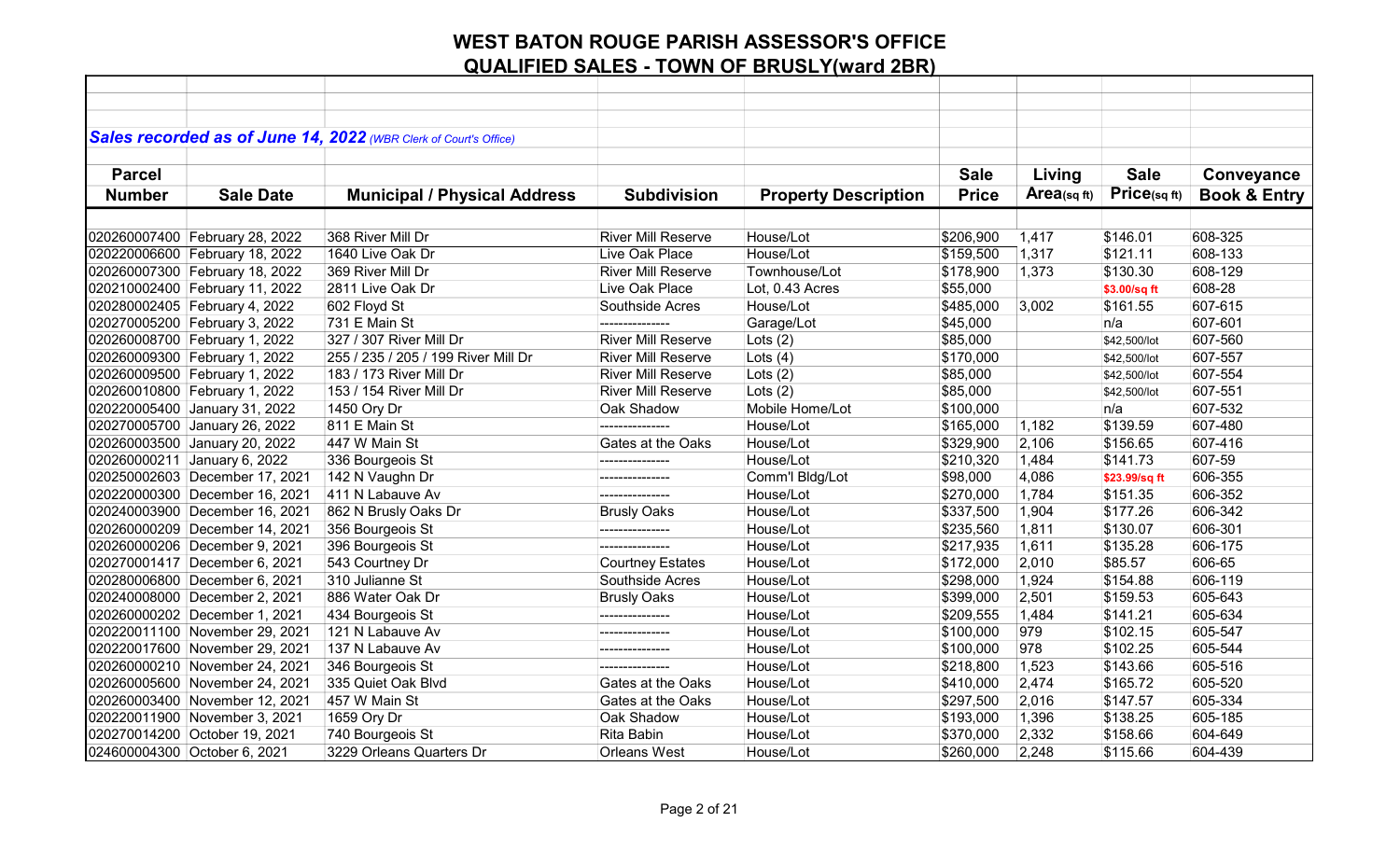|                              |                                 | Sales recorded as of June 14, 2022 (WBR Clerk of Court's Office) |                           |                             |              |            |               |                         |
|------------------------------|---------------------------------|------------------------------------------------------------------|---------------------------|-----------------------------|--------------|------------|---------------|-------------------------|
|                              |                                 |                                                                  |                           |                             |              |            |               |                         |
| <b>Parcel</b>                |                                 |                                                                  |                           |                             | <b>Sale</b>  | Living     | <b>Sale</b>   | Conveyance              |
| <b>Number</b>                | <b>Sale Date</b>                | <b>Municipal / Physical Address</b>                              | <b>Subdivision</b>        | <b>Property Description</b> | <b>Price</b> | Area(sqft) | Price(sqft)   | <b>Book &amp; Entry</b> |
|                              |                                 |                                                                  |                           |                             |              |            |               |                         |
|                              |                                 |                                                                  |                           |                             |              |            |               |                         |
| 020220016200 October 6, 2021 |                                 | 1924 Ory Dr                                                      | Oak Shadow                | House/Lot                   | \$260,000    | 1,801      | \$144.36      | 604-423                 |
| 020240007100 October 4, 2021 |                                 | 360 Willow Oak Dr                                                | <b>Brusly Oaks</b>        | House/Lot                   | \$360,000    | 2,095      | \$171.84      | 604-333                 |
|                              | 024600006400 September 24, 2021 | 3407 Orleans Quarters Dr                                         | Orleans West              | House/Lot                   | \$234,000    | 1,690      | \$138.46      | 604-120                 |
|                              | 020240004700 September 17, 2021 | 406 Oakleaf Ct                                                   | <b>Brusly Oaks</b>        | House/Lot                   | \$319,900    | 2,217      | \$144.29      | 604-22                  |
| 024600004000 August 27, 2021 |                                 | 3127 Orleans Quarters Dr                                         | <b>Orleans West</b>       | House/Lot                   | \$255,000    | 2,052      | \$124.27      | 603-448                 |
| 020280001700 August 25, 2021 |                                 | 408 E St Francis St                                              | Southside Acres           | House/Lot                   | \$179,000    | 1,624      | \$110.22      | 603-393                 |
| 020260004500 August 18, 2021 |                                 | 316 Quiet Oak Blvd                                               | Gates at the Oaks         | House/Lot                   | \$460,000    | 3,392      | \$135.61      | 603-236                 |
| 020220017700 August 9, 2021  |                                 | 1505 Anna Ln                                                     | ---------------           | House/Lot                   | \$475,000    | 2,249      | \$211.20      | 603-69                  |
| 020240007800 July 28, 2021   |                                 | 190 Willow Oak Dr                                                | <b>Brusly Oaks</b>        | House/Lot                   | \$334,000    | 2,054      | \$162.61      | 602-608                 |
| 024600002600 July 28, 2021   |                                 | 2640 Orleans Quarters Dr                                         | <b>Orleans West</b>       | House/Lot                   | \$239,000    | 1,689      | \$141.50      | 602-617                 |
| 020260003800 July 20, 2021   |                                 | 375 W Main St                                                    | Gates at the Oaks         | House/Lot                   | \$272,400    | 1,803      | \$151.08      | 602-503                 |
| 020250001301 July 6, 2021    |                                 | 252 Sidney St / 438 N Vaughn Dr                                  | ---------------           | House/Comm'l Bldg/Lots      | \$676,750    |            | n/a           | 602-222                 |
| 024600006300 July 2, 2021    |                                 | 3385 Orleans Quarters Dr                                         | Orleans West              | House/Lot                   | \$280,000    | 2,231      | \$125.50      | 602-187                 |
| 024600008600 July 1, 2021    |                                 | 616 Lyon St                                                      | Orleans West              | House/Lot                   | \$505,000    | 2,455      | \$205.70      | 602-166                 |
| 020280006700 June 10, 2021   |                                 | 309 Julianne St                                                  | Southside Acres           | House/Lot                   | \$298,500    | 1,922      | \$155.31      | 601-498                 |
| 020240003700 June 7, 2021    |                                 | 822 N Brusly Oaks Dr                                             | <b>Brusly Oaks</b>        | House/Lot                   | \$320,000    | 2,258      | \$141.72      | 601-383                 |
| 024600003800 June 3, 2021    |                                 | 3055 Orleans Quarters Rd                                         | Orleans West              | House/Lot                   | \$229,000    | 1,693      | \$135.26      | 601-307                 |
| 020270013300 June 1, 2021    |                                 | 230 Julien St                                                    | <b>Brusly Landing</b>     | House/Lot                   | \$239,000    | 1,617      | \$147.80      | 601-262                 |
| 020260006900 May 28, 2021    |                                 | 377 River Mill Dr                                                | <b>River Mill Reserve</b> | House/Lot                   | \$183,500    | 1,544      | \$118.85      | 601-232                 |
| 020260002700 May 25, 2021    |                                 | <b>River Mill Reserve Dr</b>                                     | <b>River Mill Reserve</b> | Lots(4)                     | \$160,000    |            | \$8.88/sq ft  | 600-700                 |
| 020260002700 May 25, 2021    |                                 | <b>River Mill Reserve Dr</b>                                     | <b>River Mill Reserve</b> | Lots(6)                     | \$240,000    |            | \$8.88/sq ft  | 600-694                 |
| 020260007400 May 25, 2021    |                                 | River Mill Reserve Dr                                            | <b>River Mill Reserve</b> | Lots(2)                     | \$80,000     |            | \$8.88/sq ft  | 600-697                 |
| 020260010500 May 25, 2021    |                                 | <b>River Mill Reserve Dr</b>                                     | <b>River Mill Reserve</b> | $ $ Lots $(4)$              | \$160,000    |            | \$8.88/sq ft  | $601 - 1$               |
| 024600001500 May 14, 2021    |                                 | 2609 Orleans Quarters Dr                                         | <b>Orleans West</b>       | House/Lot                   | \$232,000    | 1,722      | \$134.73      | 600-509                 |
| 020260006000 May 13, 2021    |                                 | 409 Oak Plaza Blvd(between Cottonport Bank & Walk-Ons)           |                           | 0.574 Acres, Comm'l Land    | \$400,000    |            | \$16.00/sq ft | 600-472                 |
| 020280006600 April 29, 2021  |                                 | 305 Julianne St                                                  | Southside Acres           | House/Lot                   | \$289,000    | 1,916      | \$150.84      | 600-207                 |
| 020260000200 April 15, 2021  |                                 | 322 Bourgeois St                                                 | ---------------           | Lot, 0.960 Acres            | \$85,000     |            | \$1.50/sq ft  | 599-634                 |
| 020220000900 March 26, 2021  |                                 | 1828 Allene St                                                   | Sarradet Acres            | House/Lot                   | \$226,000    | 1,840      | \$122.83      | 599-183                 |
| 024600000805 March 25, 2021  |                                 | between Allene & Live Oak(p/o Oscar Denham property)             |                           | Lot 3.779 Acres             | \$64,690     |            | \$0.40/sq ft  | 599-157                 |
| 020260000200 March 22, 2021  |                                 | Bourgeois St(Rita Babin property)                                | ---------------           | Lots(10)                    | \$400,000    |            | \$40,000/lot  | 599-18                  |
| 020210001302 March 19, 2021  |                                 | 2633 Allene St                                                   | Allene                    | Mobile Home/Lot             | \$75,000     |            | n/a           | 598-683                 |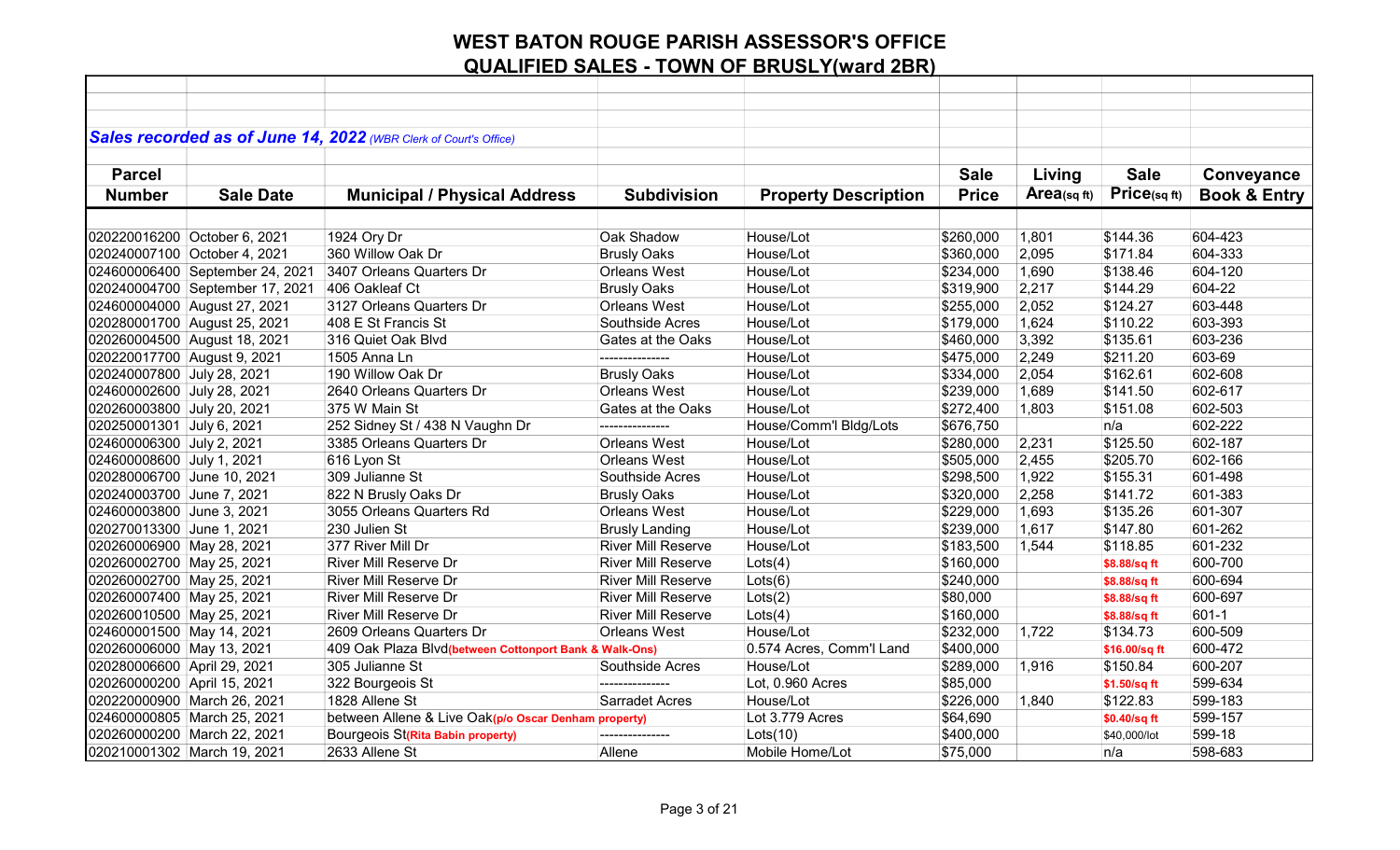|                             |                                 | Sales recorded as of June 14, 2022 (WBR Clerk of Court's Office) |                           |                             |              |            |              |                         |
|-----------------------------|---------------------------------|------------------------------------------------------------------|---------------------------|-----------------------------|--------------|------------|--------------|-------------------------|
|                             |                                 |                                                                  |                           |                             |              |            |              |                         |
| <b>Parcel</b>               |                                 |                                                                  |                           |                             | <b>Sale</b>  | Living     | <b>Sale</b>  | Conveyance              |
| <b>Number</b>               | <b>Sale Date</b>                | <b>Municipal / Physical Address</b>                              | <b>Subdivision</b>        | <b>Property Description</b> | <b>Price</b> | Area(sqft) | Price(sqft)  | <b>Book &amp; Entry</b> |
|                             |                                 |                                                                  |                           |                             |              |            |              |                         |
| 020220002302 March 16, 2021 |                                 | 2157 Allene St                                                   | Allene                    | House/Lot                   | \$118,000    | 1,232      | \$95.78      | 598-545                 |
|                             | 024600001800 March 15, 2021     | 2699 Orleans Quarters Dr                                         | <b>Orleans West</b>       | House/Lot                   | \$242,000    | 2,253      | \$107.41     | 598-522                 |
| 020260007000 March 8, 2021  |                                 | 375 River Mill Dr                                                | <b>River Mill Reserve</b> | Townhouse/Lot               | \$170,000    | 1,406      | \$120.91     | 598-463                 |
| 020220004000 March 4, 2021  |                                 | 1527 Allene St                                                   | ---------------           | House/Lot                   | \$145,000    | 1,233      | \$117.60     | 598-434                 |
| 020240004800 March 3, 2021  |                                 | 380 Oakleaf Ct                                                   | <b>Brusly Oaks</b>        | House/Lot                   | \$325,000    | 2,275      | \$142.86     | 599-255                 |
|                             | 020270004700 February 24, 2021  | 217 Jones(storage bldgs)                                         | ---------------           | Comm'l Bldg/Lot             | \$140,000    |            | n/a          | 598-244                 |
|                             | 020210003200 February 18, 2021  | 3121 Live Oak Dr                                                 | Live Oak Place            | House/Lot                   | \$235,000    | 1,848      | \$127.16     | 598-150                 |
|                             | 020250001901 February 12, 2021  | 409 E Main St(Daniel's Pharmacy)                                 | ---------------           | Comm'l Bldg/Lot             | \$500,000    | 2,733      | \$182.95     | 597-689                 |
|                             | 020220013500 February 1, 2021   | 2123 Ory Dr                                                      | Oak Shadow                | House/Lot                   | \$188,000    | 1,569      | \$119.82     | 597-484                 |
|                             | 020250002603 January 25, 2021   | 142 N Vaughan Dr                                                 | ---------------           | Comm'l Bldg/Lot             | \$140,000    | 4,086      | \$34.26      | 597-436                 |
| 02460000804                 | January 5, 2021                 | between Allene & Live Oak(p/o Oscar Denham property)             |                           | Lot, 1.436 Acres            | \$23,450     |            | \$0.38/sq ft | 597-201                 |
|                             | 020210009101 December 29, 2020  | 3481 Allene St                                                   | ---------------           | Mobile Home/Lot             | \$28,000     |            | n/a          | 597-139                 |
|                             | 024600000801 December 18, 2020  | between Allene & Live Oak(p/o Oscar Denham property)             |                           | Lot, 3.209 Acres            | \$48,000     |            | \$0.35/sq ft | 596-685                 |
|                             | 020260005300 December 17, 2020  | 427 Quiet Oak Blvd                                               | Gates at the Oaks         | House/Lot                   | \$322,000    | 2,076      | \$155.11     | 596-630                 |
|                             | 024600000802 December 11, 2020  | between Allene & Live Oak(p/o Oscar Denham property)             |                           | Lot, 5.997 Acres            | \$85,000     |            | \$0.33/sq ft | 596-344                 |
|                             | 024600000803 December 11, 2020  | between Allene & Live Oak(p/o Oscar Denham property)             |                           | Lot, 5.693 Acres            | \$85,000     |            | \$0.35/sq ft | 596-348                 |
|                             | 020280004500 November 10, 2020  | 307 Gleason St                                                   | Southside Acres           | House/Lot                   | \$275,000    | 2,296      | \$119.77     | 595-552                 |
|                             | 020240009100 October 23, 2020   | 113 Oakbend Dr                                                   | <b>Brusly Oaks</b>        | House/Lot                   | \$295,000    | 2,218      | \$133.00     | 595-146                 |
|                             | 020210009100 October 22, 2020   | 3509 Allene St                                                   | ---------------           | Mobile Home/Lot             | \$52,000     |            | n/a          | 595-124                 |
|                             | 024600000800 October 20, 2020   | between Allene & Live Oak(p/o Oscar Denham property)             |                           | Lot, 1.94 Acres             | \$29,700     |            | \$0.36/sq ft | 595-54                  |
|                             | 024600003000 October 16, 2020   | 2823 Orleans Quarters Dr                                         | <b>Orleans West</b>       | House/Lot                   | \$245,000    | 2,254      | \$108.70     | 595-22                  |
|                             | 024600001200 October 15, 2020   | 2537 Orleans Quarters Dr                                         | <b>Orleans West</b>       | House/Lot                   | \$245,000    | 2,240      | \$109.38     | 595-1                   |
|                             | 020270014503 October 8, 2020    | Bourgeois St(Rita Babin property)                                | ---------------           | Lot, 3.038 Acres            | \$165,000    |            | \$1.24/sq ft | 594-631                 |
|                             | 020220002500 October 6, 2020    | 2117 Allene St                                                   | Allene                    | House/Lot                   | \$175,000    | 1,463      | \$119.62     | 594-582                 |
|                             | 020260007800 September 30, 2020 | 382 River Mill Dr                                                | <b>River Mill Reserve</b> | House/Lot                   | \$185,000    | 1,334      | \$138.68     | 594-491                 |
|                             | 020220011500 September 14, 2020 | 1670 Ory Dr                                                      | <b>Romey Dupuy</b>        | Lot, 0.369 Acres            | \$62,500     |            | \$3.89/sq ft | 594-145                 |
|                             | 020220007000 September 4, 2020  | 1803 Live Oak Dr                                                 | Live Oak Place            | House/Lot                   | \$177,000    | 2,420      | \$73.14      | 594-16                  |
|                             | 020280006900 September 4, 2020  | 306 Julianne St                                                  | Southside Acres           | House/Lot                   | \$250,000    | 1,784      | \$140.13     | 594--19                 |
|                             | 020220020600 August 31, 2020    | 1877 Orleans Quarters Dr                                         | <b>Orleans Quarters</b>   | Houes/Lot                   | \$245,000    | 1,659      | \$147.68     | 593-622                 |
|                             | 020260007900 August 28, 2020    | 380 River Mill Dr                                                | <b>River Mill Reserve</b> | House/Lot                   | \$175,000    | 1,338      | \$130.79     | 593-590                 |
|                             | 020260005600 August 28, 2020    | 335 Quiet Oak Blvd                                               | Gates at the Oaks         | House/Lot                   | \$355,000    | 2,474      | \$143.49     | 593-594                 |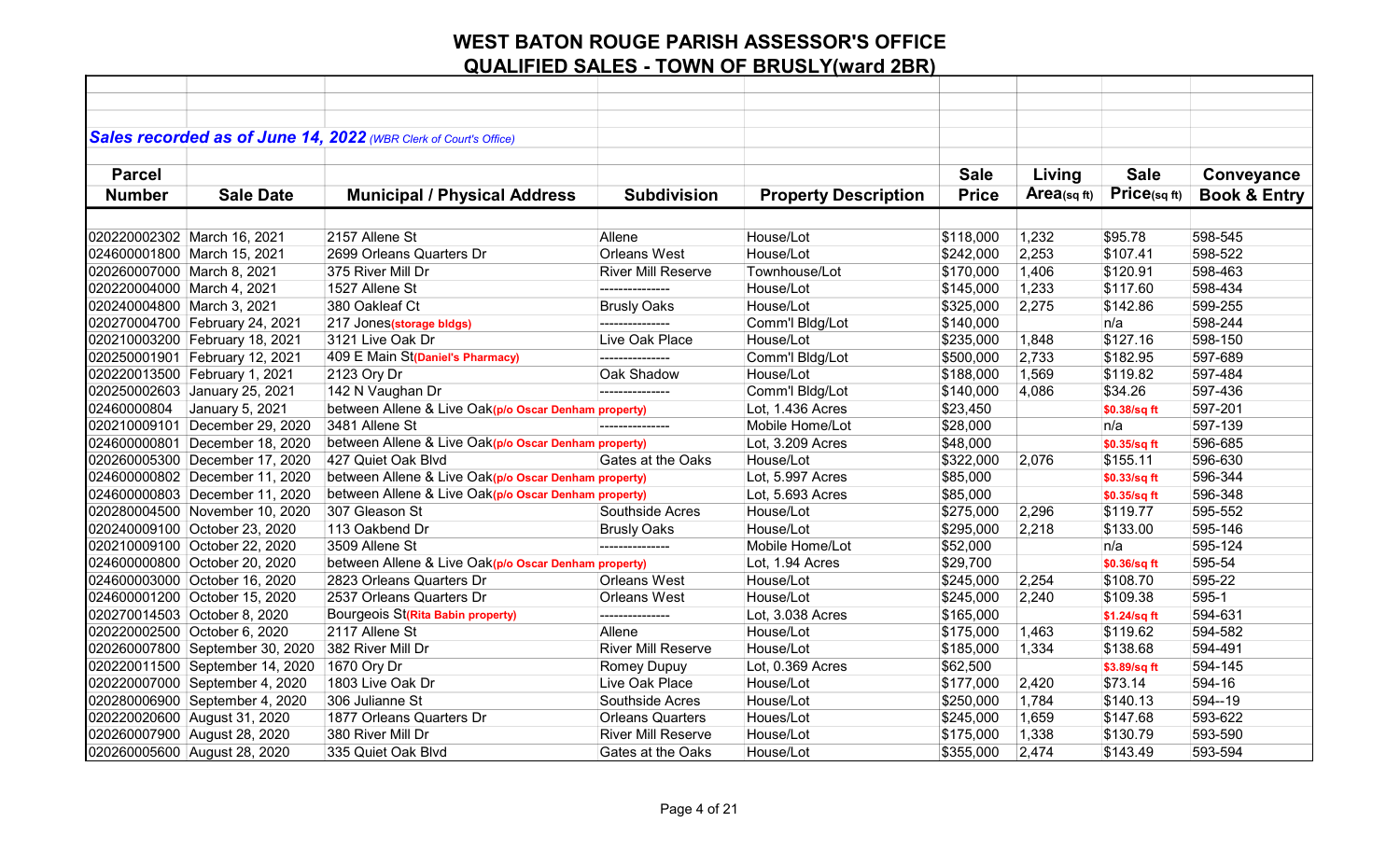|                             |                                 | Sales recorded as of June 14, 2022 (WBR Clerk of Court's Office) |                             |                             |              |            |             |                         |
|-----------------------------|---------------------------------|------------------------------------------------------------------|-----------------------------|-----------------------------|--------------|------------|-------------|-------------------------|
|                             |                                 |                                                                  |                             |                             |              |            |             |                         |
| <b>Parcel</b>               |                                 |                                                                  |                             |                             | <b>Sale</b>  | Living     | <b>Sale</b> | Conveyance              |
| <b>Number</b>               | <b>Sale Date</b>                | <b>Municipal / Physical Address</b>                              | <b>Subdivision</b>          | <b>Property Description</b> | <b>Price</b> | Area(sqft) | Price(sqft) | <b>Book &amp; Entry</b> |
|                             |                                 |                                                                  |                             |                             |              |            |             |                         |
|                             | 020250008900 August 25, 2020    | 460 Venzule Dr                                                   | Anita Park                  | House/Lot                   | \$212,400    | 1,663      | \$127.72    | 593-554                 |
| 020260003700 July 31, 2020  |                                 | 427 W Main St                                                    | Gates at the Oaks           | House/Lot                   | \$230,000    | 1,900      | \$121.05    | 593-193                 |
| 020220002700 July 23, 2020  |                                 | 2049 Allene St                                                   | Allene                      | House/Lot                   | \$153,000    | 1,254      | \$122.01    | 592-590                 |
| 020260006100 July 13, 2020  |                                 | 440 W St Francis St                                              | <b>River Mill Reserve</b>   | Townhouse/Lot               | \$172,500    | 1,348      | \$127.97    | 592-423                 |
| 024700000900 June 19, 2020  |                                 | 331 Sycamore Circle                                              | <b>Stonewall Plantation</b> | House/Lot                   | \$213,500    | 1,839      | \$116.10    | 591-696                 |
| 020210003301 June 9, 2020   |                                 | 3211 Live Oak Dr                                                 | Live Oak Place              | House/Lot                   | \$239,900    | 1,808      | \$132.69    | 591-570                 |
| 024600000301 June 4, 2020   |                                 | 539 N Labauve Rd                                                 | ---------------             | House/Lot                   | \$171,000    | 1,392      | \$122.84    | 591-506                 |
| 024600010600 June 2, 2020   |                                 | 3364 Orleans Quarters Dr                                         | Orleans West                | Lot                         | \$4,000      |            | n/a         | 591-475                 |
| 020270004500 June 2, 2020   |                                 | 323 St Mary St                                                   | Levert Place                | House/Lot                   | \$224,000    | 1,743      | \$128.51    | 591-469                 |
| 020230000300 May 13, 2020   |                                 | 408 N Labauve Av                                                 | ---------------             | House/Lot                   | \$165,000    | 1,473      | \$112.02    | 591-157                 |
| 020270007200 May 6, 2020    |                                 | 136 / 138 S Kirkland Dr                                          | Molaisonville               | Duplex/Lot                  | \$180,000    | 1,737      | \$103.63    | 591-35                  |
| 020270009900 May 6, 2020    |                                 | 506 E Main St                                                    |                             | House/Lot                   | \$38,000     | 727        | \$52.27     | 591-42                  |
| 020280002100 May 6, 2020    |                                 | 606 E St Francis St                                              | ---------------             | House/Lot                   | \$315,000    | 2,723      | \$115.68    | 591-23                  |
| 020250006203 April 30, 2020 |                                 | 132 First St                                                     |                             | House/Lot                   | \$219,000    | 1,578      | \$138.78    | 590-647                 |
| 020220018100 April 27, 2020 |                                 | 1561 Orleans Quarters Dr                                         | <b>Orleans Quarters</b>     | House/Lot                   | \$245,000    | 1,715      | \$142.86    | 590-617                 |
| 020240004400 April 17, 2020 |                                 | 401 Willow Oak Dr                                                | <b>Brusly Oaks</b>          | House/Lot                   | \$325,000    | 2,392      | \$135.87    | 590-527                 |
|                             | 020240003100 March 23, 2020     | 223 Oakbend Dr                                                   | <b>Brusly Oaks</b>          | House/Lot                   | \$335,000    | 2,340      | \$143.16    | 590-227                 |
|                             | 020270007800 March 23, 2020     | 128 Julien St                                                    | <b>Brusly Landing</b>       | House/Lot                   | \$105,000    | 825        | \$127.27    | 590-224                 |
|                             | 020260005200 March 13, 2020     | 447 Quiet Oak Blvd                                               | Gates at the Oaks           | House/Lot                   | \$335,000    | 2,171      | \$154.31    | 590-150                 |
| 024600008000 March 5, 2020  |                                 | 3448 Orleans Quarters Dr                                         | <b>Orleans West</b>         | House/Lot(s)                | \$265,000    | 2,250      | \$117.78    | 590-20                  |
|                             | 020220005600 February 18, 2020  | 2120 Ory Dr                                                      | Oak Shadow                  | House/Lot                   | \$184,900    | 1,420      | \$130.21    | 589-506                 |
|                             | 020260008400 February 8, 2020   | 370 River Mill Dr                                                | <b>River Mill Reserve</b>   | House/Lot                   | \$170,000    | 1,334      | \$127.44    | 589-522                 |
|                             | 020280004100 January 24, 2020   | 812 Floyd St                                                     | Southside Acres             | House/Lot                   | \$206,000    | 2,026      | \$101.68    | 589-52                  |
|                             | 020210003401 December 17, 2019  | 3311 Live Oak Dr                                                 | Live Oak Place              | House/Lot                   | \$198,700    | 1,524      | \$130.38    | 587-612                 |
|                             | 020250009600 November 27, 2019  | 425 Venzule Dr                                                   | Anita Park                  | House/Lot                   | \$192,000    | 1,489      | \$128.95    | 587-451                 |
|                             | 024600004500 November 15, 2019  | 2822 Orleans Quarters Dr                                         | <b>Orleans West</b>         | House/Lot                   | \$245,000    | 2,250      | \$108.89    | 587-217                 |
|                             | 020220019000 November 6, 2019   | 1673 Orleans Quarters Dr                                         | <b>Orleans Quarters</b>     | House/Lot                   | \$235,000    | 1,875      | \$125.33    | 587-106                 |
|                             | 020280001800 October 25, 2019   | 504 E St Francis                                                 | Southside Acres             | House/Lot                   | \$204,000    | 2,161      | \$94.40     | 586-679                 |
|                             | 020220007500 October 17, 2019   | 1959 Live Oak Dr                                                 | Live Oak Place              | House/Lot                   | \$183,000    | 1,618      | \$113.10    | 586-613                 |
|                             | 020260006800 September 25, 2019 | 379 River Mill Dr                                                | <b>River Mill Reserve</b>   | Townhouse/Lot               | \$176,400    | 1,527      | \$115.52    | 586-197                 |
|                             | 020240001101 September 23, 2019 | 136 Elaine St                                                    | ---------------             | House/Lot                   | \$220,000    | 1,841      | \$119.50    | 586-164                 |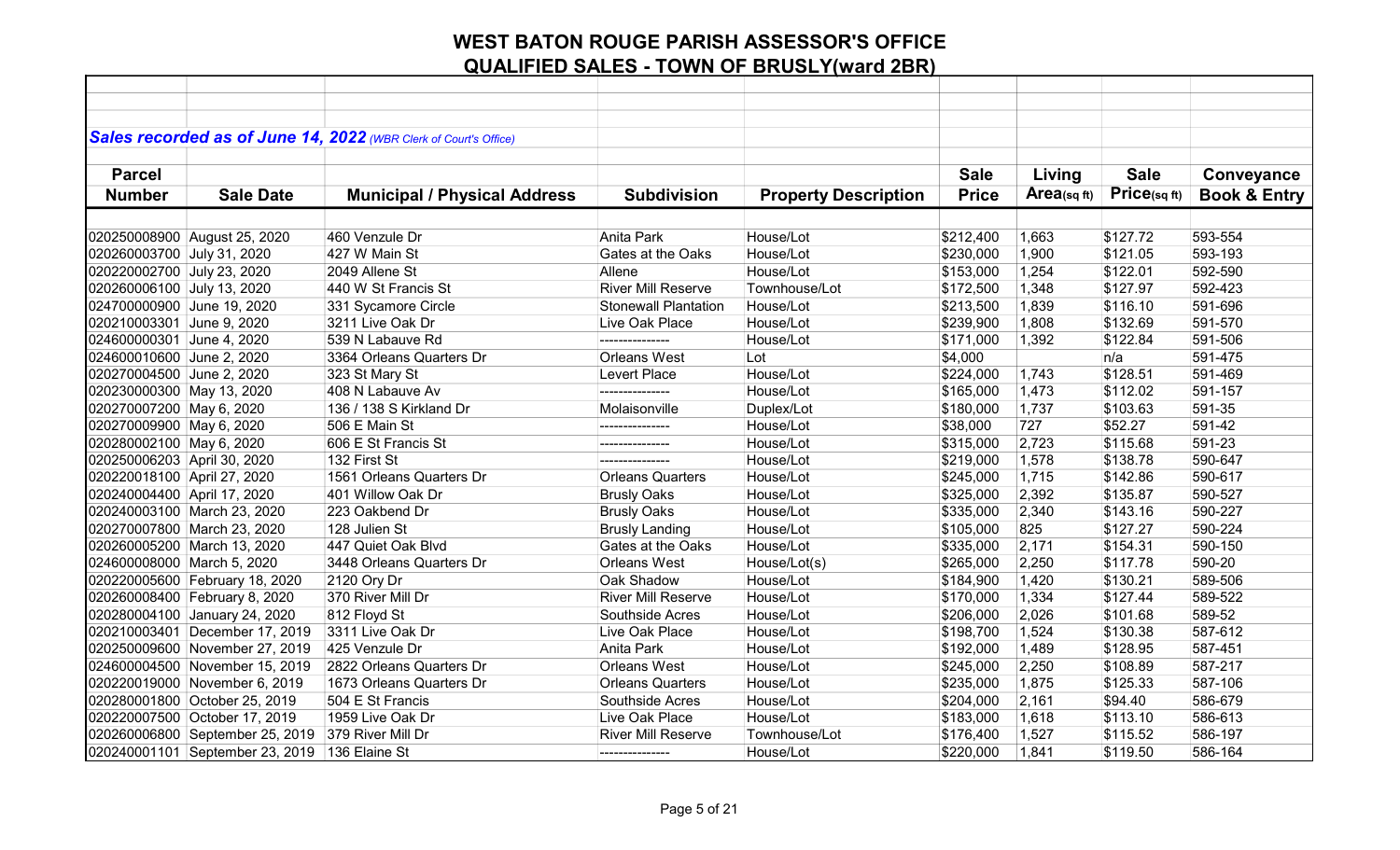|                             |                                 | Sales recorded as of June 14, 2022 (WBR Clerk of Court's Office) |                             |                             |              |            |                      |                         |
|-----------------------------|---------------------------------|------------------------------------------------------------------|-----------------------------|-----------------------------|--------------|------------|----------------------|-------------------------|
|                             |                                 |                                                                  |                             |                             |              |            |                      |                         |
| <b>Parcel</b>               |                                 |                                                                  |                             |                             | <b>Sale</b>  | Living     | <b>Sale</b>          | Conveyance              |
| <b>Number</b>               | <b>Sale Date</b>                | <b>Municipal / Physical Address</b>                              | <b>Subdivision</b>          | <b>Property Description</b> | <b>Price</b> | Area(sqft) | Price(sqft)          | <b>Book &amp; Entry</b> |
|                             |                                 |                                                                  |                             |                             |              |            |                      |                         |
|                             |                                 |                                                                  |                             |                             |              |            |                      |                         |
|                             | 020270010300 September 19, 2019 | 438 E Main St                                                    | <b>Brusly</b>               | House/Lot                   | \$215,000    | 1,602      | \$134.21<br>\$124.54 | 586-38<br>586-7         |
|                             | 020270014501 September 18, 2019 | 512 Bourgeois St                                                 | Rita Babin                  | House/Lot                   | \$136,000    | 1,092      |                      |                         |
|                             | 020220003002 September 9, 2019  | 1969 Allene St                                                   | <b>Bezet Estate Prop</b>    | House/Lot                   | \$125,000    | 1,342      | \$93.14              | 585-616                 |
| 020220008700 August 7, 2019 |                                 | 2347 Live Oak Dr                                                 | Live Oak Place              | House/Lot                   | \$255,000    | 2,007      | \$127.06             | 585-112                 |
| 024600010700 August 2, 2019 |                                 | <b>Orleans Quarters</b>                                          | <b>Orleans West</b>         | Lot                         | \$7,000      |            | n/a                  | 585-36                  |
| 020220019100 July 15, 2019  |                                 | 1705 Orleans Quarters Dr                                         | <b>Orleans Quarters</b>     | House/Lot                   | \$262,500    | 2,193      | \$119.70             | 584-458                 |
| 020250001600 June 25, 2019  |                                 | 220 Lee Dr                                                       | <b>Courtney Estates</b>     | House/Lot                   | \$148,000    | 1,261      | \$117.37             | 584-243                 |
| 024600006900 June 14, 2019  |                                 | 3487 Orleans Quarters Dr                                         | <b>Orleans West</b>         | House/Lot                   | \$238,900    | 2,235      | \$106.89             | 583-370                 |
| 020210001300 June 3, 2019   |                                 | 2637 Allene St                                                   | Allene                      | House/Lot                   | \$205,000    | 1,397      | \$146.74             | 583-129                 |
| 020220021000 May 29, 2019   |                                 | 1521 Allene St                                                   | ---------------             | House/Lot                   | \$194,000    | 1,419      | \$136.72             | 582-587                 |
| 020240003900 May 21, 2019   |                                 | 862 N Brusly Oaks Dr                                             | <b>Brusly Oaks</b>          | House/Lot                   | \$274,000    | 1,904      | \$143.91             | 582-490                 |
| 020260002401 May 6, 2019    |                                 | 447 Oak Plaza Blvd(LIT Pizza)                                    | ---------------             | Comm'l Bldg/Lot             | \$430,000    | 1,882      | \$228.48/sq ft       | 582-277                 |
| 020240008300 April 30, 2019 |                                 | 836 Water Oak Dr                                                 | <b>Brusly Oaks</b>          | House/Lot                   | \$289,900    | 2,380      | \$121.81             | 582-208                 |
| 024600002600 April 30, 2019 |                                 | 2640 Orleans Quarters Dr                                         | Orleans West                | House/Lot                   | \$226,000    | 1,689      | \$133.81             | 582-217                 |
|                             | 024600009200 March 25, 2019     | 614 Bordeaux St                                                  | <b>Orleans West</b>         | Lot                         | \$70,000     |            | \$1.76/sq ft         | 581-178                 |
|                             | 020250003100 February 28, 2019  | 256 Hebert St                                                    | Hebert                      | House/Lot                   | \$120,000    | 1,199      | \$100.08             | 580-483                 |
|                             | 020260007400 February 27, 2019  | River Mill Reserve Dr                                            |                             | 1.45 Acres                  | \$175,000    |            | \$2.77/sq ft         | 580-434                 |
|                             | 020240005500 February 26, 2019  | 823 N Brusly Oaks Dr                                             | <b>Brusly Oaks</b>          | House/Lot                   | \$275,000    | 2,046      | \$134.41             | 580-422                 |
|                             | 020220011800 February 26, 2019  | 1633 Ory Dr                                                      | Oak Shadow                  | House/Lot                   | \$174,900    | 1,441      | \$121.37             | 580-425                 |
|                             | 024600009300 February 22, 2019  | <b>Orleans Quarters Dr</b>                                       |                             | Lot                         | \$8,000      |            | n/a                  | 580-397                 |
|                             | 020260006900 February 20, 2019  | 377 River Mill Dr                                                | <b>River Mill Reserve</b>   | Condominium                 | \$170,000    | 1,544      | \$110.10             | 580-331                 |
|                             | 020270006800 February 19, 2019  | 121 N Kirkland Dr                                                | ---------------             | House/Lot                   | \$115,000    | 840        | \$136.90             | 580-293                 |
|                             | 020260007500 February 19, 2019  | 388 River Mill Dr                                                | <b>River Mill Reserve</b>   | Condominium                 | \$179,900    | 1,342      | \$134.05             | 580-328                 |
|                             | 020210003401 February 12, 2019  | 3311 Live Oak Dr                                                 | Live Oak Place              | House/Lot                   | \$115,550    | 1,524      | \$75.82              | 580-241                 |
|                             | 024600009900 February 11, 2019  | <b>Orleans Quarters Dr</b>                                       | <b>Orleans West</b>         | Lot                         | \$7,000      |            | n/a                  | 580-206                 |
|                             | 020280002402 February 6, 2019   | 712 S Kirkland Dr                                                | ---------------             | House/Lot                   | \$137,000    | 728        | \$188.19             | 580-144                 |
|                             | 020270013300 January 31, 2019   | 230 Julien St                                                    | <b>Brusly</b>               | House/Lot                   | \$223,800    | 1,617      | \$138.40             | 580-6                   |
|                             | 020220015700 January 24, 2019   | 2100 Ory Dr                                                      | Oak Shadow                  | House/Lot                   | \$180,000    | 1,501      | \$119.92             | 579-617                 |
|                             | 020220005100 January 10, 2019   | 223 N Labauve Av                                                 | ---------------             | House/Lot                   | \$75,000     | 903        | \$83.06              | 579-397                 |
|                             | 024700002100 January 8, 2019    | 339 Fallow Ground Dr                                             | <b>Stonewall Plantation</b> | Lot, 0.213 Acres            | \$58,000     |            | \$7.18/sq ft         | 579-370                 |
|                             | 020210008300 December 4, 2018   | 3803 Live Oak Dr                                                 | Live Oak Place              | House/Lot                   | \$222,000    | 1,736      | \$127.88             | 578-635                 |
|                             |                                 |                                                                  |                             |                             |              |            |                      |                         |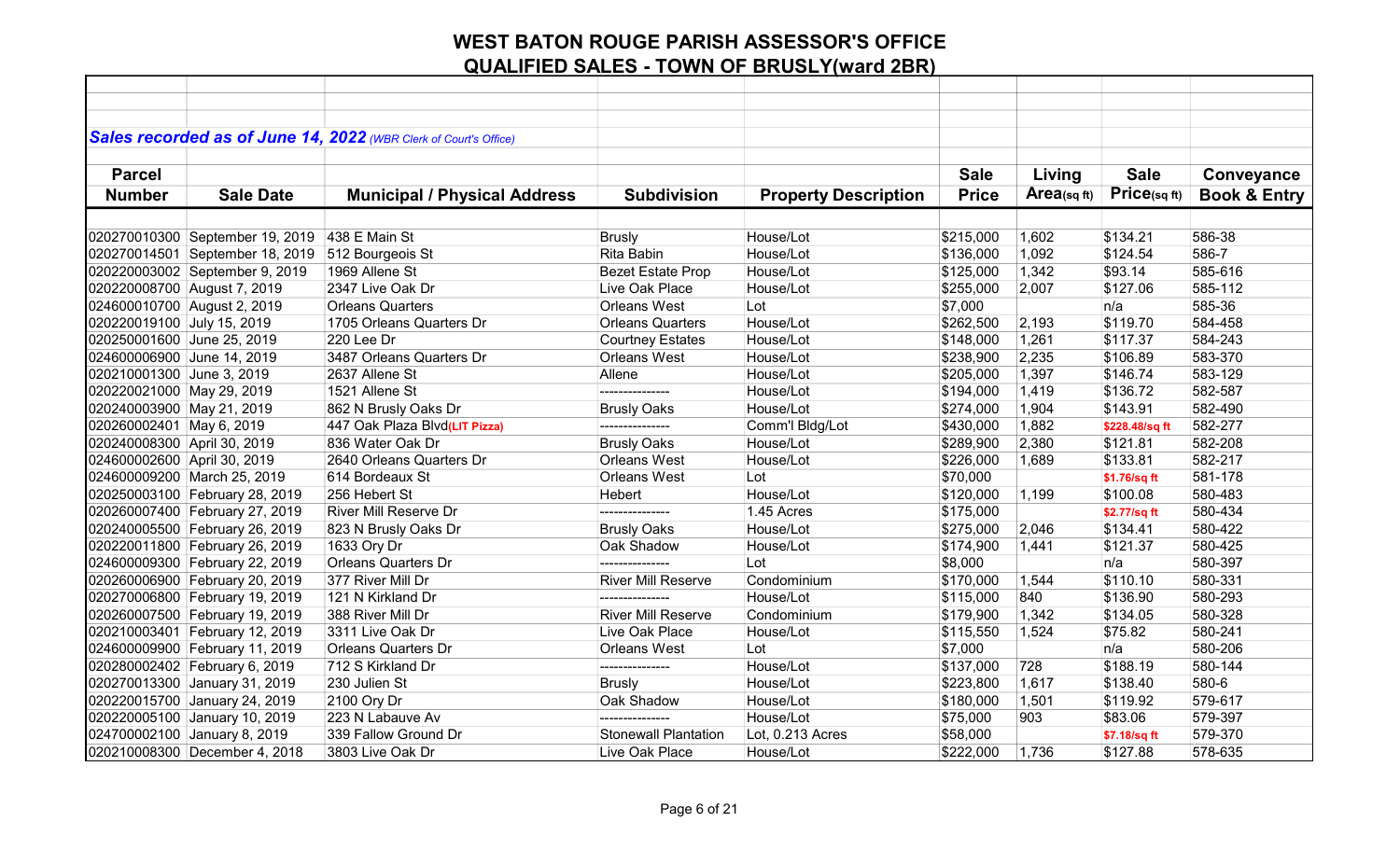|                             |                                     | Sales recorded as of June 14, 2022 (WBR Clerk of Court's Office) |                           |                             |              |            |               |                         |
|-----------------------------|-------------------------------------|------------------------------------------------------------------|---------------------------|-----------------------------|--------------|------------|---------------|-------------------------|
|                             |                                     |                                                                  |                           |                             |              |            |               |                         |
| <b>Parcel</b>               |                                     |                                                                  |                           |                             | <b>Sale</b>  | Living     | <b>Sale</b>   | Conveyance              |
| <b>Number</b>               | <b>Sale Date</b>                    | <b>Municipal / Physical Address</b>                              | <b>Subdivision</b>        | <b>Property Description</b> | <b>Price</b> | Area(sqft) | Price(sqft)   | <b>Book &amp; Entry</b> |
|                             |                                     |                                                                  |                           |                             |              |            |               |                         |
|                             | 020250006201 November 29, 2018      | 220 E Main St                                                    | <b>Brusly</b>             | House/Lot                   | \$199,900    | 1,580      | \$126.52      | 578-534                 |
|                             | 024600009600 October 19, 2018       | <b>Orleans Quarters Dr</b>                                       | Orleans West              | Lot                         | \$9,000      |            | n/a           | 578-66                  |
|                             | 024600009000 October 12, 2018       | 620 Valence St                                                   | <b>Orleans West</b>       | Lot, 0.76 Acres             | \$75,000     |            | \$2.26/sq ft  | 577-622                 |
|                             | 024600006100 October 12, 2018       | 3345 Orleans Quarters Dr                                         | <b>Orleans West</b>       | House/Lot                   | \$235,000    | 2,235      | \$105.15      | 577-644                 |
|                             | 020210003800 October 11, 2018       | 2515 Live Oak Dr                                                 | Live Oak Place            | House/Lot                   | \$194,000    | 1,644      | \$118.00      | 577-616                 |
|                             | 020220015700 October 2, 2018        | 2100 Ory Dr                                                      | Oak Shadow                | House/Lot                   | \$92,000     | 1,501      | \$61.29       | 577-544                 |
|                             | 020220019700 October 1, 2018        | 1765 Orleans Quarters Dr                                         | <b>Orleans Quarters</b>   | House/Lot                   | \$243,000    | 1,752      | \$138.70      | 577-505                 |
|                             | 020260005500 October 1, 2018        | 355 Quiet Oak Blvd                                               | Gates at the Oaks         | House/Lot                   | \$335,000    | 2,280      | \$146.93      | 577-516                 |
| 020220020000                |                                     | September 17, 2018 1817 Orleans Quarters Dr                      | <b>Orleans Quarters</b>   | House/Lot                   | \$233,000    | 1,847      | \$126.15      | 577-260                 |
| 020240009900                | September 17, 2018 803 Water Oak Dr |                                                                  | <b>Brusly Oaks</b>        | House/Lot                   | \$306,500    | 2,155      | \$142.23      | 577-264                 |
|                             | 020250006203 September 11, 2018     | 132 First St                                                     | <b>Brusly</b>             | House/Lot                   | \$195,000    | 1,578      | \$123.57      | 577-192                 |
|                             | 020230002202 September 11, 2018     | 942 W Main St                                                    | <b>Sanders Peavy</b>      | House/Lot                   | \$169,000    | 1,603      | \$105.43      | 577-197                 |
|                             | 024600005100 September 4, 2018      | 3016 Orleans Quarters Dr                                         | <b>Orleans West</b>       | House/Lot                   | \$215,000    | 1,688      | \$127.37      | 577-106                 |
|                             | 020270006700 August 30, 2018        | 1001 E Main St                                                   | ---------------           | House/Lot                   | \$40,000     | 1,191      | \$33.59       | 577-23                  |
|                             | 024600010000 August 10, 2018        | <b>Orleans Quarters Dr</b>                                       | <b>Orleans West</b>       | Lot                         | \$7,000      |            | n/a           | 576-329                 |
| 020280002401 August 6, 2018 |                                     | 608 Floyd St                                                     | Southside Acres           | House/Lot                   | \$253,500    | 1,837      | \$138.00      | 576-195                 |
| 020250006200 August 6, 2018 |                                     | 240 E Main St                                                    | <b>Brusly</b>             | House/Lot                   | \$209,500    | 1,664      | \$125.90      | 576-202                 |
| 020259001100 August 1, 2018 |                                     | Hwy 1 S(new Brusly High School)                                  | ---------------           | 25 Acres                    | \$1,594,421  |            | \$63,777/acre | 576-104                 |
| 020250006202 August 1, 2018 |                                     | 210 E Main St                                                    | <b>Brusly</b>             | House/Lot                   | \$195,000    | 1,657      | \$117.68      | 576-120                 |
| 020240006700 July 31, 2018  |                                     | 925 Spanish Oak Dr                                               | <b>Brusly Oaks</b>        | House/Lot                   | \$279,000    | 2,506      | \$111.33      | 576-90                  |
| 024600001700 July 19, 2018  |                                     | 2669 Orleans Quarters Dr                                         | Orleans West              | House/Lot                   | \$224,500    | 1,938      | \$115.84      | 575-593                 |
| 020270000400 July 11, 2018  |                                     | 1005 Blanchard St                                                | <b>Alexandry Tract</b>    | Lot, 0.79 Acres             | \$110,000    |            | \$3.18/sq ft  | 575-452                 |
| 024600004300 June 29, 2018  |                                     | 3229 Orleans Quarters Dr                                         | <b>Orleans West</b>       | House/Lot                   | \$225,000    | 2,248      | \$100.09      | 575-215                 |
| 020240004300 June 18, 2018  |                                     | 351 Willow Oak Dr                                                | <b>Brusly Oaks</b>        | House/Lot                   | \$280,000    | 2,271      | \$123.29      | 574-652                 |
| 020279008500 June 6, 2018   |                                     | 120 Lejeune St                                                   | <b>Brusly</b>             | House/Lot                   | \$69,000     | 1,102      | \$62.61       | 574-456                 |
| 020260004900 May 31, 2018   |                                     | 428 Quiet Oak Blvd                                               | Gates at the Oaks         | House/Lot                   | \$399,900    | 2,501      | \$159.90      | 574-302                 |
| 020220018500 May 31, 2018   |                                     | 1623 Orleans Quarters Dr                                         | <b>Orleans Quarters</b>   | House/Lot                   | \$283,500    | 2,465      | \$115.01      | 574-305                 |
| 020260007800 May 31, 2018   |                                     | 382 River Mill Dr                                                | <b>River Mill Reserve</b> | House/Lot                   | \$169,000    | 1,334      | \$126.69      | 574-319                 |
| 020270014500 May 21, 2018   |                                     | 528 Bourgeois St                                                 | Rita Babin                | Lot, 0.30 Acres             | \$40,000     |            | \$3.06/sq ft  | 573-677                 |
| 024600005300 May 14, 2018   |                                     | 3056 Orleans Quarters Dr                                         | Orleans West              | House/Lot                   | \$253,000    | 2,249      | \$112.49      | 573-493                 |
| 020240002500 May 1, 2018    |                                     | 640 Cypress Point Ct                                             | <b>Brusly Oaks</b>        | House/Lot                   | \$295,000    | 2,119      | \$139.22      | 573-277                 |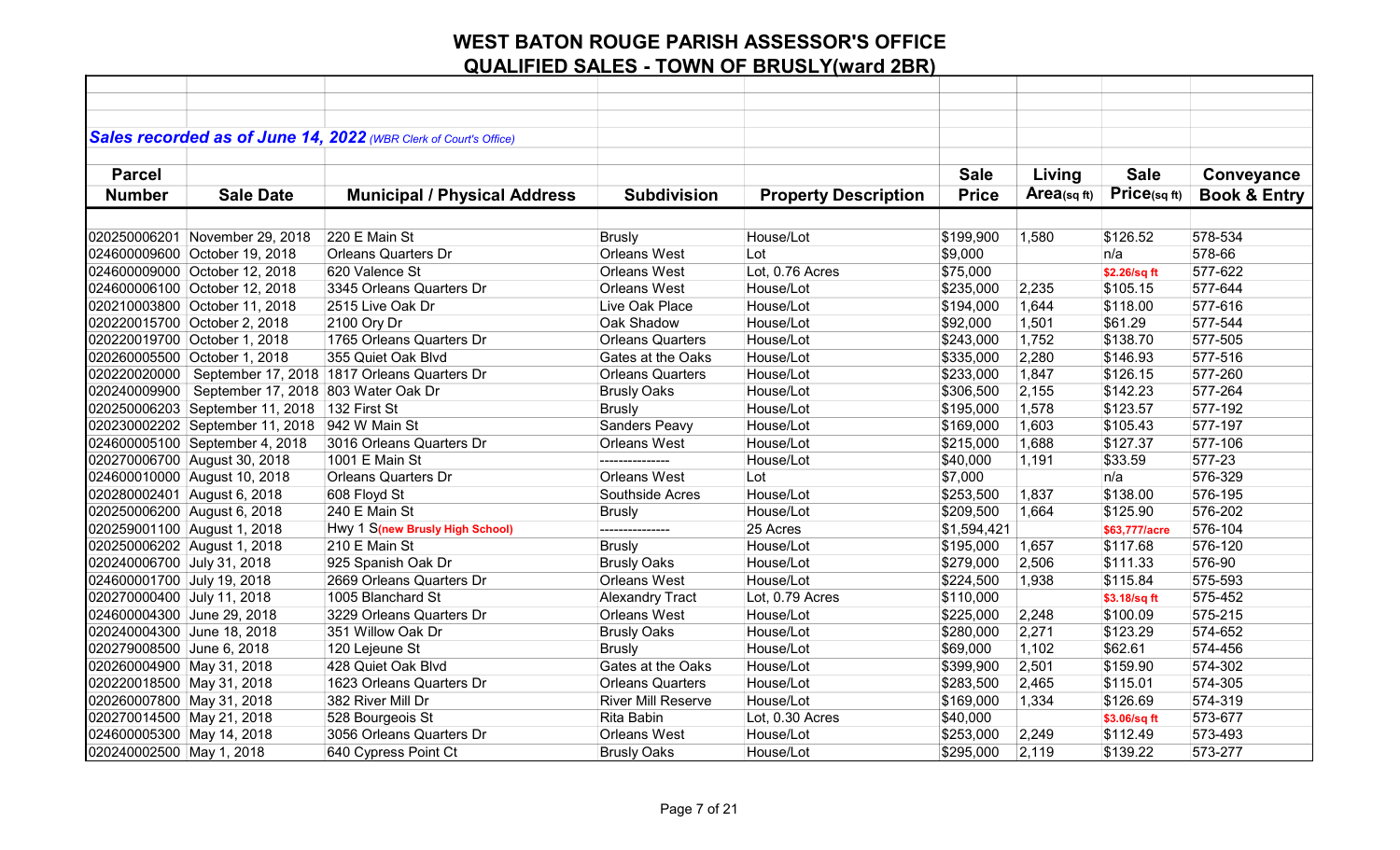|                             |                                | Sales recorded as of June 14, 2022 (WBR Clerk of Court's Office) |                             |                             |                    |             |                |                         |
|-----------------------------|--------------------------------|------------------------------------------------------------------|-----------------------------|-----------------------------|--------------------|-------------|----------------|-------------------------|
|                             |                                |                                                                  |                             |                             |                    |             |                |                         |
| <b>Parcel</b>               |                                |                                                                  |                             |                             | <b>Sale</b>        | Living      | <b>Sale</b>    | Conveyance              |
| <b>Number</b>               | <b>Sale Date</b>               | <b>Municipal / Physical Address</b>                              | <b>Subdivision</b>          | <b>Property Description</b> | <b>Price</b>       | Area(sq ft) | Price(sqft)    | <b>Book &amp; Entry</b> |
|                             |                                |                                                                  |                             |                             |                    |             |                |                         |
| 020220012200 April 25, 2018 |                                | 1755 Ory Dr                                                      | Oak Shadow                  | House/Lot                   | \$210,000          | 1,803       | \$116.47       | 573-174                 |
| 020260006100 April 20, 2018 |                                | 440 W St Francis St                                              | <b>River Mill Reserve</b>   | House/Lot                   | \$162,500          | 1,348       | \$120.55       | 573-44                  |
| 020280005700 April 17, 2018 |                                | Marionneaux St(Southside Acres 2nd filing)                       | Southside Acres             | 2.75 Acres                  | \$146,500          |             | \$1.22/sq ft   | 572-698                 |
| 020210000200 April 12, 2018 |                                | 3225 Allene St                                                   | Allene                      | House/Lot                   | \$181,000          | 1,727       | \$104.81       | 572-606                 |
| 020250002602 March 29, 2018 |                                | 110 N Vaughn Dr                                                  |                             | Comm'l Bldg / 0.105 Acres   | \$50,000           |             | n/a            | 572-443                 |
| 020260002500 March 15, 2018 |                                | 400 W St Francis St(The Oaks Shopping Center)                    |                             | Comm'l Bldg / 4.55 Acres    | \$4,350,000 39,300 |             | \$110.69       | 572-167                 |
| 020220010800 March 12, 2018 |                                | 1820 Live Oak Dr                                                 | Live Oak Place              | House/Lot                   | \$215,000          | 1,831       | \$117.42       | 572-88                  |
| 020260006400 March 6, 2018  |                                | 434 W St Francis St                                              | <b>River Mill Reserve</b>   | Condominium                 | \$162,000          | 1,495       | \$108.36       | 572-37                  |
|                             | 020260006800 February 6, 2018  | 379 River Mill Dr                                                | <b>River Mill Reserve</b>   | Condominium                 | \$166,900          | 1,527       | \$109.30       | 571-248                 |
|                             | 020210008300 February 5, 2018  | 3803 Live Oak Dr                                                 | Live Oak Place              | House/Lot                   | \$220,000          | 1,736       | \$126.73       | 571-242                 |
|                             | 020240007900 February 2, 2018  | 180 Willow Oak Dr                                                | <b>Brusly Oaks</b>          | House/Lot                   | \$400,000          | 3,006       | \$133.07       | 571-215                 |
|                             | 020279007400 January 31, 2018  | 106 Bourg St                                                     | <b>Brusly</b>               | Lot, 0.48 Acres             | \$109,000          |             | \$5.14/sq ft   | 571-163                 |
|                             | 020240009500 January 31, 2018  | 703 Water Oak Dr                                                 | <b>Brusly Oaks</b>          | House/Lot                   | \$360,000          | 2,894       | \$124.40       | 571-188                 |
|                             | 020250001400 January 3, 2018   | 402 N Vaughn Dr(Medical Office)                                  | <b>Courtney Estates</b>     | Comm'l Bldg / 0.73 Acres    | \$1,097,000        | 8,379       | \$130.64/sq ft | 570-258                 |
|                             | 020220018200 December 28, 2017 | 1591 Orleans Quarters Dr                                         | <b>Orleans Quarters</b>     | House/Lot                   | \$225,000          | 2,009       | \$112.00       | 570-1                   |
|                             | 020220017800 December 28, 2017 | 1491 Orleans Quarters Dr                                         | <b>Orleans Quarters</b>     | House/Lot                   | \$285,500          | 2,240       | \$127.46       | 570-4                   |
|                             | 020260000201 December 28, 2017 | S Vaughn Dr                                                      |                             | 0.891 Acres, Comm'l Land    | \$62,500           |             | \$1.61/sq ft   | 570-9                   |
|                             | 020260006400 December 22, 2017 | 434 W St Francis St                                              | <b>River Mill Reserve</b>   | Condominium                 | \$159,000          | 1,495       | \$106.35       | 569-581                 |
|                             | 020230002000 December 15, 2017 | 1024 W Main St                                                   | ---------------             | House/Lot                   | \$65,000           | 1,422       | \$45.71        | 569-473                 |
|                             | 020260006000 December 13, 2017 | 409 Oak Plaza Blyd                                               |                             | 0.58 Acres, Comm'l Land     | \$180,000          |             | \$7.11/sq ft   | 569-442                 |
|                             | 020260005300 December 7, 2017  | 427 Quiet Oak Blvd                                               | Gates at the Oaks           | House/Lot                   | \$292,000          | 2,076       | \$140.66       | 569-347                 |
|                             | 020280002400 December 4, 2017  | 637 St Rita St                                                   | ---------------             | House/Lot                   | \$186,000          | 1,898       | \$98.00        | 569-292                 |
|                             | 024600005500 November 17, 2017 | 3200 Orleans Quarters Dr                                         | <b>Orleans West</b>         | House/Lot                   | \$235,000          | 1,941       | \$121.07       | 569-141                 |
|                             | 024700001900 November 2, 2017  | 333 Fallow Ground Dr                                             | <b>Stonewall Plantation</b> | House/Lot                   | \$264,500          | 2,088       | \$126.68       | 568-662                 |
|                             | 020260002400 October 31, 2017  | 437 Oak Plaza Blvd                                               | ---------------             | 1.511 Acres, Comm'l Land    | \$315,000          |             | \$4.78/sq ft   | 568-559                 |
|                             | 020250008100 October 31, 2017  | 738 Venzula Dr                                                   | <b>Anita Park</b>           | House/Lot                   | \$193,000          | 2,575       | \$74.95        | 568-600                 |
|                             | 024600004000 October 30, 2017  | 3127 Orleans Quarters Dr                                         | <b>Orleans West</b>         | House/Lot                   | \$225,000          | 2,052       | \$109.65       | 568-510                 |
|                             | 024600005200 October 12, 2017  | 3036 Orleans Quarters Dr                                         | <b>Orleans West</b>         | House/Lot                   | \$217,000          | 1,690       | \$128.40       | 568-238                 |
|                             | 024700001300 October 6, 2017   | 336 Sycamore Circle                                              | <b>Stonewall Plantation</b> | Lot, 0.13 Acres             | \$42,000           |             | \$7.63/sq ft   | 568-77                  |
|                             | 020240004700 October 4, 2017   | 406 Oakleaf Ct                                                   | <b>Brusly Oaks</b>          | House/Lot                   | \$280,000          | 2,217       | \$126.30       | 568-63                  |
|                             | 020220010300 October 3, 2017   | 2010 Live Oak Dr                                                 | Live Oak Place              | House/Lot                   | \$209,000          | 2,090       | \$100.00       | 568-29                  |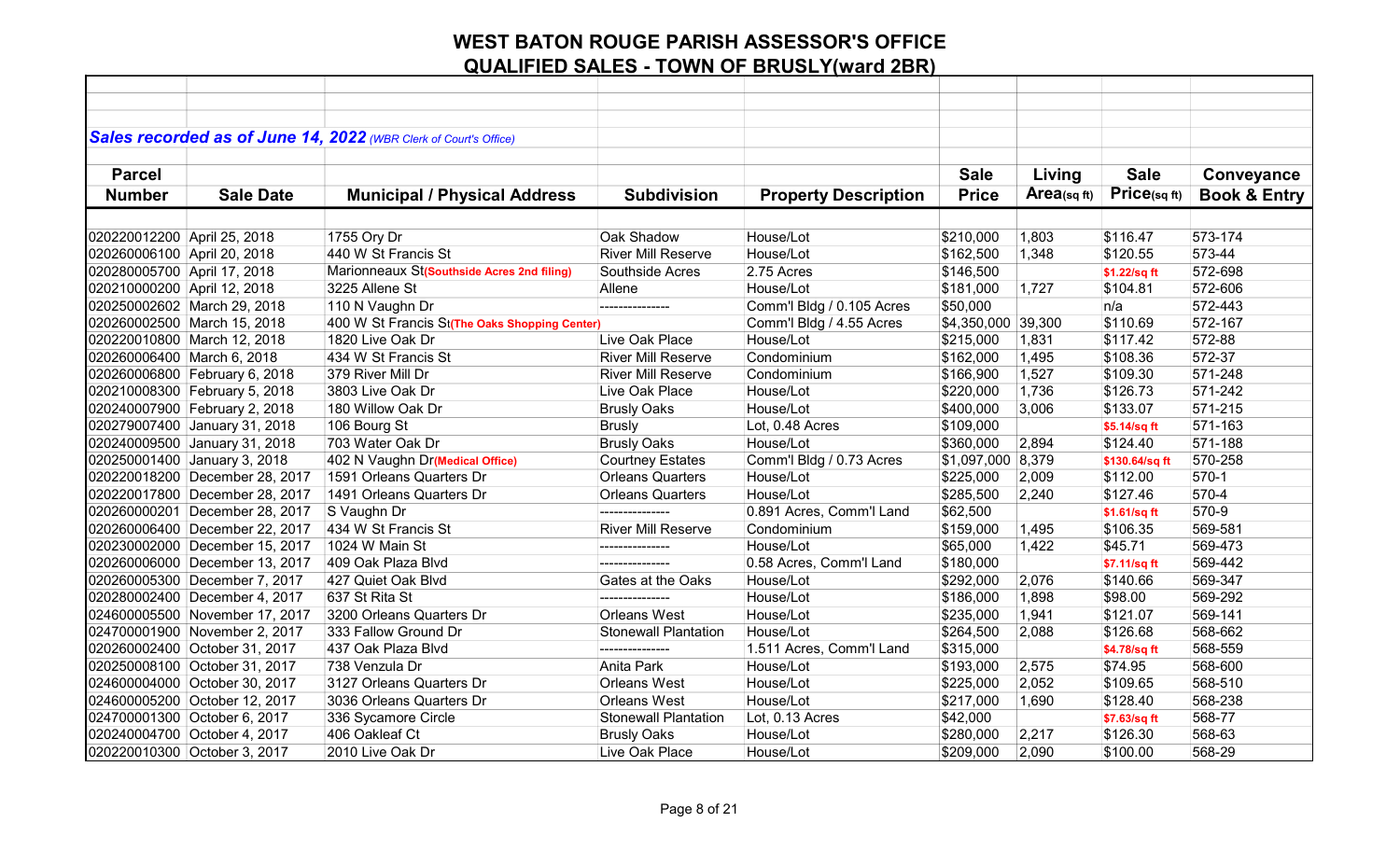|                             |                                    | Sales recorded as of June 14, 2022 (WBR Clerk of Court's Office) |                           |                             |              |            |              |                         |
|-----------------------------|------------------------------------|------------------------------------------------------------------|---------------------------|-----------------------------|--------------|------------|--------------|-------------------------|
|                             |                                    |                                                                  |                           |                             |              |            |              |                         |
| <b>Parcel</b>               |                                    |                                                                  |                           |                             | <b>Sale</b>  | Living     | <b>Sale</b>  | Conveyance              |
| <b>Number</b>               | <b>Sale Date</b>                   | <b>Municipal / Physical Address</b>                              | <b>Subdivision</b>        | <b>Property Description</b> | <b>Price</b> | Area(sqft) | Price(sqft)  | <b>Book &amp; Entry</b> |
|                             |                                    |                                                                  |                           |                             |              |            |              |                         |
|                             |                                    |                                                                  |                           |                             |              |            |              |                         |
| 020250002400                | September 15, 2017   137 E Main St |                                                                  |                           | House/Lot                   | \$127,000    | 1,192      | \$106.54     | 567-360                 |
|                             | 024600005400 August 10, 2017       | 3128 Orleans Quarters Dr                                         | <b>Orleans West</b>       | House/Lot                   | \$249,000    | 2,242      | \$111.06     | 566-299                 |
|                             | 024600008200 August 10, 2017       | 3488 Orleans Quarters Dr                                         | Orleans West              | House/Lot(s)                | \$219,500    | 1,684      | \$130.34     | 566-296                 |
| 020220013900 July 25, 2017  |                                    | Ory Dr                                                           | Oak Shadow                | Lot, 0.30 Acres             | \$30,000     |            | \$2.28/sq ft | 565-686                 |
| 024600004800 July 20, 2017  |                                    | 2934 Orleans Quarters Dr                                         | <b>Orleans West</b>       | House/Lot                   | \$209,900    | 1,714      | \$122.46     | 565-609                 |
| 020270006700 July 14, 2017  |                                    | 1001 E Main St                                                   |                           | House/Lot                   | \$53,000     | 1,191      | \$44.50      | 565-468                 |
| 024600002500 July 5, 2017   |                                    | 2610 Orleans Quarters Dr                                         | <b>Orleans West</b>       | House/Lot                   | \$230,000    | 1,698      | \$135.45     | 565-301                 |
| 020220018100 July 3, 2017   |                                    | 1561 Orleans Quarters Dr                                         | <b>Orleans Quarters</b>   | House/Lot                   | \$232,000    | 1,715      | \$135.28     | 565-265                 |
| 020240009900 July 3, 2017   |                                    | 803 Water Oak Dr                                                 | <b>Brusly Oaks</b>        | House/Lot                   | \$300,000    | 2,155      | \$139.21     | 565-280                 |
| 0202400009700 June 28, 2017 |                                    | 743 Water Oak Dr                                                 | <b>Brusly Oaks</b>        | House/Lot                   | \$280,500    | 2,204      | \$127.27     | 565-212                 |
| 020210010400 June 23, 2017  |                                    | 3504 Allene St                                                   | ---------------           | House/Lot                   | \$225,000    | 1,696      | \$132.67     | 565-136                 |
| 020270009000 June 20, 2017  |                                    | 620 E Main St                                                    | <b>Brusly</b>             | House/Lot                   | \$70,000     | 1,023      | \$68.43      | 565-88                  |
| 024600008100 June 7, 2017   |                                    | 3468 Orleans Quarters Dr                                         | <b>Orleans West</b>       | House/Lot                   | \$245,000    | 2,250      | \$108.89     | 564-570                 |
| 020260004300 June 2, 2017   |                                    | 243 W Main St                                                    | Gates at the Oaks         | House/Lot                   | \$244,900    | 1,912      | \$128.09     | 564-516                 |
| 020270003900 May 26, 2017   |                                    | 348 St Mary St                                                   | Levert Place              | House/Lot                   | \$100,000    | 1,225      | \$81.63      | 564-153                 |
| 024600004700 May 26, 2017   |                                    | 2914 Orleans Quarters Dr                                         | <b>Orleans West</b>       | House/Lot                   | \$249,900    | 2,240      | \$111.56     | 564-156                 |
| 020210003001 May 26, 2017   |                                    | 3012 Live Oak Dr                                                 | Live Oak Place            | House/Lot                   | \$200,000    | 1,575      | \$126.98     | 564-171                 |
| 020260003700 April 25, 2017 |                                    | 427 W Main St                                                    | Gates at the Oaks         | House/Lot                   | \$240,000    | 1,900      | \$126.32     | 563-240                 |
| 020250004900 April 13, 2017 |                                    | 334 W Main St                                                    | ---------------           | House/Lot                   | \$98,000     | 1,355      | \$72.32      | 562-436                 |
| 020270013300 April 6, 2017  |                                    | 230 Julien St                                                    | <b>Brusly</b>             | House/Lot                   | \$193,000    | 1,617      | \$119.36     | 562-301                 |
|                             | 024600008800 March 31, 2017        | 618 Burgundy St                                                  | <b>Orleans West</b>       | House/Lot                   | \$325,631    | 2,366      | \$137.63     | 562-138                 |
|                             | 020220021100 March 30, 2017        | 1547 Allene St                                                   | ---------------           | House/Lot                   | \$192,900    | 1,419      | \$135.94     | 562-93                  |
|                             | 020260007000 March 20, 2017        | 375 River Mill Dr                                                | <b>River Mill Reserve</b> | House/Lot                   | \$153,900    | 1,406      | \$109.46     | 561-596                 |
|                             | 020280003500 March 20, 2017        | 308 Gleason St                                                   | Southside Acres           | House/Lot                   | \$200,000    | 1,875      | \$106.67     | 561-620                 |
|                             | 020270010300 March 16, 2017        | 438 E Main St                                                    | <b>Brusly</b>             | House/Lot                   | \$123,000    | 1,603      | \$76.73      | 561-569                 |
|                             | 020270004801 March 13, 2017        | 545 E Main St                                                    |                           | House/Lot                   | \$105,000    | 1,617      | \$64.94      | 561-474                 |
|                             | 020240000200 February 21, 2017     | 1331 W Main St                                                   | ---------------           | Lot, 0.227 Acres            | \$67,500     |            | \$6.82/sq ft | 561-153                 |
|                             | 024600001700 February 21, 2017     | 2669 Orleans Quarters Dr                                         | Orleans West              | House/Lot                   | \$215,000    | 1,938      | \$110.94     | 561-164                 |
|                             | 020270010500 February 21, 2017     | 111 St John St                                                   | <b>Brusly</b>             | House/Lot                   | \$80,000     | 889        | \$89.99      | 561-170                 |
|                             | 020220021300 January 24, 2017      | 1621 Allene St                                                   | ---------------           | House/Lot                   | \$221,000    | 1,727      | \$127.97     | 560-415                 |
|                             | 020230000101 January 18, 2017      | 460 N Labauve Av                                                 | ---------------           | House/Lot                   | \$155,000    | 1,769      | \$87.62      | 560-263                 |
|                             |                                    |                                                                  |                           |                             |              |            |              |                         |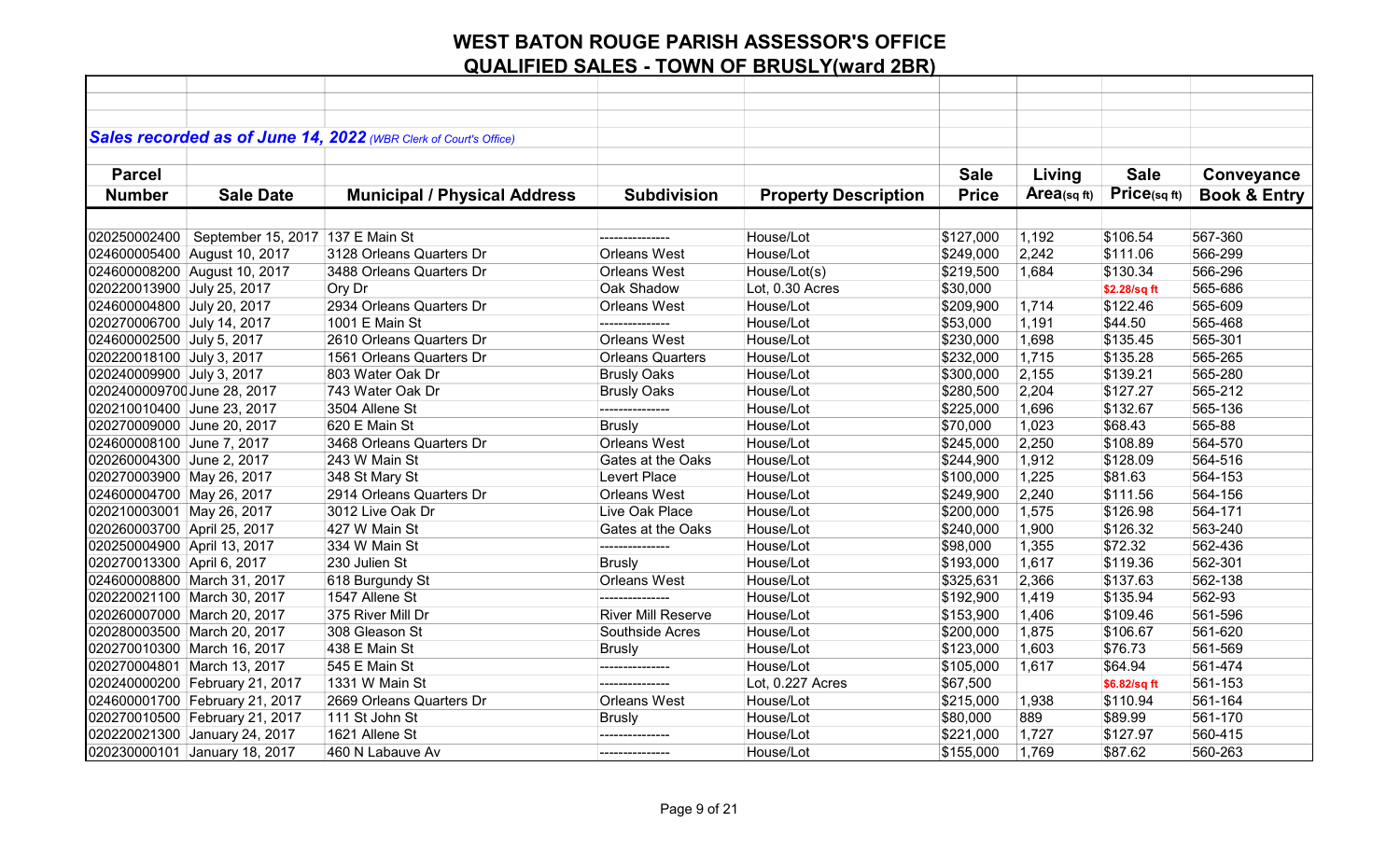|                             |                                                         | Sales recorded as of June 14, 2022 (WBR Clerk of Court's Office) |                             |                             |              |            |                          |                         |
|-----------------------------|---------------------------------------------------------|------------------------------------------------------------------|-----------------------------|-----------------------------|--------------|------------|--------------------------|-------------------------|
| <b>Parcel</b>               |                                                         |                                                                  |                             |                             | <b>Sale</b>  | Living     | <b>Sale</b>              | Conveyance              |
| <b>Number</b>               | <b>Sale Date</b>                                        | <b>Municipal / Physical Address</b>                              | <b>Subdivision</b>          | <b>Property Description</b> | <b>Price</b> | Area(sqft) | Price(sqft)              | <b>Book &amp; Entry</b> |
|                             |                                                         |                                                                  |                             |                             |              |            |                          |                         |
|                             | 020270005600 January 17, 2017                           | 801 E Main St                                                    | ---------------             | House/Lot                   | \$185,000    | 1,727      | \$107.12                 | 560-201                 |
|                             | 020250000101 January 10, 2017                           | 449 Hwy 1 N                                                      |                             | House/3.54 Acres            | \$195,000    | 1,162      | \$167.81                 | 560-105                 |
|                             | 020260006300 January 3, 2017                            | 436 W St Francis St                                              | <b>River Mill Reserve</b>   | Condominium                 | \$158,000    | 1,489      | \$106.11                 | 559-691                 |
|                             | 020270013200 December 22, 2016                          | 260 Julien St                                                    | <b>Brusly</b>               | House/Lot                   | \$65,000     | 1,736      | \$37.44                  | 559-550                 |
|                             | 020220021200 December 13, 2016                          | 1587 Allene St                                                   |                             | House/Lot                   | \$197,000    | 1,663      | \$118.46                 | 559-316                 |
|                             | 020210005600 December 7, 2016                           | 3419 Live Oak Dr                                                 | Live Oak Place              | House/Lot                   | \$208,000    | 1,710      | \$121.64                 | 559-219                 |
|                             | 024600004400 December 5, 2016                           | 3249 Orleans Quarters Dr                                         | Orleans West                | House/Lot                   | \$232,000    | 2,258      | \$102.75                 | 559-179                 |
|                             | 020250005300 November 16, 2016                          | W. Main St                                                       | ---------------             | Lot                         | \$4,000      |            |                          | 558-698                 |
|                             | 024600009100 November 2, 2016                           | 619 Valence St                                                   | <b>Orleans West</b>         | House/Lot                   | \$307,000    | 2,233      | \$0.47/sq ft<br>\$137.48 | 558-506                 |
|                             | 020260006200 October 27, 2016                           | 438 W St Francis St                                              | <b>River Mill Reserve</b>   | Condominium                 | \$151,900    | 1,415      | \$107.35                 | 558-397                 |
|                             | 020240000300 October 27, 2016                           | 1313 / 1313B W Main & 105 S Labauve                              | ---------------             | Houses(3)/Lot               | \$235,000    | 2,780      | \$84.53                  | 558-400                 |
|                             | 020280006000 October 18, 2016                           | 407 Gleason St                                                   | Southside Acres             | House/Lot                   | \$220,000    | 1,834      | \$119.96                 | 558-199                 |
|                             | 020220002300 October 6, 2016                            | 2177 Allene St                                                   | <b>Bezet Estate Prop</b>    | House/2.33 Acres            | \$335,000    | 2,043      | \$163.97                 | 558-45                  |
|                             | 020220019500 October 3, 2016                            | 1745 Orleans Quarters Dr                                         | <b>Orleans Quarters</b>     | Lot, 0.28 Acres             | \$50,000     |            | \$4.18/sq ft             | 557-631                 |
|                             | 020260007100 October 3, 2016                            | 373 River Mill Dr                                                | <b>River Mill Reserve</b>   | Condominium                 | \$150,000    | 1,354      | \$110.78                 | 557-660                 |
|                             | 020270008700   September 29, 2016   710 / 720 E Main St |                                                                  | <b>Brusly</b>               | Comm'l Bldg/Lot             | \$151,800    |            | n/a                      | 557-586                 |
|                             | 020230000300 September 22, 2016                         | 408 N Labauve Av                                                 | ---------------             | House/Lot                   | \$151,000    | 1,473      | \$102.51                 | 557-450                 |
|                             | 020220018300 September 16, 2016                         | 1603 Orleans Quarters Dr                                         | <b>Orleans Quarters</b>     | House/Lot                   | \$233,000    | 1,733      | \$134.45                 | 557-356                 |
|                             | 024600008800 September 1, 2016                          | 618 Burgundy St                                                  | <b>Orleans West</b>         | Lot, 0.78 Acres             | \$63,500     |            | \$1.87/sq ft             | 557-32                  |
|                             | 020240002500 August 29, 2016                            | 640 Cypress Point Ct                                             | <b>Brusly Oaks</b>          | House/Lot                   | \$292,000    | 2,119      | \$137.80                 | 556-633                 |
|                             | 020240003200 August 29, 2016                            | 213 Oakbend Dr                                                   | <b>Brusly Oaks</b>          | House/Lot                   | \$346,707    | 2,537      | \$136.66                 | 556-645                 |
|                             | 020270005201 August 25, 2016                            | 719 E Main St                                                    | ---------------             | Mobile Home/Lot             | \$30,000     |            | n/a                      | 556-604                 |
|                             | 020260007200 August 24, 2016                            | 371 River Mill Dr                                                | <b>River Mill Reserve</b>   | Condominium                 | \$159,900    | 1,476      | \$108.33                 | 556-573                 |
|                             | 024600010100 August 19, 2016                            | <b>Orleans Quarters</b>                                          | <b>Orleans West</b>         | Lot                         | \$7,000      |            | n/a                      | 556-499                 |
| 020270011900 August 1, 2016 |                                                         | 236 St Mark St                                                   | <b>Brusly</b>               | House/Lot                   | \$135,000    | 1,029      | \$131.20                 | 556-271                 |
| 020250006200 July 28, 2016  |                                                         | 240 E Main St                                                    | <b>Brusly</b>               | Lot, 0.17 Acres             | \$85,000     |            | \$2.46/sq ft             | 556-217                 |
| 020260004300 July 22, 2016  |                                                         | 243 W Main St                                                    | Gates at the Oaks           | Lot, 0.339 Acres            | \$39,000     |            | \$2.64/sq ft             | 556-158                 |
| 020270000101 July 20, 2016  |                                                         | 821 Blandchard St                                                | <b>Alexandry Tract</b>      | House/Lot                   | \$179,000    | 1,955      | \$91.56                  | 556-141                 |
| 020230002202 July 11, 2016  |                                                         | 922 W Main St                                                    | Sanders Peavy               | Lot, 0.278 Acres            | \$35,000     |            | \$2.96/sq ft             | 555-648                 |
| 024700000600 July 6, 2016   |                                                         | 322 S Labauve Av                                                 | <b>Stonewall Plantation</b> | House/Lot                   | \$215,000    | 1,656      | \$129.83                 | 555-591                 |
| 020250008300 July 5, 2016   |                                                         | 670 Venzula Dr                                                   | Anita Park                  | House/Lot                   | \$204,000    | 2,126      | \$95.95                  | 555-547                 |
|                             |                                                         |                                                                  |                             |                             |              |            |                          |                         |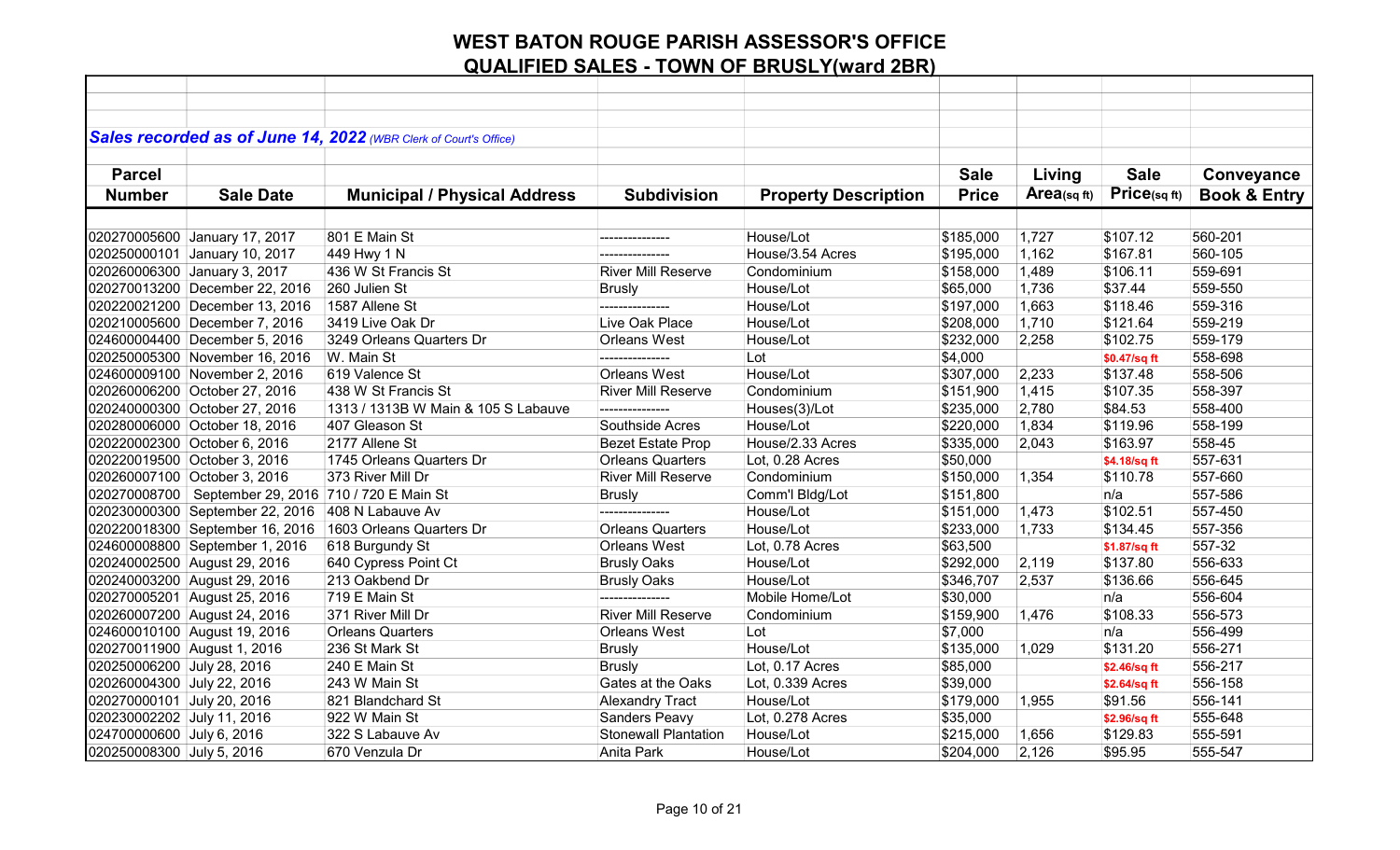|                             |                                | Sales recorded as of June 14, 2022 (WBR Clerk of Court's Office) |                           |                             |              |            |              |                         |
|-----------------------------|--------------------------------|------------------------------------------------------------------|---------------------------|-----------------------------|--------------|------------|--------------|-------------------------|
|                             |                                |                                                                  |                           |                             |              |            |              |                         |
| <b>Parcel</b>               |                                |                                                                  |                           |                             | <b>Sale</b>  | Living     | <b>Sale</b>  | Conveyance              |
| <b>Number</b>               | <b>Sale Date</b>               | <b>Municipal / Physical Address</b>                              | <b>Subdivision</b>        | <b>Property Description</b> | <b>Price</b> | Area(sqft) | Price(sqft)  | <b>Book &amp; Entry</b> |
|                             |                                |                                                                  |                           |                             |              |            |              |                         |
| 020240009800 July 5, 2016   |                                | 763 Water Oak Dr                                                 | <b>Brusly Oaks</b>        | House/Lot                   | \$265,000    | 2,168      | \$122.23     | 555-557                 |
| 020220019900 July 5, 2016   |                                | 1807 Orleans Quarters Dr                                         | <b>Orleans Quarters</b>   | House/Lot                   | \$277,000    | 2,161      | \$128.18     | 555-562                 |
| 020220004301 June 28, 2016  |                                | Pecan St                                                         | ---------------           | Lot, 0.516 Acres            | \$55,000     |            | \$2.44/sq ft | 555-456                 |
| 024600001200 June 23, 2016  |                                | 2537 Olreans Quarters Dr                                         | <b>Orleans West</b>       | House/Lot                   | \$225,000    | 2,240      | \$100.45     | 555-412                 |
| 020280004200 June 17, 2016  |                                | 708 Floyd St                                                     | Southside Acres           | House/Lot                   | \$240,000    | 1,967      | \$122.01     | 555-289                 |
| 020220006300 June 17, 2016  |                                | 2342 Allens St                                                   | <b>Sarradet Acres</b>     | House/Lot                   | \$250,000    | 3,013      | \$82.97      | 555-301                 |
| 020260003600 June 16, 2016  |                                | 437 W Main St                                                    | Gates at the Oaks         | Lot, 0.293 Acres            | \$40,000     |            | \$3.13/sq ft | 555-248                 |
| 024600009200 June 15, 2016  |                                | 614 Bordeaux St                                                  | <b>Orleans West</b>       | Lot, 0.865 Acres            | \$62,000     |            | \$1.56/sq ft | 555-226                 |
| 020240009000 June 10, 2016  |                                | 103 Oakbend Dr                                                   | <b>Brusly Oaks</b>        | House/Lot                   | \$268,000    | 1,997      | \$134.20     | 555-149                 |
| 020210001300 June 10, 2016  |                                | 2637 Allene St                                                   | Allene                    | House/Lot                   | \$189,900    | 1,397      | \$135.93     | 555-172                 |
| 020270003500 May 31, 2016   |                                | 504 Lee Dr                                                       | <b>Courtney Estates</b>   | House/Lot                   | \$155,000    | 1,349      | \$114.90     | 554-673                 |
| 024600001100 May 23, 2016   |                                | 2507 Orleans Quarters Dr                                         | <b>Orleans West</b>       | House/Lot                   | \$226,000    | 2,253      | \$100.31     | 554-457                 |
| 024600009000 May 17, 2016   |                                | 620 Valence St                                                   | <b>Orleans West</b>       | Lot, 0.746 Acres            | \$66,000     |            | \$1.87/sq ft | 554-345                 |
| 024600011000 May 16, 2016   |                                | Orleans Quarters Dr                                              | <b>Orleans West</b>       | Lot                         | \$7,000      |            | n/a          | 554-313                 |
| 024600010200 May 9, 2016    |                                | <b>Orleans Quarters Dr</b>                                       | <b>Orleans West</b>       | Lot                         | \$7,000      |            | n/a          | 554-189                 |
| 020260003900 April 29, 2016 |                                | 355 W Main St                                                    | Gates at the Oaks         | Lot, 0.315 Acres            | \$39,750     |            | \$2.90/sq ft | 553-698                 |
| 020240004700 April 29, 2016 |                                | 406 Oakleaf Ct                                                   | <b>Brusly Oaks</b>        | House/lot                   | \$264,900    | 2,217      | \$119.49     | 554-22                  |
| 024600001400 April 27, 2016 |                                | 2597 Orleans Quarters Dr                                         | Orleans West              | House/Lot                   | \$223,700    | 2,245      | \$99.64      | 553-635                 |
| 024600009100 April 21, 2016 |                                | 619 Valence St                                                   | <b>Orleans West</b>       | Lot                         | \$65,000     |            | \$1.63/sq ft | 553-494                 |
| 020230001900 April 19, 2016 |                                | 1042 W Main St                                                   |                           | House/Lot                   | \$125,000    | 1,268      | \$98.58      | 553-467                 |
| 020280002401 April 7, 2016  |                                | <b>Floyd St</b>                                                  | Southside Acres           | Lot, 0.425 Acres            | \$38,000     |            | \$1.20/sq ft | 553-274                 |
| 024600009500 April 5, 2016  |                                | <b>Orleans Quarters Dr</b>                                       | ---------------           | Lot                         | \$7,000      |            | n/a          | 553-228                 |
| 020210011200 April 1, 2016  |                                | 2639 Allene St                                                   | Allene                    | House/Lot                   | \$154,000    | 1,167      | \$131.96     | 553-191                 |
| 020240003200 March 23, 2016 |                                | 213 Oakbend Dr                                                   | <b>Brusly Oaks</b>        | Lot, 0.514 Acres            | \$58,000     |            | \$2.60/sq ft | 553-46                  |
| 024600011100 March 21, 2016 |                                | <b>Orleans Quarters Dr</b>                                       | Orleans West              | Lot                         | \$7,000      |            | n/a          | 553-23                  |
| 024600011200 March 21, 2016 |                                | <b>Orleans Quarters Dr</b>                                       | <b>Orleans West</b>       | Lot                         | \$7,000      |            | n/a          | 553-26                  |
| 020270001405 March 17, 2016 |                                | 650 Tullier St                                                   | <b>Courtney Estates</b>   | House/Lot                   | \$205,000    | 2,077      | \$98.70      | 552-691                 |
| 024600008900 March 10, 2016 |                                | 617 Burgundy St                                                  | <b>Orleans West</b>       | Lot, 0.81 Acres             | \$66,000     |            | \$1.87/sq ft | 552-589                 |
| 020260006800 March 3, 2016  |                                | 379 River Mill Dr                                                | <b>River Mill Reserve</b> | House/Lot                   | \$156,900    | 1,527      | \$102.75     | 552-427                 |
| 020270004000 March 1, 2016  |                                | 328 St. Mary St                                                  | Levert Place              | House/Lot                   | \$139,900    | 1,559      | \$89.74      | 552-373                 |
|                             | 020210002202 February 22, 2016 | 2710 Live Oak Dr                                                 | Live Oak Place            | House/Lot                   | \$158,900    | 2,501      | \$63.53      | 552-212                 |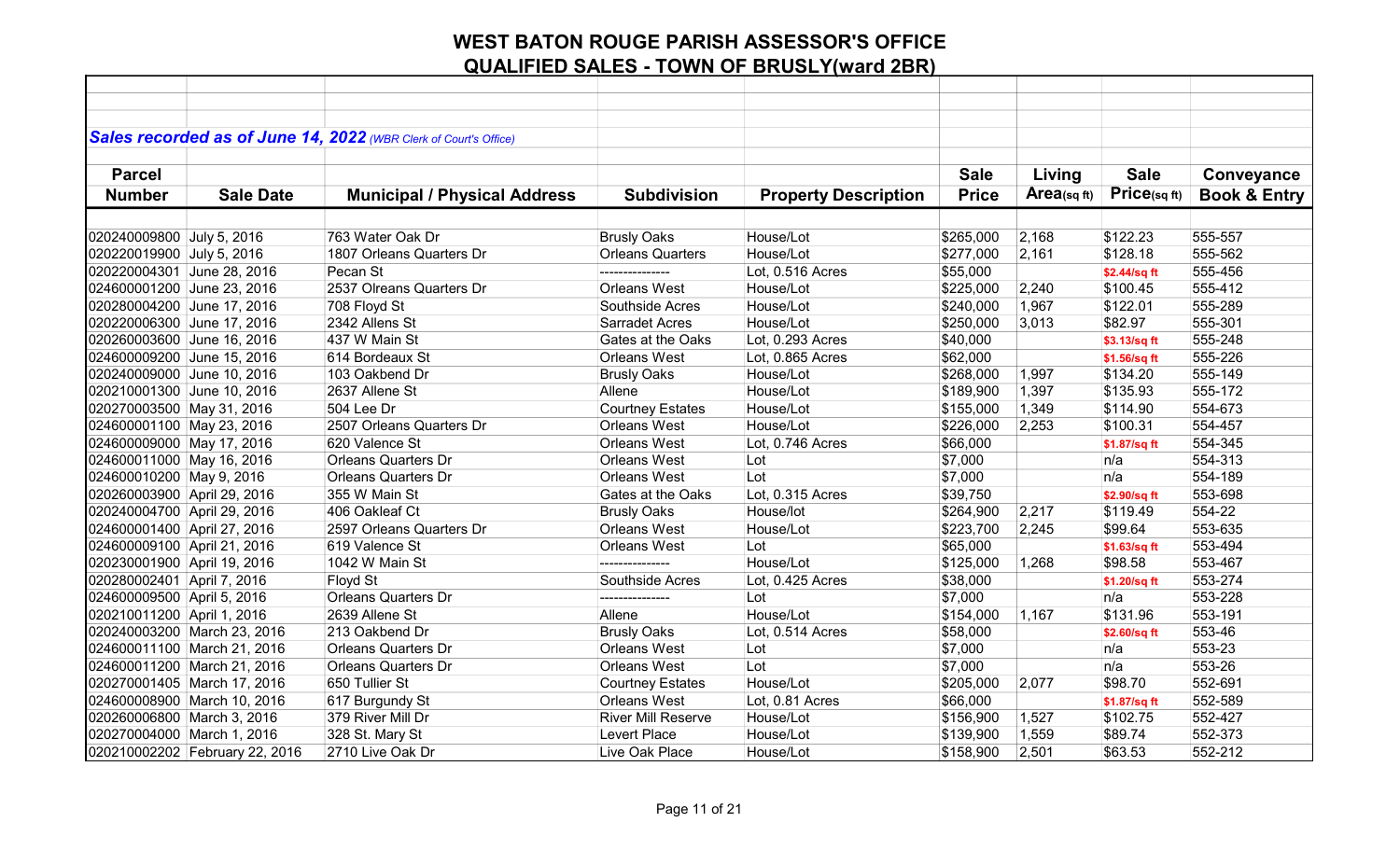|                              |                                 | Sales recorded as of June 14, 2022 (WBR Clerk of Court's Office) |                           |                             |              |            |               |                         |
|------------------------------|---------------------------------|------------------------------------------------------------------|---------------------------|-----------------------------|--------------|------------|---------------|-------------------------|
| <b>Parcel</b>                |                                 |                                                                  |                           |                             | <b>Sale</b>  | Living     | <b>Sale</b>   | Conveyance              |
| <b>Number</b>                | <b>Sale Date</b>                |                                                                  | <b>Subdivision</b>        |                             |              | Area(sqft) | Price(sqft)   |                         |
|                              |                                 | <b>Municipal / Physical Address</b>                              |                           | <b>Property Description</b> | <b>Price</b> |            |               | <b>Book &amp; Entry</b> |
|                              |                                 |                                                                  |                           |                             |              |            |               |                         |
|                              | 020240004100 February 18, 2016  | 321 Willow Oak Dr                                                | <b>Brusly Oaks</b>        | House/Lot                   | \$293,000    | 2,458      | \$119.20      | 552-176                 |
|                              | 020270001800 February 10, 2016  | 505 Lee Dr                                                       | <b>Courtney Estates</b>   | House/Lot                   | \$161,000    | 1,285      | \$125.29      | 552-85                  |
|                              | 020260006700 January 22, 2016   | 381 River Mill Dr                                                | <b>River Mill Reserve</b> | Condominium                 | \$150,000    | 1,397      | \$107.37      | 551-284                 |
|                              | 020280000300 January 19, 2016   | S Kirkland Dr                                                    | <b>Brusly</b>             | 10 Acres, Batture           | \$166,550    |            | \$16,655/acre | 551-183                 |
|                              | 020220011000 December 22, 2015  | 1620 Pecan St                                                    |                           | House/Lot                   | \$175,000    | 1,354      | \$129.25      | 550-591                 |
|                              | 024600010500 December 11, 2015  | <b>Orleans Quarters Dr</b>                                       | <b>Orleans West</b>       | Lot                         | \$7,000      |            | n/a           | 550-450                 |
|                              | 024600010400 December 11, 2015  | <b>Orleans Quarters Dr</b>                                       | <b>Orleans West</b>       | Lot                         | \$7,000      |            | n/a           | 550-453                 |
|                              | 020240008600 December 11, 2015  | 760 Water Oak Dr                                                 | <b>Brusly Oaks</b>        | House/Lot                   | \$239,900    | 1,962      | \$122.27      | 550-459                 |
|                              | 024600004100 December 9, 2015   | 3209 Orleans Quarters Dr                                         | <b>Orleans West</b>       | House/Lot                   | \$217,035    | 2,235      | \$97.11       | 550-406                 |
|                              | 024600011300 December 9, 2015   | <b>Orleans Quarters Dr</b>                                       | <b>Orleans West</b>       | Lot                         | \$7,000      |            | n/a           | 550-415                 |
|                              | 020230002900 December 9, 2015   | 140 Richard St                                                   | ----------------          | Mobile Home/Lot             | \$39,000     | 1,186      | \$32.88       | 550-418                 |
|                              | 024600006900 December 2, 2015   | 3487 Orleans Quarters Dr                                         | <b>Orleans West</b>       | House/Lot                   | \$216,865    | 2,235      | \$97.03       | 550-322                 |
|                              | 024600001900 December 1, 2015   | 2701 Orleans Quarters Dr                                         | <b>Orleans West</b>       | House/Lot                   | \$214,000    | 1,957      | \$109.35      | 550-291                 |
|                              | 020260006100 November 20, 2015  | 440 W St Francis St                                              | <b>River Mill Reserve</b> | House/Lot                   | \$150,000    | 1,348      | \$111.28      | 550-132                 |
|                              | 020220011900 November 2, 2015   | 1659 Ory Dr                                                      | Oak Shadow                | House/Lot                   | \$146,000    | 1,396      | \$104.58      | 549-598                 |
|                              | 024600011400 October 29, 2015   | <b>Orleans Quarters Dr</b>                                       | <b>Orleans West</b>       | Lot                         | \$7,000      |            | n/a           | 549-439                 |
|                              | 024600003800 October 19, 2015   | 3055 Orleans Quarters Dr                                         | Orleans West              | House/Lot                   | \$187,900    | 1,693      | \$110.99      | 549-311                 |
|                              | 020280001700 October 14, 2015   | 408 E St Francis St                                              | Southside Acres           | House/Lot                   | \$120,000    | 1,624      | \$73.89       | 549-240                 |
| 024600006600 October 5, 2015 |                                 | 3427 Orleans Quarters Dr                                         | <b>Orleans West</b>       | House/Lot                   | \$216,900    | 2,235      | \$97.05       | 549-132                 |
| 024600006800 October 1, 2015 |                                 | 3467 Orleans Quarters Dr                                         | <b>Orleans West</b>       | House/Lot                   | \$218,190    | 2,235      | \$97.62       | 549-62                  |
| 024600006100                 |                                 | September 28, 2015 3345 Orleans Quarters Dr                      | <b>Orleans West</b>       | House/Lot                   | \$216,865    | 2,235      | \$97.03       | 548-631                 |
|                              |                                 | 024600006000   September 25, 2015   3325 Orleans Quarters Dr     | <b>Orleans West</b>       | House/Lot                   | \$216,965    | 2,235      | \$97.08       | 548-605                 |
|                              | 024600005300 September 18, 2015 | 3056 Orleans Quarters Dr                                         | <b>Orleans West</b>       | Lot                         | \$7,000      |            | n/a           | 548-499                 |
|                              | 024600007000 September 2, 2015  | 3503 Orleans Quarters Dr                                         | <b>Orleans West</b>       | House/Lot                   | \$188,495    | 1,693      | \$111.34      | 548-180                 |
|                              | 024600009600 September 1, 2015  | <b>Orleans Quarters Dr</b>                                       | <b>Orleans West</b>       | Lot                         | \$7,000      |            | n/a           | 548-161                 |
| 024600009700 August 31, 2015 |                                 | <b>Orleans Quarters Dr</b>                                       | <b>Orleans West</b>       | Lot                         | \$7,000      |            | n/a           | 548-142                 |
| 024600006700 August 18, 2015 |                                 | 3447 Orleans Quarters Dr                                         | <b>Orleans West</b>       | House/Lot                   | \$187,900    | 1,705      | \$110.21      | 547-597                 |
| 020220020600 August 14, 2015 |                                 | 1877 Orleans Quarters Dr                                         | <b>Orleans West</b>       | House/Lot                   | \$220,000    | 1,659      | \$132.61      | 547-564                 |
| 020260006900 August 14, 2015 |                                 | 377 River Mill Dr                                                | <b>River Mill Reserve</b> | Condominium                 | \$156,900    | 1,544      | \$101.62      | 547-567                 |
| 024600005100 July 31, 2015   |                                 | 3016 Orleans Quarters Dr                                         | <b>Orleans West</b>       | House/Lot                   | \$193,500    | 1,688      | \$114.63      | 547-336                 |
| 020220009500 July 30, 2015   |                                 | 2250 Live Oak Dr                                                 | Live Oak Place            | House/Lot                   | \$177,000    | 1,846      | \$95.88       | 547-328                 |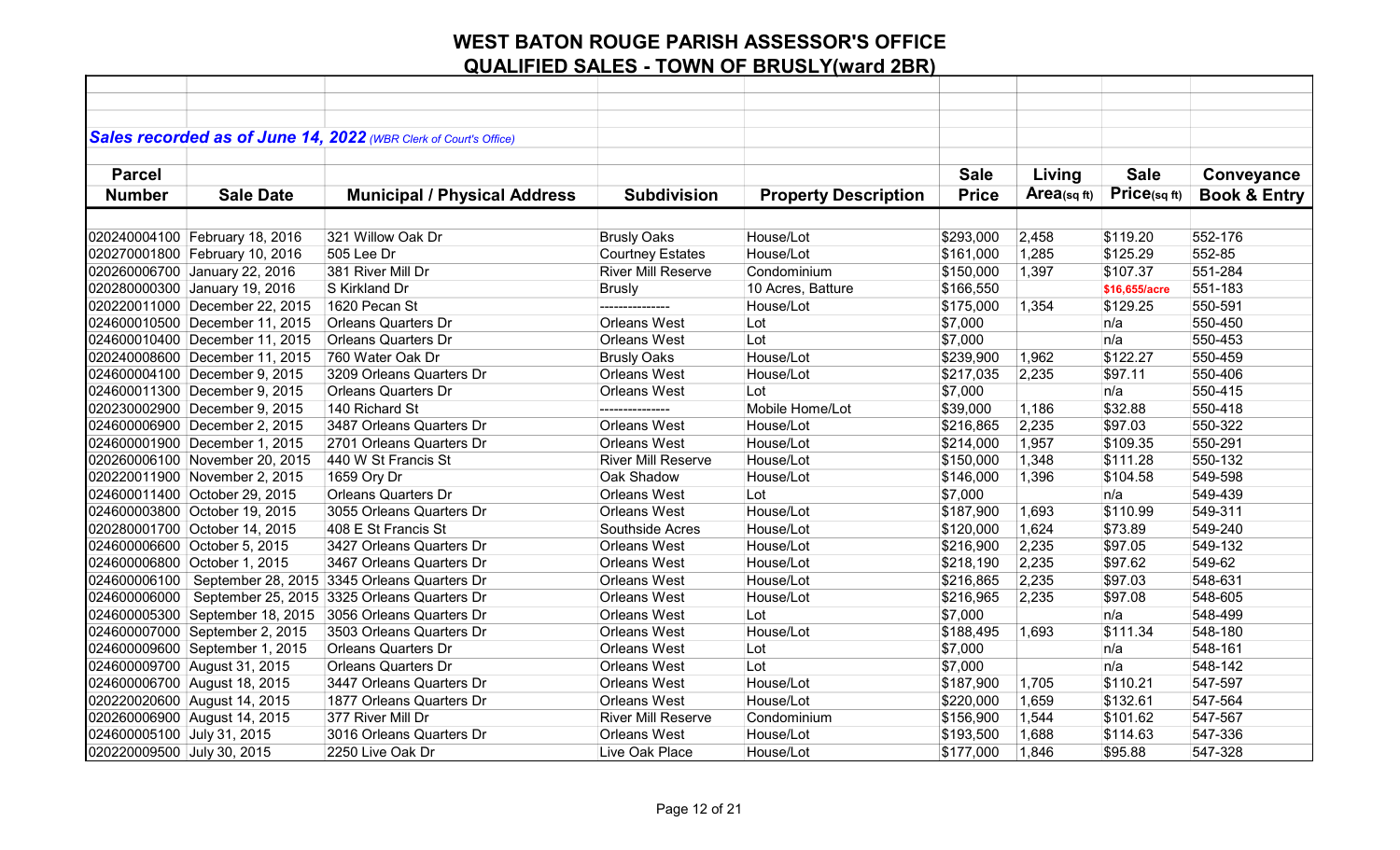|                             |                  | Sales recorded as of June 14, 2022 (WBR Clerk of Court's Office) |                           |                             |              |            |              |                         |
|-----------------------------|------------------|------------------------------------------------------------------|---------------------------|-----------------------------|--------------|------------|--------------|-------------------------|
|                             |                  |                                                                  |                           |                             |              |            |              |                         |
| <b>Parcel</b>               |                  |                                                                  |                           |                             | <b>Sale</b>  | Living     | <b>Sale</b>  | Conveyance              |
| <b>Number</b>               | <b>Sale Date</b> | <b>Municipal / Physical Address</b>                              | <b>Subdivision</b>        | <b>Property Description</b> | <b>Price</b> | Area(sqft) | Price(sqft)  | <b>Book &amp; Entry</b> |
|                             |                  |                                                                  |                           |                             |              |            |              |                         |
| 020260007300 July 29, 2015  |                  | 369 River Mill Dr                                                | <b>River Mill Reserve</b> | House/Lot                   | \$150,000    | 1,373      | \$109.25     | 547-292                 |
| 020220006100 July 29, 2015  |                  | 2314 Allene St                                                   | <b>Sarradet Acres</b>     | House/Lot                   | \$222,000    | 2,765      | \$80.29      | 547-319                 |
| 020260007900 July 28, 2015  |                  | 380 River Mill Dr                                                | <b>River Mill Reserve</b> | House/Lot                   | \$157,900    | 1,338      | \$118.01     | 547-269                 |
| 024600005900 July 24, 2015  |                  | 3305 Orleans Quarters Dr                                         | <b>Orleans West</b>       | House/lot                   | \$217,170    | 2,242      | \$96.86      | 547-239                 |
| 020240004800 July 17, 2015  |                  | 380 Oakleaf Ct                                                   | <b>Brusly Oaks</b>        | House/Lot                   | \$285,000    | 2,275      | \$125.27     | 547-79                  |
| 024600006300 July 17, 2015  |                  | 3385 Orleans Quarters Dr                                         | <b>Orleans West</b>       | House/Lot                   | \$216,900    | 2,231      | \$97.22      | 547-101                 |
| 024600003300 July 2, 2015   |                  | 2933 Orleans Quarters Dr                                         | <b>Orleans West</b>       | House/Lot                   | \$189,900    | 1,739      | \$109.20     | 546-548                 |
| 020240003100 July 2, 2015   |                  | 223 Oakbend Dr                                                   | <b>Brusly Oaks</b>        | House/Lot                   | \$288,000    | 2,340      | \$123.08     | 546-560                 |
| 020280001200 July 1, 2015   |                  | 363 E St Francis St                                              |                           | House/Lot                   | \$195,000    | 1,597      | \$122.10     | 546-418                 |
| 024600004200 July 1, 2015   |                  | 3219 Orleans Quarters Dr                                         | <b>Orleans West</b>       | House/Lot                   | \$187,900    | 1,684      | \$111.58     | 546-427                 |
| 020220006000 June 26, 2015  |                  | 2250 Allene St                                                   | <b>Sarradet Acres</b>     | House/Lot                   | \$185,000    | 1,677      | \$110.32     | 546-379                 |
| 024600003400 June 23, 2015  |                  | 2953 Orleans Quarters Dr                                         | <b>Orleans West</b>       | House/Lot                   | \$189,190    | 1,687      | \$112.15     | 546-279                 |
| 024600006500 June 23, 2015  |                  | 3417 Orleans Quarters Dr                                         | <b>Orleans West</b>       | House/Lot                   | \$187,900    | 1,688      | \$111.32     | 546-283                 |
| 020240003200 June 22, 2015  |                  | 213 Oakbend Dr                                                   | <b>Brusly Oaks</b>        | Lot                         | \$65,000     |            | \$2.90/sq ft | 546-254                 |
| 024600008400 June 19, 2015  |                  | 3522 Orleans Quarters Dr                                         | <b>Orleans West</b>       | Lot                         | \$7,000      |            | n/a          | 546-247                 |
| 020280004000 June 16, 2015  |                  | 816 Floyd St                                                     | Southside Acres           | House/Lot                   | \$206,150    | 1,880      | \$109.65     | 546-185                 |
| 020270012700 June 16, 2015  |                  | 230 Lejeune St                                                   | <b>Brusly</b>             | House/Lot                   | \$119,149    | 2,028      | \$58.75      | 546-189                 |
| 024600008300 June 5, 2015   |                  | 3502 Orleans Quarters Dr                                         | <b>Orleans West</b>       | Lot                         | \$7,000      |            | n/a          | 546-82                  |
| 024600005000 June 1, 2015   |                  | 2994 Orleans Quarters Dr                                         | <b>Orleans West</b>       | Lot                         | \$7,000      |            | n/a          | $546-1$                 |
| 024600008700 May 28, 2015   |                  | 615 Lyon St                                                      | <b>Orleans West</b>       | Lot, 0.78 Acres             | \$63,000     |            | \$1.85/sq ft | 545-646                 |
| 02027001700                 | May 28, 2015     | 419 Lee Dr                                                       | <b>Courtney Estates</b>   | House/Lot                   | \$129,000    | 1,399      | \$92.21      | 545-649                 |
| 020220004300 May 26, 2015   |                  | 301 N Labauve Av                                                 | ---------------           | House/Lot                   | \$158,500    | 1,565      | \$101.28     | 545-394                 |
| 024600006200 May 18, 2015   |                  | 3365 Orleans Quarters Dr                                         | <b>Orleans West</b>       | House/Lot                   | \$187,900    | 1,710      | \$109.88     | 545-244                 |
| 020230001500 May 15, 2015   |                  | 1222 W Main St                                                   | ---------------           | House/Lot                   | \$75,000     | 959        | \$78.21      | 545-205                 |
| 024600008600 May 13, 2015   |                  | 616 Lyon St                                                      | <b>Orleans West</b>       | Lot, 1.24 Acres             | \$67,500     |            | \$1.24/sq ft | 545-173                 |
| 020260006500 May 5, 2015    |                  | 432 W St Francis St                                              | <b>River Mill Reserve</b> | Condominium                 | \$150,000    | 1,415      | \$106.01     | 545-28                  |
| 020240002100 May 1, 2015    |                  | Clubhouse Dr                                                     | <b>Brusly Oaks</b>        | Lot                         | \$60,000     |            | \$3.61/sq ft | 544-657                 |
| 020240009600 April 29, 2015 |                  | 723 Water Oak Dr                                                 | <b>Brusly Oaks</b>        | House/Lot                   | \$240,000    | 2,004      | \$119.76     | 544-613                 |
| 024600003600 April 29, 2015 |                  | 3015 Orleans Quarters Dr                                         | <b>Orleans West</b>       | House/Lot                   | \$188,000    | 1,686      | \$111.51     | 544-619                 |
| 020280002400 April 28, 2015 |                  | 637 St Rita St                                                   | ---------------           | House/Lot                   | \$177,000    | 1,898      | \$93.26      | 544-591                 |
| 020260003400 April 27, 2015 |                  | 457 W Main St                                                    | Gates at the Oaks         | House/Lot                   | \$234,000    | 2,016      | \$116.07     | 544-554                 |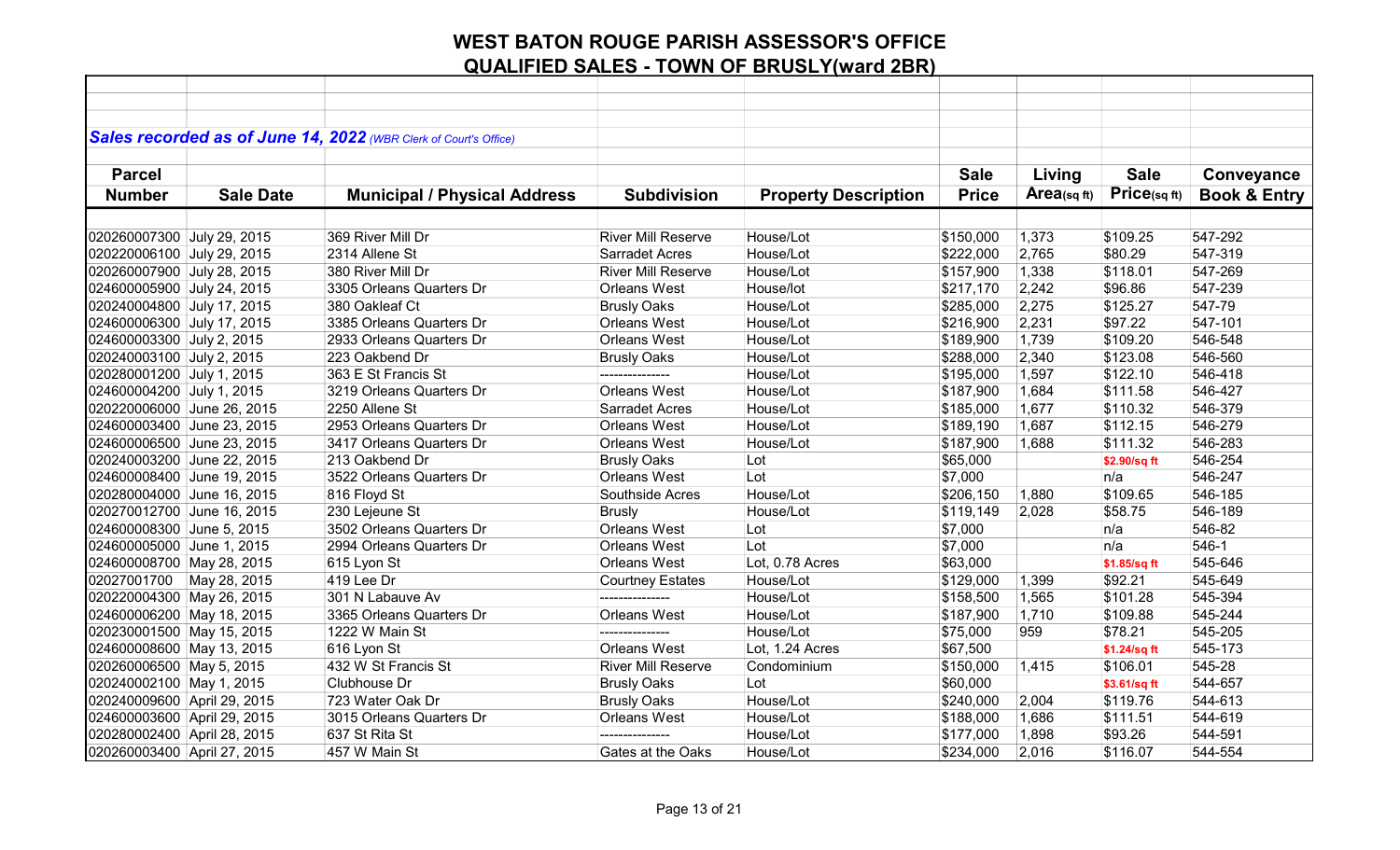|                             |                                | Sales recorded as of June 14, 2022 (WBR Clerk of Court's Office) |                             |                             |              |            |               |                         |
|-----------------------------|--------------------------------|------------------------------------------------------------------|-----------------------------|-----------------------------|--------------|------------|---------------|-------------------------|
|                             |                                |                                                                  |                             |                             |              |            |               |                         |
| <b>Parcel</b>               |                                |                                                                  |                             |                             | <b>Sale</b>  | Living     | <b>Sale</b>   | Conveyance              |
| <b>Number</b>               | <b>Sale Date</b>               | <b>Municipal / Physical Address</b>                              | <b>Subdivision</b>          | <b>Property Description</b> | <b>Price</b> | Area(sqft) | Price(sqft)   | <b>Book &amp; Entry</b> |
|                             |                                |                                                                  |                             |                             |              |            |               |                         |
| 024600007600 April 23, 2015 |                                | 3364 Orleans Quarters Dr                                         | <b>Orleans West</b>         | House/Lot                   | \$216,900    | 2,229      | \$97.31       | 544-484                 |
| 020260003600 April 9, 2015  |                                | 437 W Main St                                                    | Gates at the Oaks           | Lot                         | \$40,000     |            | n/a           | 544-5                   |
| 024600007300 April 8, 2015  |                                | 3304 Orleans Quarters Dr                                         | <b>Orleans West</b>         | House/Lot                   | \$216,900    | 2,229      | \$97.31       | 543-685                 |
| 020220010000 April 8, 2015  |                                | 2100 Live Oak Dr                                                 | Live Oak Place              | House/Lot                   | \$215,000    | 2,856      | \$75.28       | 543-698                 |
| 020220021200 April 7, 2015  |                                | 1587 Allene St                                                   | Allene                      | House/Lot                   | \$194,900    | 1,663      | \$117.20      | 543-678                 |
| 024600006400 April 6, 2015  |                                | 3407 Orleans Quarters Dr                                         | <b>Orleans West</b>         | House/Lot                   | \$187,900    | 1,690      | \$111.18      | 543-644                 |
| 020220021000 April 1, 2015  |                                | 1521 Allene St                                                   | Allene                      | House/Lot                   | \$203,000    | 1,419      | \$143.06      | 543-575                 |
|                             | 020220015500 March 30, 2015    | 2130 Ory Dr                                                      | Oak Shadow                  | House/Lot                   | \$149,900    | 1,481      | \$101.22      | 543-532                 |
|                             | 020220006700 March 18, 2015    | 1653 Live Oak Dr                                                 | Live Oak Place              | House/Lot                   | \$170,000    | 1,761      | \$96.54       | 543-359                 |
|                             | 024600003900 March 10, 2015    | 3075 Orleans Quarters Dr                                         | Orleans West                | House/Lot                   | \$193,900    | 1,736      | \$111.69      | 543-253                 |
| 024600003200 March 5, 2015  |                                | 2913 Orleans Quarters Dr                                         | Orleans West                | House/Lot                   | \$187,900    | 1,700      | \$110.53      | 543-149                 |
|                             | 020280002402 February 27, 2015 | 712 S Kirkland Dr                                                | ---------------             | House/Lot                   | \$120,000    | 2,091      | \$57.39       | 542-695                 |
|                             | 020260007700 February 20, 2015 | 384 River Mill Dr                                                | <b>River Mill Reserve</b>   | House/Lot                   | \$157,900    | 1,334      | \$118.37      | 542-547                 |
|                             | 020260008400 February 12, 2015 | 370 River Mill Dr                                                | <b>River Mill Reserve</b>   | House/Lot                   | \$157,900    | 1,334      | \$118.37      | 542-480                 |
|                             | 020260008100 February 3, 2015  | 376 River Mill Dr                                                | <b>River Mill Reserve</b>   | House/Lot                   | \$157,900    | 1,334      | \$118.37      | 542-308                 |
|                             | 020220016800 January 29, 2015  | 1800 Ory Dr                                                      | Oak Shadow                  | House/Lot                   | \$107,000    | 1,970      | \$54.31       | 542-239                 |
|                             | 024600007700 January 22, 2015  | 3384 Orleans Quarters Dr                                         | Orleans West                | House/Lot                   | \$203,900    | 2,009      | \$101.49      | 542-187                 |
| 020220017200                | December 30, 2014 1650 Ory Dr  |                                                                  | Oak Shadow                  | House/Lot                   | \$153,000    | 1,300      | \$117.69      | 541-523                 |
| 020260008200                | December 23, 2014              | 374 River Mill Dr                                                | <b>River Mill Reserve</b>   | House/Lot                   | \$157,900    | 1,334      | \$118.37      | 541-438                 |
| 020260004700                | December 18, 2014              | 356 Quiet Oak Blvd                                               | Gates at the Oaks           | Lot                         | \$60,000     |            | n/a           | 541-333                 |
|                             | 020210001200 December 15, 2014 | 2747 Allene St                                                   | Allene                      | House/Lot                   | \$133,500    | 1,324      | \$100.83      | 541-280                 |
|                             | 020260004200 December 9, 2014  | 253 W Main St                                                    | Gates at the Oaks           | House/Lot                   | \$219,000    | 1,842      | \$118.89      | 541-157                 |
|                             | 020260007600 December 8, 2014  | 386 River Mill Dr                                                | <b>River Mill Reserve</b>   | House/Lot                   | \$157,900    | 1,334      | \$118.37      | 541-153                 |
|                             | 020260007800 December 2, 2014  | 382 River Mill Dr                                                | <b>River Mill Reserve</b>   | House/Lot                   | \$157,900    | 1,334      | \$118.37      | 541-57                  |
|                             | 024600007400 December 1, 2014  | 3324 Orleans Quarters Dr                                         | <b>Orleans West</b>         | House/Lot                   | \$216,900    | 2,226      | \$97.44       | 540-697                 |
|                             | 024600008100 December 1, 2014  | 3468 Orleans Quarters Dr                                         | Orleans West                | House/Lot                   | \$216,900    | 2,250      | \$96.40       | $541-1$                 |
|                             | 024600008200 December 1, 2014  | 3488 Orleans Quarters Dr                                         | Orleans West                | House/Lot                   | \$187,600    | 1,684      | \$111.40      | 541-5                   |
|                             | 020220012200 December 1, 2014  | 1755 Ory Dr                                                      | Oak Shadow                  | House/Lot                   | \$200,000    | 1,803      | \$110.93      | 541-9                   |
|                             | 020260008300 November 18, 2014 | 372 River Mill Dr                                                | <b>River Mill Reserve</b>   | House/Lot                   | \$157,900    | 1,334      | \$118.37      | 540-566                 |
|                             | 024600005500 November 6, 2014  | 3200 Orleans Quarters Dr                                         | <b>Orleans West</b>         | House/Lot                   | \$203,900    | 1,941      | \$105.05      | 540-366                 |
|                             | 024700001900 October 21, 2014  | 333 Fallow Ground Dr                                             | <b>Stonewall Plantation</b> | Lot, 0.10 Acres             | \$50,000     |            | \$11.36/sq ft | 540-121                 |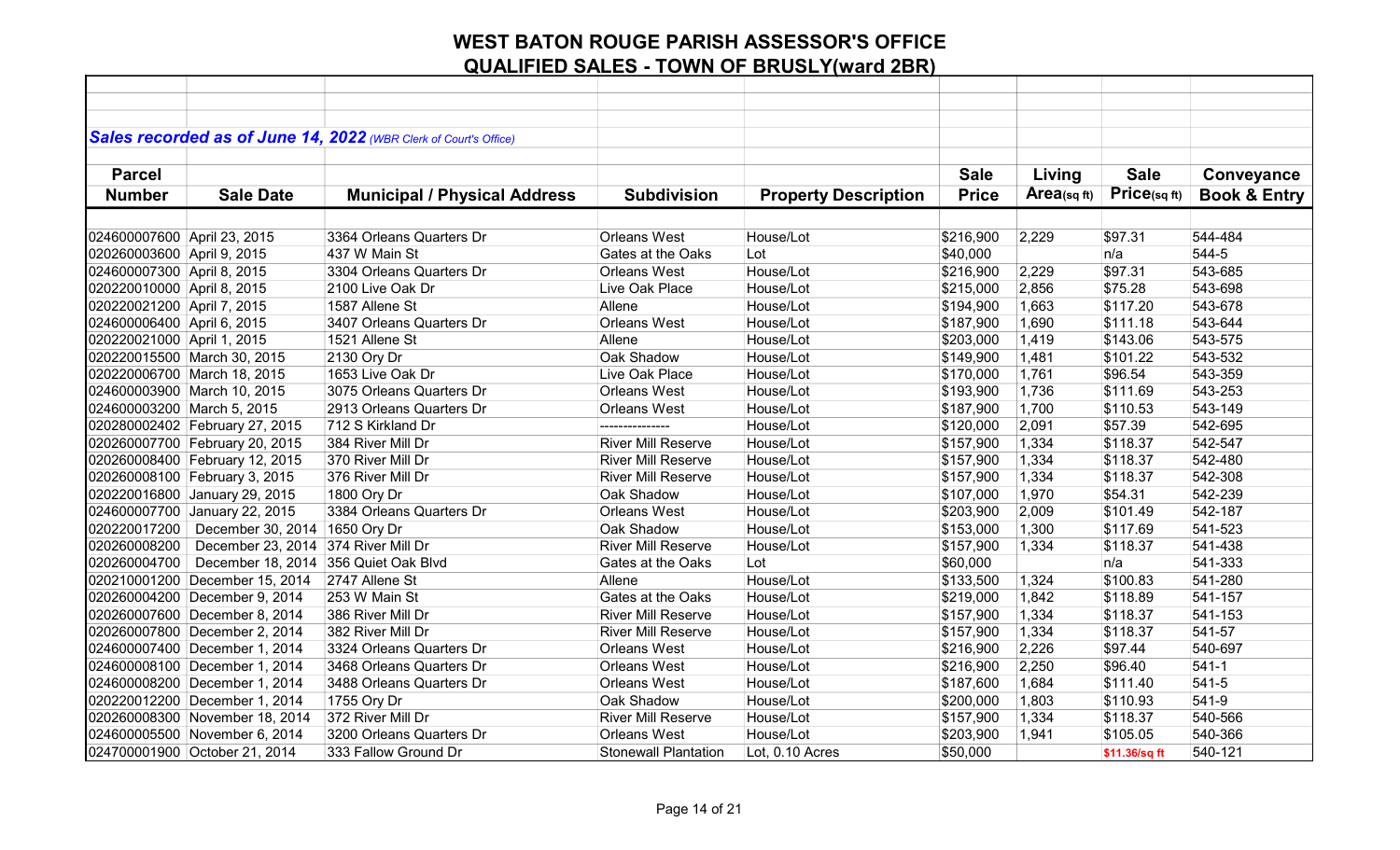|                              |                                 | Sales recorded as of June 14, 2022 (WBR Clerk of Court's Office) |                             |                             |              |             |              |                         |
|------------------------------|---------------------------------|------------------------------------------------------------------|-----------------------------|-----------------------------|--------------|-------------|--------------|-------------------------|
|                              |                                 |                                                                  |                             |                             |              |             |              |                         |
| <b>Parcel</b>                |                                 |                                                                  |                             |                             | <b>Sale</b>  | Living      | <b>Sale</b>  | Conveyance              |
| <b>Number</b>                | <b>Sale Date</b>                | <b>Municipal / Physical Address</b>                              | <b>Subdivision</b>          | <b>Property Description</b> | <b>Price</b> | Area(sq ft) | Price(sqft)  | <b>Book &amp; Entry</b> |
|                              |                                 |                                                                  |                             |                             |              |             |              |                         |
|                              | 020260003200 October 17, 2014   | 549 W Main St                                                    | Gates at the Oaks           | House/Lot                   | \$215,000    | 1,838       | \$116.97     | 540-99                  |
|                              | 020220019400 October 14, 2014   | 1735 Orleans Quarters Dr                                         | <b>Orleans West</b>         | House/Lot                   | \$298,900    | 2,383       | \$125.43     | 539-696                 |
|                              | 024600007200 October 14, 2014   | 3543 Orleans Quarters Dr                                         | <b>Orleans West</b>         | House/Lot                   | \$218,440    | 2,258       | \$96.74      | $540-1$                 |
| 024600007100 October 9, 2014 |                                 | 3523 Orleans Quarters Dr                                         | <b>Orleans West</b>         | House/Lot                   | \$216,900    | 2,268       | \$95.63      | 539-596                 |
|                              | 024600005000 October 8, 2014    | 2994 Orleans Quarters Dr                                         | <b>Orleans West</b>         | House/Lot                   | \$199,950    | 1,886       | \$106.02     | 539-500                 |
|                              | 020260002401 October 7, 2014    | Oak Plaza Dr(Hwy 1 S, outparcel - The Oaks Shopping Center)      |                             | 0.63 Acres, Comm'l Lot      | \$143,250    |             | \$5.22/sq ft | 539-478                 |
|                              | 024600008400 October 3, 2014    | 3522 Orleans Quarters Dr                                         | <b>Orleans West</b>         | House/Lot                   | \$199,200    | 1,858       | \$107.21     | 539-427                 |
|                              | 020270006400 September 30, 2014 | 947 E Main St(Morales Grocery)                                   | ---------------             | Comm'l Bldg/Lot             | \$125,000    | 5,796       | \$21.57      | 539-361                 |
|                              | 020210005301 September 22, 2014 | 3662 Live Oak Dr                                                 | Live Oak Place              | House/Lot                   | \$135,000    | 2,447       | \$55.17      | 539-268                 |
|                              | 020220011300 September 12, 2014 | 1505 Live Oak Dr                                                 | ---------------             | House/Lot                   | \$87,800     | 1,134       | \$77.43      | 539-136                 |
|                              | 020210008400 September 5, 2014  | 4019 Live Oak Dr                                                 | Live Oak Place              | House/Lot                   | \$220,000    | 2,891       | \$76.10      | 538-629                 |
|                              | 024600007500 September 3, 2014  | 3344 Orleans Quarters Dr                                         | <b>Orleans West</b>         | House/Lot                   | \$187,600    | 1,693       | \$110.81     | 538-587                 |
|                              | 024600007800 September 3, 2014  | 3408 Orleans Quarters Dr                                         | <b>Orleans West</b>         | House/Lot                   | \$216,900    | 2,253       | \$96.27      | 538-591                 |
|                              | 024600001700 August 27, 2014    | 2669 Orleans Quarters Dr                                         | <b>Orleans West</b>         | House/Lot                   | \$203,800    | 1,938       | \$105.16     | 538-367                 |
|                              | 024600008000 August 22, 2014    | 3448 Orleans Quarters Dr                                         | Orleans West                | House/Lot                   | \$217,640    | 2,250       | \$96.73      | 538-248                 |
|                              | 024600008300 August 21, 2014    | 3502 Orleans Quarters Dr                                         | <b>Orleans West</b>         | House/Lot                   | \$216,900    | 2,250       | \$96.40      | 538-211                 |
|                              | 024600003500 August 19, 2014    | 2993 Orleans Quarters Dr                                         | <b>Orleans West</b>         | House/Lot                   | \$187,900    | 1,693       | \$110.99     | 538-163                 |
| 020220019500 July 30, 2014   |                                 | 1745 Orleans Quarters Dr                                         | <b>Orleans Quarters</b>     | Lot                         | \$45,000     |             | n/a          | 537-499                 |
| 024700000900 July 30, 2014   |                                 | 331 Sycamore Circle                                              | <b>Stonewall Plantation</b> | Lot, 010 Acres              | \$50,000     |             | n/a          | 537-570                 |
| 020210010600 July 17, 2014   |                                 | 3642 Allene St                                                   |                             | House/Lot                   | \$230,000    | 1,735       | \$132.56     | 537-224                 |
| 024600007900 July 17, 2014   |                                 | 3428 Orleans Quarters Dr                                         | <b>Orleans West</b>         | House/Lot                   | \$216,900    | 2,250       | \$96.40      | 537-227                 |
| 024600003100 July 11, 2014   |                                 | 2833 Orleans Quarters Dr                                         | <b>Orleans West</b>         | House/Lot                   | \$216,900    | 2,256       | \$96.14      | 537-166                 |
| 020270001800 July 10, 2014   |                                 | 505 Lee Dr                                                       | <b>Courtney Estates</b>     | House/Lot                   | \$80,000     | 1,285       | \$62.26      | 537-159                 |
| 024600004800 July 3, 2014    |                                 | 2934 Orleans Quarters Dr                                         | <b>Orleans West</b>         | House/Lot                   | \$187,600    | 1,714       | \$109.45     | 537-81                  |
| 020220002800 June 30, 2014   |                                 | 2035 Allene St                                                   | Allene                      | House/Lot                   | \$95,000     | 1,350       | \$70.37      | 537-33                  |
| 020220017401 June 27, 2014   |                                 | 189 N Labauve Av                                                 | ---------------             | House/Lot                   | \$200,000    | 1,612       | \$124.07     | 537-20                  |
| 020210001300 June 24, 2014   |                                 | 2635 Allene St                                                   | Allene                      | Lot                         | \$65,000     |             | \$4.01/sq ft | 536-628                 |
| 024600008500 June 24, 2014   |                                 | 3542 Orleans Quarters Dr                                         | <b>Orleans West</b>         | House/Lot                   | \$216,900    | 2,267       | \$95.68      | 536-647                 |
| 020240007800 June 23, 2014   |                                 | 190 Willow Oak Dr                                                | <b>Brusly Oaks</b>          | House/Lot                   | \$265,500    | 2,054       | \$129.26     | 536-605                 |
| 020240009200 June 18, 2014   |                                 | 133 Oakbend Dr                                                   | <b>Brusly Oaks</b>          | House/lot                   | \$275,000    | 2,241       | \$122.71     | 536-547                 |
| 024600004000 June 13, 2014   |                                 | 3127 Orleans Quarters Dr                                         | <b>Orleans West</b>         | House/Lot                   | \$203,800    | 2,052       | \$99.32      | 536-380                 |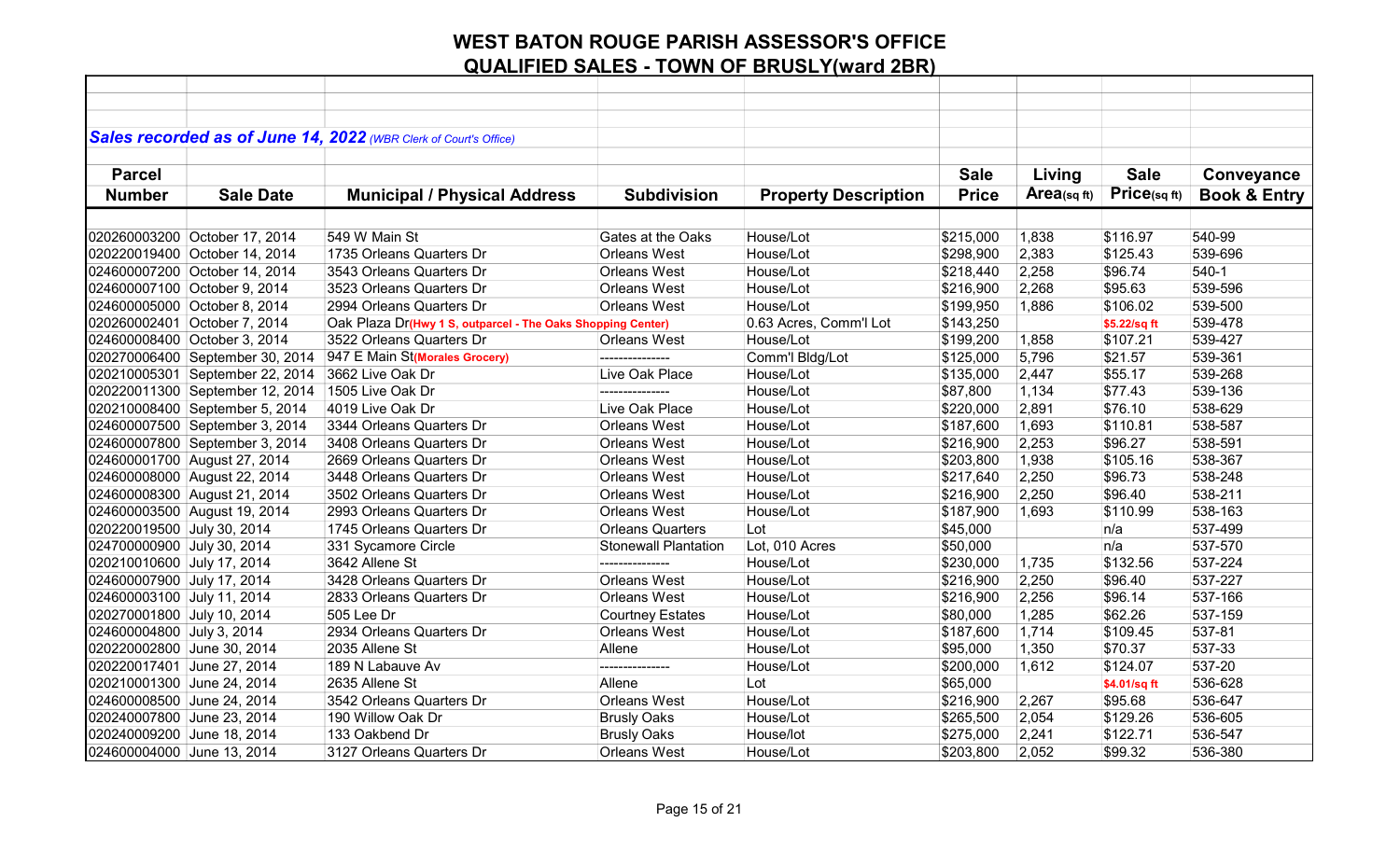|                             |                                | Sales recorded as of June 14, 2022 (WBR Clerk of Court's Office) |                           |                             |              |            |              |                         |
|-----------------------------|--------------------------------|------------------------------------------------------------------|---------------------------|-----------------------------|--------------|------------|--------------|-------------------------|
|                             |                                |                                                                  |                           |                             |              |            |              |                         |
| <b>Parcel</b>               |                                |                                                                  |                           |                             | <b>Sale</b>  | Living     | <b>Sale</b>  | Conveyance              |
| <b>Number</b>               | <b>Sale Date</b>               | <b>Municipal / Physical Address</b>                              | <b>Subdivision</b>        | <b>Property Description</b> | <b>Price</b> | Area(sqft) | Price(sqft)  | <b>Book &amp; Entry</b> |
|                             |                                |                                                                  |                           |                             |              |            |              |                         |
| 020270013300 June 11, 2014  |                                | 230 Julien St                                                    | <b>Brusly</b>             | House/Lot                   | \$93,000     | 1,287      | \$72.26      | 536-351                 |
| 024600004900 May 29, 2014   |                                | 2954 Orleans Quarters Dr                                         | Orleans West              | House/Lot                   | \$218,740    | 2,247      | \$97.35      | 536-147                 |
| 020270003500 May 29, 2014   |                                | 504 Lee Dr                                                       | <b>Courtney Estates</b>   | House/Lot                   | \$125,000    | 1,349      | \$92.66      | 536-155                 |
| 024600005200 May 27, 2014   |                                | 3036 Orleans Quarters Dr                                         | Orleans West              | House/Lot                   | \$187,600    | 1,690      | \$111.01     | 535-654                 |
| 020240003700 May 12, 2014   |                                | 822 N Brusly Oaks Dr                                             | <b>Brusly Oaks</b>        | House/Lot                   | \$283,000    | 2,258      | \$125.33     | 535-416                 |
| 020210005800 April 25, 2014 |                                | 2658 Allene St                                                   | <b>Sarradet Acres</b>     | House/Lot                   | \$202,000    | 2,014      | \$100.30     | 535-104                 |
| 024600004300 April 14, 2014 |                                | 3229 Orleans Quarters Dr                                         | Orleans West              | House/Lot                   | \$219,380    | 2,248      | \$97.59      | 533-583                 |
| 024600005800 April 14, 2014 |                                | 3250 Orleans Quarters Dr                                         | Orleans West              | House/Lot                   | \$189,540    | 1,694      | \$111.89     | 533-587                 |
| 024600004700 April 11, 2014 |                                | 2914 Orleans Quarters Dr                                         | Orleans West              | House/Lot                   | \$216,900    | 2,240      | \$96.83      | 533-556                 |
|                             | 024600005700 March 28, 2014    | 3230 Orleans Quarters Dr                                         | <b>Orleans West</b>       | House/Lot                   | \$193,900    | 1,720      | \$112.73     | 533-251                 |
|                             | 020260005700 March 24, 2014    | 315 Quiet Oak Blvd                                               | Gates at the Oaks         | House/Lot                   | \$304,900    | 2,336      | \$130.52     | 533-166                 |
|                             | 020240009700 March 20, 2014    | 743 Water Oak Dr                                                 | <b>Brusly Oaks</b>        | House/Lot                   | \$278,000    | 2,204      | \$126.13     | 533-139                 |
|                             | 024600003700 March 18, 2014    | 3035 Orleans Quarters Dr                                         | Orleans West              | House/Lot                   | \$216,900    | 2,254      | \$96.23      | 532-620                 |
|                             | 020250001300 March 17, 2014    | 438 N Vaughn Dr                                                  |                           | Comm'l Bldg/Lot             | \$300,000    |            | n/a          | 532-585                 |
|                             | 024600002100 March 17, 2014    | 2434 Orleans Quarters Dr                                         | <b>Orleans West</b>       | House/Lot                   | \$187,900    | 1,678      | \$111.98     | 532-592                 |
|                             | 024600000201 March 14, 2014    | Due N of Orleans West subdivision                                |                           | 6.778 Acres                 | \$40,000     |            | \$5,900/acre | 532-571                 |
|                             | 020270012501 March 11, 2014    | <b>St Matthews St</b>                                            | <b>Brusly</b>             | Lot                         | \$27,500     |            | \$3.05/sq ft | 532-378                 |
| 024600004500 March 3, 2014  |                                | 2822 Orleans Quarters Dr                                         | Orleans West              | House/Lot                   | \$216,900    | 2,250      | \$96.40      | 532-290                 |
|                             | 024600004400 February 24, 2014 | 3249 Orleans Quarters Dr                                         | Orleans West              | House/Lot                   | \$217,165    | 2,258      | \$96.18      | 532-97                  |
|                             | 024600005600 February 19, 2014 | 3210 Orleans Quarters Dr                                         | Orleans West              | House/Lot                   | \$216,900    | 2,246      | \$96.57      | 532-59                  |
|                             | 024600005400 February 18, 2014 | 3128 Orleans Quarters Dr                                         | Orleans West              | House/Lot                   | \$216,900    | 2,242      | \$96.74      | 532-5                   |
| 02460005300                 | February 18, 2014              | 3056 Olreans Quarters Dr                                         | Orleans West              | House/Lot                   | \$216,900    | 2,249      | \$96.44      | 532-9                   |
|                             | 024600004600 February 6, 2014  | 2832 Orleans Quarters Dr                                         | <b>Orleans West</b>       | House/Lot                   | \$216,900    | 2,241      | \$96.79      | 531-498                 |
|                             | 020220018300 January 31, 2014  | 1603 Orleans Quarters Dr                                         | <b>Orleans Quarters</b>   | House/Lot                   | \$178,500    | 1,960      | \$91.07      | 531-321                 |
|                             | 020260007500 January 14, 2014  | 388 River Mill Dr                                                | <b>River Mill Reserve</b> | House/Lot                   | \$148,200    | 1,757      | \$84.35      | 530-584                 |
|                             | 020220020900 December 19, 2013 | 1423 Allene St                                                   | ---------------           | House/Lot                   | \$172,000    | 1,432      | \$120.11     | 529-379                 |
|                             | 020270007800 December 13, 2013 | 128 Julien St                                                    | <b>Brusly</b>             | House/Lot                   | \$95,000     | 825        | \$115.15     | 529-240                 |
|                             | 020260005400 November 27, 2013 | 375 Quiet Oak Blvd                                               | Gates at the Oaks         | House/Lot                   | \$289,900    | 2,139      | \$135.53     | 528-653                 |
|                             | 020260003900 November 5, 2013  | 355 W Main St                                                    | Gates at the Oaks         | Lot                         | \$43,500     |            | n/a          | 528-271                 |
|                             | 020240010400 November 4, 2013  | 221 Willow Oak Dr                                                | <b>Brusly Oaks</b>        | House/Lot                   | \$270,000    | 2,432      | \$111.02     | 528-246                 |
|                             | 020240005400 November 4, 2013  | 843 N Brusly Oaks Dr                                             | <b>Brusly Oaks</b>        | House/Lot                   | \$242,000    | 1,916      | \$126.30     | 528-265                 |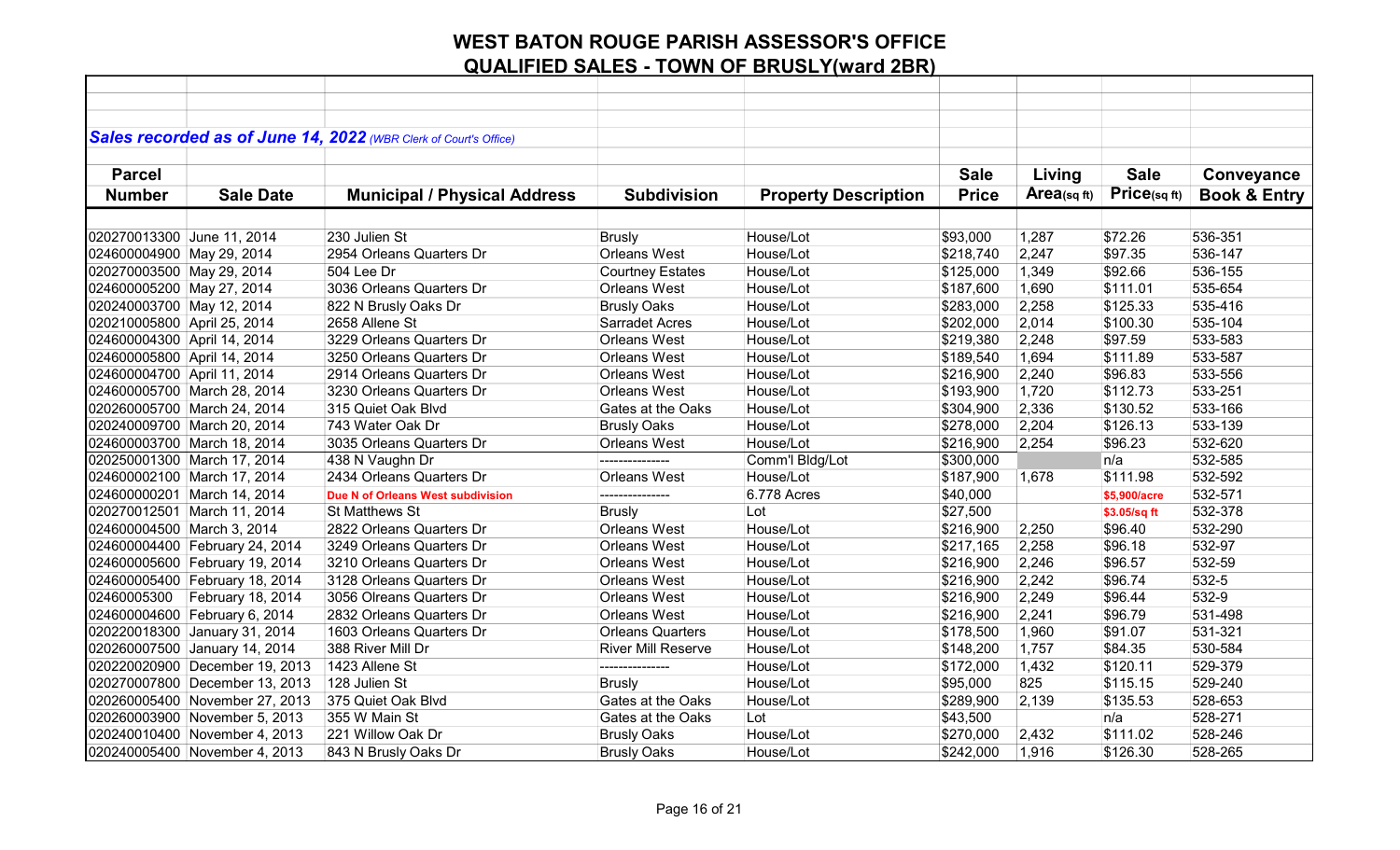| Sales recorded as of June 14, 2022 (WBR Clerk of Court's Office)<br><b>Sale</b><br><b>Parcel</b><br><b>Sale</b><br>Living<br>Conveyance<br>Price(sqft)<br>Area(sq $ft$ )<br><b>Book &amp; Entry</b><br><b>Number</b><br><b>Sale Date</b><br><b>Municipal / Physical Address</b><br><b>Subdivision</b><br><b>Property Description</b><br><b>Price</b><br>528-187<br>020260000100 October 29, 2013<br>309 S Vaughn Dr<br>House/Lot<br>\$170,000<br>2,179<br>\$78.02<br>---------------<br>1502 Ory Dr<br>\$60,000<br>887<br>\$67.64<br>528-137<br>Mobile Home/Lot<br>\$95.26<br>2433 Orleans Quarters Dr<br><b>Orleans West</b><br>\$212,800<br>2,234<br>527-695<br>024600001000 October 15, 2013<br>House/Lot<br>020260005700 October 10, 2013<br>315 Quiet Oak Blvd<br>\$60,000<br>527-650<br>Gates at the Oaks<br>Lot<br>n/a<br>House/Lot<br>unavailable 2,247<br>n/a<br>527-621<br>2404 Orleans Quarters Dr<br><b>Orleans West</b><br><b>Orleans Quarters Dr(Phase III)</b><br>\$1,046,500<br>527-549<br><b>Orleans West</b><br>Lots(27)<br>\$38,760/lot<br>527-490<br>020270011900 October 2, 2013<br>236 St Mark St<br><b>Brusly</b><br>House/Lot<br>\$105,000<br>1,029<br>\$102.04<br>Gates at the Oaks<br>2,076<br>527-462<br>020260005300 September 30, 2013<br>427 Quiet Oak Blvd<br>House/Lot<br>\$274,900<br>\$132.42<br>2,253<br>527-397<br>024600001800 September 25, 2013<br>2699 Orleans Quarters Dr<br><b>Orleans West</b><br>House/Lot<br>\$210,800<br>\$93.56 |  |
|--------------------------------------------------------------------------------------------------------------------------------------------------------------------------------------------------------------------------------------------------------------------------------------------------------------------------------------------------------------------------------------------------------------------------------------------------------------------------------------------------------------------------------------------------------------------------------------------------------------------------------------------------------------------------------------------------------------------------------------------------------------------------------------------------------------------------------------------------------------------------------------------------------------------------------------------------------------------------------------------------------------------------------------------------------------------------------------------------------------------------------------------------------------------------------------------------------------------------------------------------------------------------------------------------------------------------------------------------------------------------------------------------------------------------------------------------------------------------------|--|
| 020220005402 October 25, 2013                                                                                                                                                                                                                                                                                                                                                                                                                                                                                                                                                                                                                                                                                                                                                                                                                                                                                                                                                                                                                                                                                                                                                                                                                                                                                                                                                                                                                                                  |  |
|                                                                                                                                                                                                                                                                                                                                                                                                                                                                                                                                                                                                                                                                                                                                                                                                                                                                                                                                                                                                                                                                                                                                                                                                                                                                                                                                                                                                                                                                                |  |
|                                                                                                                                                                                                                                                                                                                                                                                                                                                                                                                                                                                                                                                                                                                                                                                                                                                                                                                                                                                                                                                                                                                                                                                                                                                                                                                                                                                                                                                                                |  |
|                                                                                                                                                                                                                                                                                                                                                                                                                                                                                                                                                                                                                                                                                                                                                                                                                                                                                                                                                                                                                                                                                                                                                                                                                                                                                                                                                                                                                                                                                |  |
|                                                                                                                                                                                                                                                                                                                                                                                                                                                                                                                                                                                                                                                                                                                                                                                                                                                                                                                                                                                                                                                                                                                                                                                                                                                                                                                                                                                                                                                                                |  |
|                                                                                                                                                                                                                                                                                                                                                                                                                                                                                                                                                                                                                                                                                                                                                                                                                                                                                                                                                                                                                                                                                                                                                                                                                                                                                                                                                                                                                                                                                |  |
|                                                                                                                                                                                                                                                                                                                                                                                                                                                                                                                                                                                                                                                                                                                                                                                                                                                                                                                                                                                                                                                                                                                                                                                                                                                                                                                                                                                                                                                                                |  |
|                                                                                                                                                                                                                                                                                                                                                                                                                                                                                                                                                                                                                                                                                                                                                                                                                                                                                                                                                                                                                                                                                                                                                                                                                                                                                                                                                                                                                                                                                |  |
|                                                                                                                                                                                                                                                                                                                                                                                                                                                                                                                                                                                                                                                                                                                                                                                                                                                                                                                                                                                                                                                                                                                                                                                                                                                                                                                                                                                                                                                                                |  |
| 024600002000 October 9, 2013<br>024600005900 October 7, 2013                                                                                                                                                                                                                                                                                                                                                                                                                                                                                                                                                                                                                                                                                                                                                                                                                                                                                                                                                                                                                                                                                                                                                                                                                                                                                                                                                                                                                   |  |
|                                                                                                                                                                                                                                                                                                                                                                                                                                                                                                                                                                                                                                                                                                                                                                                                                                                                                                                                                                                                                                                                                                                                                                                                                                                                                                                                                                                                                                                                                |  |
|                                                                                                                                                                                                                                                                                                                                                                                                                                                                                                                                                                                                                                                                                                                                                                                                                                                                                                                                                                                                                                                                                                                                                                                                                                                                                                                                                                                                                                                                                |  |
|                                                                                                                                                                                                                                                                                                                                                                                                                                                                                                                                                                                                                                                                                                                                                                                                                                                                                                                                                                                                                                                                                                                                                                                                                                                                                                                                                                                                                                                                                |  |
|                                                                                                                                                                                                                                                                                                                                                                                                                                                                                                                                                                                                                                                                                                                                                                                                                                                                                                                                                                                                                                                                                                                                                                                                                                                                                                                                                                                                                                                                                |  |
|                                                                                                                                                                                                                                                                                                                                                                                                                                                                                                                                                                                                                                                                                                                                                                                                                                                                                                                                                                                                                                                                                                                                                                                                                                                                                                                                                                                                                                                                                |  |
|                                                                                                                                                                                                                                                                                                                                                                                                                                                                                                                                                                                                                                                                                                                                                                                                                                                                                                                                                                                                                                                                                                                                                                                                                                                                                                                                                                                                                                                                                |  |
| \$100.95<br>527-401<br>024600002800 September 25, 2013<br>2700 Orleans Quarters Dr<br><b>Orleans West</b><br>House/Lot<br>\$191,500<br>1,897                                                                                                                                                                                                                                                                                                                                                                                                                                                                                                                                                                                                                                                                                                                                                                                                                                                                                                                                                                                                                                                                                                                                                                                                                                                                                                                                   |  |
| 527-257<br>428 Quiet Oak Blvd<br>020260004900 September 23, 2013<br>Gates at the Oaks<br>Lot<br>\$55,000<br>n/a                                                                                                                                                                                                                                                                                                                                                                                                                                                                                                                                                                                                                                                                                                                                                                                                                                                                                                                                                                                                                                                                                                                                                                                                                                                                                                                                                                |  |
| House/Lot<br>527-194<br>024600001100 September 18, 2013<br>2507 Orleans Quarters Dr<br><b>Orleans West</b><br>\$211,800<br>2,253<br>\$94.01                                                                                                                                                                                                                                                                                                                                                                                                                                                                                                                                                                                                                                                                                                                                                                                                                                                                                                                                                                                                                                                                                                                                                                                                                                                                                                                                    |  |
| House/Lot<br>2,249<br>527-198<br>024600002200 September 18, 2013<br>2508 Orleans Quarters Dr<br><b>Orleans West</b><br>\$216,900<br>\$96.44                                                                                                                                                                                                                                                                                                                                                                                                                                                                                                                                                                                                                                                                                                                                                                                                                                                                                                                                                                                                                                                                                                                                                                                                                                                                                                                                    |  |
| 2,280<br>020260005500 September 17, 2013<br>355 Quiet Oak Blvd<br>Gates at the Oaks<br>House/Lot<br>\$304,900<br>\$133.73<br>527-170                                                                                                                                                                                                                                                                                                                                                                                                                                                                                                                                                                                                                                                                                                                                                                                                                                                                                                                                                                                                                                                                                                                                                                                                                                                                                                                                           |  |
| 2,240<br>2537 Orleans Quarters Dr<br><b>Orleans West</b><br>House/Lot<br>\$94.11<br>527-67<br>024600001200 September 11, 2013<br>\$210,800                                                                                                                                                                                                                                                                                                                                                                                                                                                                                                                                                                                                                                                                                                                                                                                                                                                                                                                                                                                                                                                                                                                                                                                                                                                                                                                                     |  |
| 2,247<br>527-71<br>2639 Orleans Quarters Dr<br><b>Orleans West</b><br>House/Lot<br>\$94.70<br>024600001600 September 11, 2013<br>\$212,800                                                                                                                                                                                                                                                                                                                                                                                                                                                                                                                                                                                                                                                                                                                                                                                                                                                                                                                                                                                                                                                                                                                                                                                                                                                                                                                                     |  |
| 1,698<br>527-75<br>2610 Orleans Quarters Dr<br><b>Orleans West</b><br>House/Lot<br>\$182,900<br>\$107.71<br>024600002500 September 11, 2013                                                                                                                                                                                                                                                                                                                                                                                                                                                                                                                                                                                                                                                                                                                                                                                                                                                                                                                                                                                                                                                                                                                                                                                                                                                                                                                                    |  |
| \$108.29<br>527-18<br>024600002600 September 9, 2013<br>2640 Orleans Quarters Dr<br><b>Orleans West</b><br>House/Lot<br>\$182,900<br>1,689                                                                                                                                                                                                                                                                                                                                                                                                                                                                                                                                                                                                                                                                                                                                                                                                                                                                                                                                                                                                                                                                                                                                                                                                                                                                                                                                     |  |
| 1,693<br>\$107.44<br>526-678<br>024600002400 September 5, 2013<br>2598 Orleans Quarters Dr<br><b>Orleans West</b><br>House/Lot<br>\$181,900                                                                                                                                                                                                                                                                                                                                                                                                                                                                                                                                                                                                                                                                                                                                                                                                                                                                                                                                                                                                                                                                                                                                                                                                                                                                                                                                    |  |
| \$107.79<br>526-612<br>024600002300 September 3, 2013<br>2538 Orleans Quarters Dr<br><b>Orleans West</b><br>House/Lot<br>\$188,200<br>1,746                                                                                                                                                                                                                                                                                                                                                                                                                                                                                                                                                                                                                                                                                                                                                                                                                                                                                                                                                                                                                                                                                                                                                                                                                                                                                                                                    |  |
| 526-587<br>024600001300 August 28, 2013<br>2567 Orleans Quarters Dr<br><b>Orleans West</b><br>House/Lot<br>\$197,800<br>1,932<br>\$102.38                                                                                                                                                                                                                                                                                                                                                                                                                                                                                                                                                                                                                                                                                                                                                                                                                                                                                                                                                                                                                                                                                                                                                                                                                                                                                                                                      |  |
| 526-492<br>020220003700 August 26, 2013<br>1723 Allene St<br>House/Lot<br>\$112,000<br>1,082<br>\$103.51<br>Allene                                                                                                                                                                                                                                                                                                                                                                                                                                                                                                                                                                                                                                                                                                                                                                                                                                                                                                                                                                                                                                                                                                                                                                                                                                                                                                                                                             |  |
| 2701 Orleans Quarters Dr<br><b>Orleans West</b><br>House/Lot<br>1,957<br>526-488<br>024600001900 August 23, 2013<br>\$197,800<br>\$101.07                                                                                                                                                                                                                                                                                                                                                                                                                                                                                                                                                                                                                                                                                                                                                                                                                                                                                                                                                                                                                                                                                                                                                                                                                                                                                                                                      |  |
| 024600002700 August 20, 2013<br>2670 Orleans Quarters Dr<br><b>Orleans West</b><br>House/Lot<br>\$210,800<br>2,242<br>\$94.02<br>526-304                                                                                                                                                                                                                                                                                                                                                                                                                                                                                                                                                                                                                                                                                                                                                                                                                                                                                                                                                                                                                                                                                                                                                                                                                                                                                                                                       |  |
| 2,245<br>526-264<br>024600001400 August 19, 2013<br>2597 Orleans Quarters Dr<br><b>Orleans West</b><br>House/Lot<br>\$211,415<br>\$94.17                                                                                                                                                                                                                                                                                                                                                                                                                                                                                                                                                                                                                                                                                                                                                                                                                                                                                                                                                                                                                                                                                                                                                                                                                                                                                                                                       |  |
| <b>Orleans West</b><br>1,694<br>\$108.56<br>526-151<br>024600002900 August 13, 2013<br>2702 Orleans Quarters Dr<br>House/Lot<br>\$183,900                                                                                                                                                                                                                                                                                                                                                                                                                                                                                                                                                                                                                                                                                                                                                                                                                                                                                                                                                                                                                                                                                                                                                                                                                                                                                                                                      |  |
| 1,722<br>526-141<br>024600001500 August 12, 2013<br>2609 Orleans Quarters Dr<br><b>Orleans West</b><br>House/Lot<br>\$109.87<br>\$189,200                                                                                                                                                                                                                                                                                                                                                                                                                                                                                                                                                                                                                                                                                                                                                                                                                                                                                                                                                                                                                                                                                                                                                                                                                                                                                                                                      |  |
| 525-640<br>024600000900 July 26, 2013<br>2403 Orleans Quarters Dr<br>\$187,200<br>1,744<br>\$107.34<br><b>Orleans West</b><br>House/Lot                                                                                                                                                                                                                                                                                                                                                                                                                                                                                                                                                                                                                                                                                                                                                                                                                                                                                                                                                                                                                                                                                                                                                                                                                                                                                                                                        |  |
| House/Lot<br>2,501<br>\$111.96<br>525-622<br>020240008000 July 25, 2013<br>886 Water Oak Dr<br><b>Brusly Oaks</b><br>\$280,000                                                                                                                                                                                                                                                                                                                                                                                                                                                                                                                                                                                                                                                                                                                                                                                                                                                                                                                                                                                                                                                                                                                                                                                                                                                                                                                                                 |  |
| <b>Orleans West</b><br>525-575<br>024600003000 July 22, 2013<br><b>Orleans Quarters Dr</b><br>Lots(29)<br>\$1,087,500<br>\$37,500/lot                                                                                                                                                                                                                                                                                                                                                                                                                                                                                                                                                                                                                                                                                                                                                                                                                                                                                                                                                                                                                                                                                                                                                                                                                                                                                                                                          |  |
| 020250003100 July 8, 2013<br>256 Hebert St<br>Hebert<br>House/Lot<br>\$105,000<br>1,199<br>\$87.57<br>525-385                                                                                                                                                                                                                                                                                                                                                                                                                                                                                                                                                                                                                                                                                                                                                                                                                                                                                                                                                                                                                                                                                                                                                                                                                                                                                                                                                                  |  |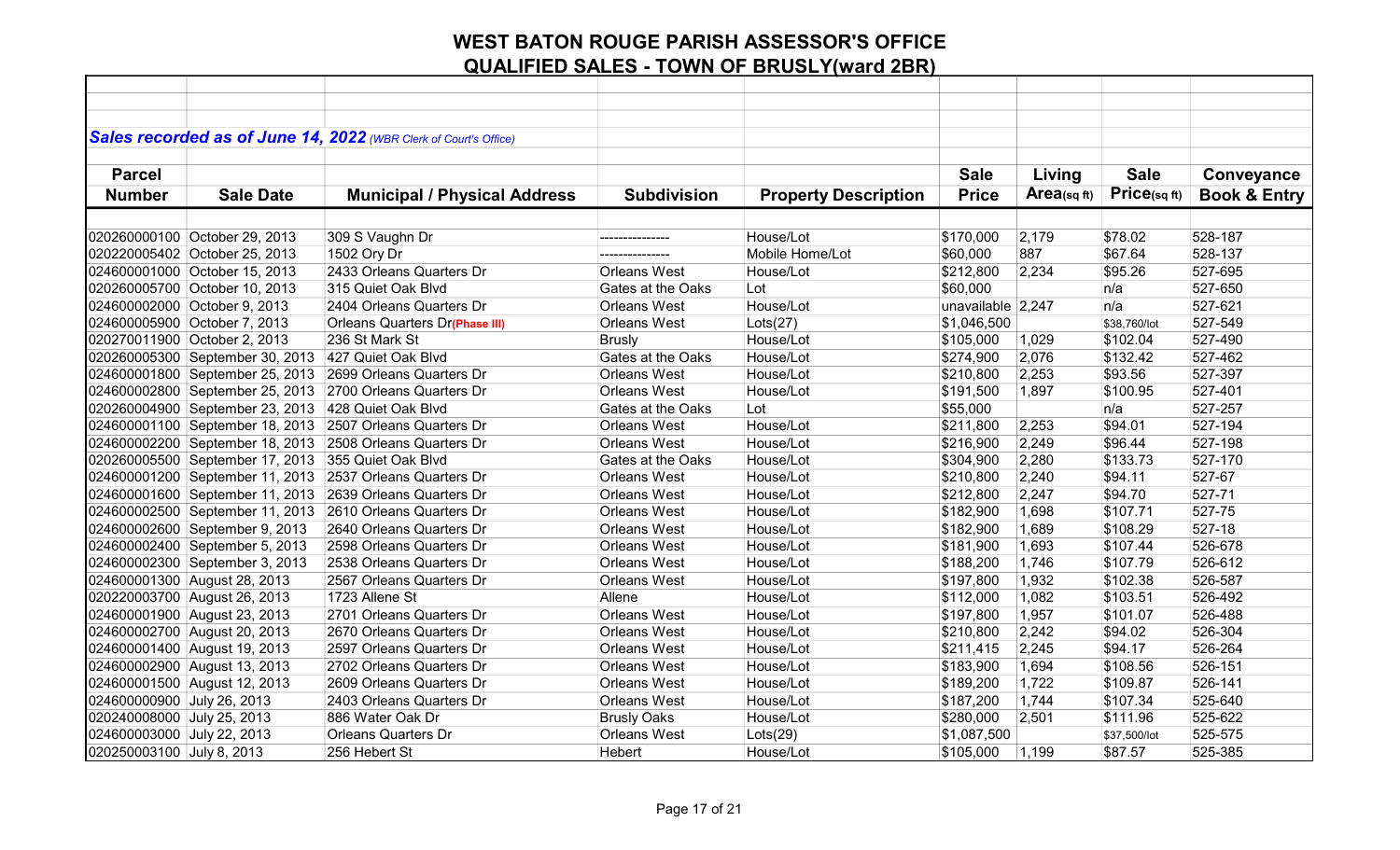|                              |                                | Sales recorded as of June 14, 2022 (WBR Clerk of Court's Office) |                     |                             |              |            |                |                         |
|------------------------------|--------------------------------|------------------------------------------------------------------|---------------------|-----------------------------|--------------|------------|----------------|-------------------------|
| <b>Parcel</b>                |                                |                                                                  |                     |                             | <b>Sale</b>  | Living     | <b>Sale</b>    | Conveyance              |
| <b>Number</b>                | <b>Sale Date</b>               | <b>Municipal / Physical Address</b>                              | <b>Subdivision</b>  | <b>Property Description</b> | <b>Price</b> | Area(sqft) | Price(sqft)    | <b>Book &amp; Entry</b> |
|                              |                                |                                                                  |                     |                             |              |            |                |                         |
| 020240009100 July 1, 2013    |                                | 113 Oakbend Dr                                                   | <b>Brusly Oaks</b>  | House/Lot                   | \$268,000    | 2,218      | \$120.83       | 525-282                 |
| 020260005200 June 24, 2013   |                                | 447 Quiet Oak Blvd                                               | Gates at the Oaks   | House/Lot                   | \$294,900    | 2,171      | \$135.84       | 525-175                 |
| 020280000600 June 17, 2013   |                                | 546 S Kirkland Dr                                                | ---------------     | Apartment(4 units)/Lot      | \$124,000    |            | n/a            | 525-46                  |
| 020280002201 June 17, 2013   |                                | 660 E St Francis St                                              | --------------      | House/Lot                   | \$187,000    | 1,522      | \$122.86       | 525-61                  |
| 020210001500 May 31, 2013    |                                | 2531 Allene St                                                   | Allene              | House/Lot                   | \$130,000    | 2,002      | \$64.94        | 524-566                 |
| 020250002300 May 28, 2013    |                                | 153 E Main St                                                    | ---------------     | House/Lot                   | \$43,500     | 1,832      | \$23.74        | 524-322                 |
| 020270004800 May 13, 2013    |                                | 557 E Main St                                                    |                     | House/Lot                   | \$240,000    | 4,552      | \$52.72        | 523-554                 |
| 020220011500 May 3, 2013     |                                | 1670 Ory Dr                                                      | ---------------     | Lot                         | \$38,000     |            | n/a            | 523-411                 |
| 020240002100 April 22, 2013  |                                | Clubhouse Dr                                                     | <b>Brusly Oaks</b>  | 0.381 Acres                 | \$47,500     |            | \$2.85/sq ft   | 523-139                 |
| 020220000301 April 9, 2013   |                                | 1420 Allene St                                                   |                     | House/Lot                   | \$157,000    | 1,585      | \$99.05        | 522-594                 |
| 024600000301 April 5, 2013   |                                | 539 N. Labauve Rd                                                | ---------------     | House/Lot                   | \$146,900    | 1,392      | \$105.53       | 522-546                 |
| 020270013800 March 14, 2013  |                                | 218 S Kirkland Dr                                                | <b>Brusly</b>       | Mobile Home/Lot             | \$21,000     | 1,280      | \$16.41        | 522-194                 |
| 020220003901 March 12, 2013  |                                | 1671 Allene St                                                   | ---------------     | House/Lot                   | \$164,900    | 1,347      | \$122.42       | 522-123                 |
|                              | 020230000401 February 26, 2013 | 350 N Labauve Av                                                 | ---------------     | House/Lot                   | \$215,000    | 2,448      | \$87.83        | 521-521                 |
|                              | 020240006500 February 21, 2013 | 887 Spanish Oak Dr                                               | <b>Brusly Oaks</b>  | House/Lot                   | \$361,500    | 3,426      | \$105.52       | 521-450                 |
|                              | 020250005900 February 21, 2013 | 116 W Main St                                                    |                     | House/Lot                   | \$80,000     | 1,707      | \$46.87        | 521-464                 |
|                              | 020260004600 February 21, 2013 | 336 Quiet Oak Blvd                                               | Gates at the Oaks   | House/Lot                   | \$275,000    | 2,221      | \$123.82       | 521-467                 |
|                              | 020280002502 February 15, 2013 | 708 S Kirkland Dr                                                |                     | House/Lot                   | \$165,000    | 1,722      | \$95.82        | 521-376                 |
|                              | 020220012000 February 5, 2013  | 1701 Ory Dr                                                      | Oak Shadows         | House/Lot                   | \$135,000    | 1,421      | \$95.00        | 521-170                 |
|                              | 020260005200 January 31, 2013  | 447 Quiet Oak Blvd                                               | Gates at the Oaks   | Lots(4)                     | \$240,000    |            | \$60,000/lot   | 521-108                 |
|                              | 020260003300 January 30, 2013  | 467 W Main St                                                    | Gates at the Oaks   | House/Lot                   | \$248,500    | 2,099      | \$118.39       | 521-99                  |
|                              | 020260005600 January 23, 2013  | 335 Quiet Oak Blvd                                               | Gates at the Oaks   | House/Lot                   | \$305,000    | 2,474      | \$123.28       | 521-49                  |
|                              | 024600000900 January 18, 2013  | 2403 Orleans Quarters Dr                                         | <b>Orleans West</b> | $ $ Lots $(21)$             | \$787,500    |            | \$37,500/lot   | 520-648                 |
| 020260003000 January 2, 2013 |                                | 467 Oak Plaza Blvd                                               | --------------      | Comm'l Bldg/Land            | \$460,000    | 2,020      | \$227.72/sq ft | 520-361                 |
|                              | 020220007100 December 21, 2012 | 1823 Live Oak Dr                                                 | Live Oak Place      | House/Lot                   | \$190,000    | 1,634      | \$116.28       | 520-72                  |
|                              | 020210009400 December 20, 2012 | Live Oak Dr                                                      | Rodriguez           | Lot                         | \$1,200      |            | n/a            | 519-625                 |
|                              | 020260005000 December 20, 2012 | 448 Quiet Oak Blvd                                               | Gates at the Oaks   | Lot                         | \$45,000     |            | n/a            | 519-629                 |
|                              | 020220017100 December 11, 2012 | 1730 Ory Dr                                                      | Oak Shadows         | House/Lot                   | \$165,000    | 1,702      | \$96.94        | 519-414                 |
|                              | 020260004900 December 7, 2012  | 428 Quiet Oak Blvd                                               | Gates at the Oaks   | Lots(6)                     | \$360,000    |            | \$60,000/lot   | 519-337                 |
|                              | 020280002404 November 20, 2012 | St Rita St                                                       | ---------------     | Lot                         | \$52,000     |            | n/a            | 519-136                 |
|                              | 020280005100 November 19, 2012 | 487 Marionneaux St                                               | Southside Acres     | House/Lot                   | \$261,000    | 2,754      | \$94.77        | 519-112                 |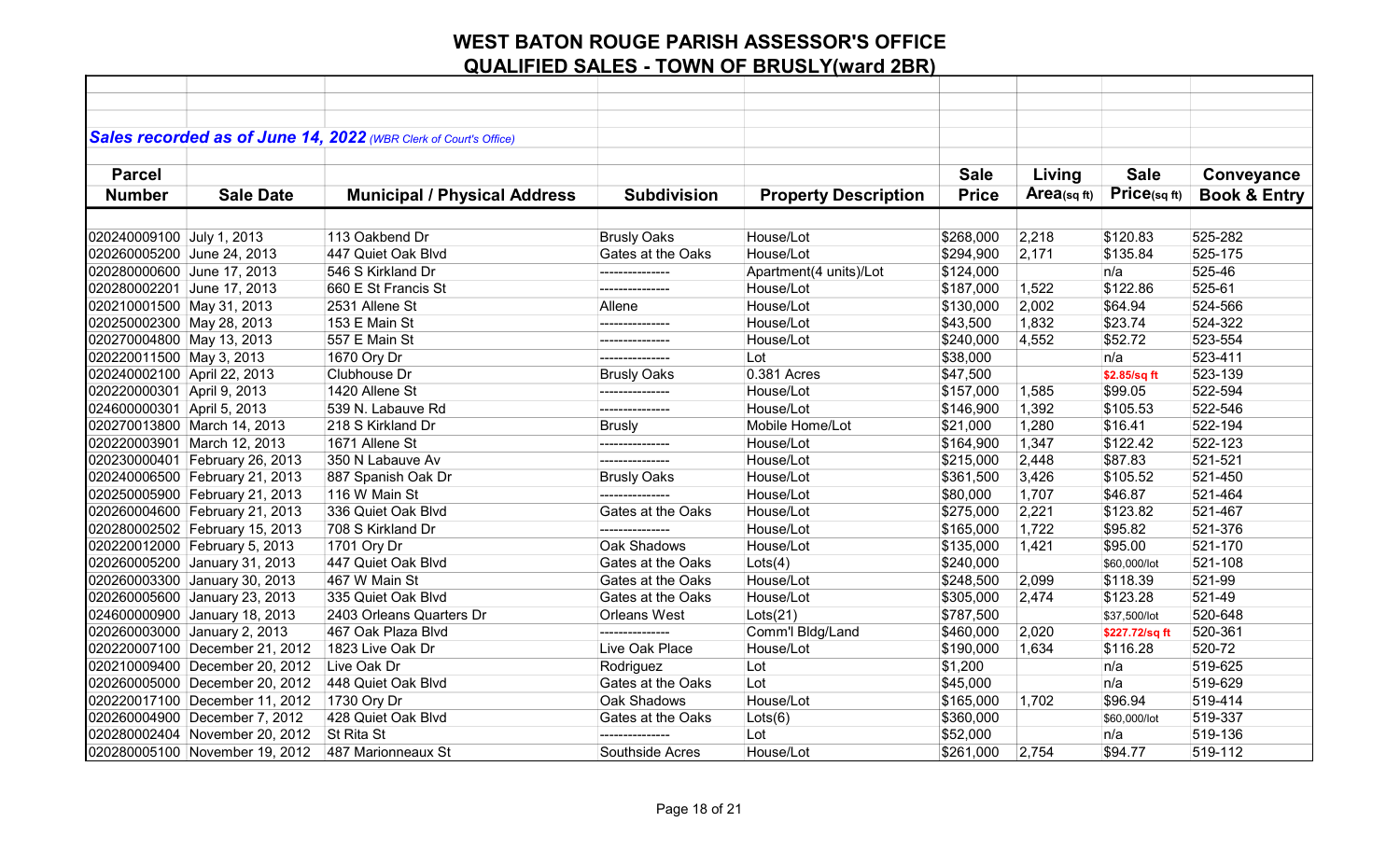|                             |                                 | Sales recorded as of June 14, 2022 (WBR Clerk of Court's Office) |                           |                             |              |            |               |                         |
|-----------------------------|---------------------------------|------------------------------------------------------------------|---------------------------|-----------------------------|--------------|------------|---------------|-------------------------|
|                             |                                 |                                                                  |                           |                             |              |            |               |                         |
| <b>Parcel</b>               |                                 |                                                                  |                           |                             | <b>Sale</b>  | Living     | <b>Sale</b>   | Conveyance              |
| <b>Number</b>               | <b>Sale Date</b>                | <b>Municipal / Physical Address</b>                              | <b>Subdivision</b>        | <b>Property Description</b> | <b>Price</b> | Area(sqft) | Price(sqft)   | <b>Book &amp; Entry</b> |
|                             |                                 |                                                                  |                           |                             |              |            |               |                         |
|                             | 020260005900 November 15, 2012  | 245 Quiet Oak Blvd                                               | Gates at the Oaks         | House/Lot                   | \$305,000    | 2,423      | \$125.88      | 519-90                  |
|                             | 020270013600 November 14, 2012  | 219 Julien St                                                    | <b>Brusly</b>             | Mobile Home/Lot             | \$70,000     | 1,440      | \$48.61       | 519-63                  |
|                             | 020230000401 November 7, 2012   | 350 N Labauve Ave                                                |                           | House/Lot                   | \$245,000    | 2,448      | \$100.08      | 518-608                 |
|                             | 020220003200 November 5, 2012   | 1915 Allene St                                                   | Allene                    | House/Lot                   | \$225,000    | 1,847      | \$121.82      | 518-565                 |
|                             | 020210001301 November 2, 2012   | 2629 Allene St                                                   | Allene                    | House/Lot                   | \$215,000    | 1,693      | \$126.99      | 518-526                 |
|                             | 020220011001 October 30, 2012   | 1685 Pecan St                                                    |                           | Lot                         | \$76,000     |            | n/a           | 518-465                 |
|                             | 020220011000 October 26, 2012   | 1620 Pecan St                                                    | ---------------           | House/Lot                   | \$175,000    | 1,354      | \$129.25      | 518-429                 |
|                             | 020210008300 October 23, 2012   | 3803 Live Oak Dr                                                 | Live Oak Place            | House/Lot                   | \$185,000    | 1,736      | \$106.57      | 518-389                 |
|                             | 020220020300 October 15, 2012   | 1847 Orleans Quarters Dr                                         | <b>Orleans Quarters</b>   | House/Lot                   | \$233,000    | 2,032      | \$114.67      | 518-217                 |
|                             | 020220018500 October 9, 2012    | 1623 Orleans Quarters Dr                                         | <b>Orleans Quarters</b>   | House/Lot                   | \$256,000    | 2,465      | \$103.85      | 517-137                 |
|                             | 020260005900 October 2, 2012    | 245 Quiet Oak Blvd                                               | Gates at the Oaks         | House/Lot                   | \$280,000    | 2,423      | \$115.56      | 517-613                 |
|                             | 020269002200 September 18, 2012 | Riverside Village Blvd                                           | ---------------           | 0.766 Acres                 | \$30,000     |            | \$39,165/acre | 517-293                 |
| 020250009600 August 8, 2012 |                                 | 425 Venzule Dr                                                   | Anita Park                | House/Lot                   | \$147,000    | 1,489      | \$98.72       | 515-360                 |
| 020240009700 July 17, 2012  |                                 | 743 Water Oak Dr                                                 | <b>Brusly Oaks</b>        | House/Lot                   | \$270,000    | 2,204      | \$122.50      | 514-93                  |
| 020260007600 June 14, 2012  |                                 | 386 River Mill Dr                                                | <b>River Mill Reserve</b> | Lots(10)                    | \$225,000    |            | \$22,500/lot  | 513-286                 |
| 020210003301 June 8, 2012   |                                 | 3211 Live Oak Dr                                                 | Live Oak Place            | House/Lot                   | \$189,000    | 1,808      | \$104.54      | 513-135                 |
| 020220001800 June 7, 2012   |                                 | Allene St                                                        | Allene                    | Lot                         | \$40,000     |            | n/a           | 513-88                  |
| 020220001700 June 7, 2012   |                                 | 2405 Allene St                                                   | Allene                    | House/Lot                   | \$100,000    | 1,809      | \$55.28       | 513-104                 |
| 020250005900 June 6, 2012   |                                 | 116 W Main St                                                    | ---------------           | House/Lot                   | \$65,000     | 1,707      | \$38.08       | 513-77                  |
| 020280006400 May 21, 2012   |                                 | between E St Francis & Babytown Ln                               | ---------------           | 22.605 Acres, Batture       | \$480,000    |            | \$21,235/acre | 512-323                 |
| 020270007800 May 11, 2012   |                                 | 128 Julien St                                                    | ---------------           | House/Lot                   | \$90,000     | 825        | \$109.09      | 512-119                 |
| 020280002200 May 8, 2012    |                                 | 610 S Kirkland Dr                                                | ---------------           | House/Lot                   | \$95,000     | 1,010      | \$94.06       | 512-70                  |
| 020220020600 April 9, 2012  |                                 | 1877 Orleans Quarters Dr                                         | <b>Orleans Quarters</b>   | House/Lot                   | \$208,000    | 1,659      | \$125.38      | 511-191                 |
| 020250000301 April 9, 2012  |                                 | 395 Hwy 1 N                                                      | ---------------           | Comm'l Building/Land        | \$25,500     |            | n/a           | 511-204                 |
| 020220005400 April 2, 2012  |                                 | 1450 Ory Dr                                                      | ---------------           | Mobile Home/Lot             | \$70,000     |            | n/a           | 511-98                  |
| 020240003400 March 27, 2012 |                                 | 734 N Brusly Oaks Dr                                             | <b>Brusly Oaks</b>        | House/Lot                   | \$287,000    | 2,462      | \$116.57      | 511-24                  |
| 020240005900 March 26, 2012 |                                 | 364 E Brusly Oaks Dr                                             | <b>Brusly Oaks</b>        | House/Lot                   | \$232,000    | 2,103      | \$110.32      | 511-10                  |
| 020220021000 March 13, 2012 |                                 | 1521 Allene St                                                   | ---------------           | House/Lot                   | \$180,000    | 1,419      | \$126.85      | 510-520                 |
| 020260005900 March 5, 2012  |                                 | 245 Quiet Oak Blvd                                               | Gates at the Oaks         | Lot                         | \$50,000     |            | n/a           | 510-391                 |
|                             | 024600000300 February 23, 2012  | <b>Acreage Due N of Orleans Quarters</b>                         | ---------------           | 17.235Acres                 | \$410,000    |            | \$23,789/acre | 510-180                 |
|                             | 024600000400 February 23, 2012  | <b>Acreage Due W of Orleans Quarters</b>                         | ---------------           | 17.36 Acres                 | \$450,000    |            | \$25,922/acre | 510-183                 |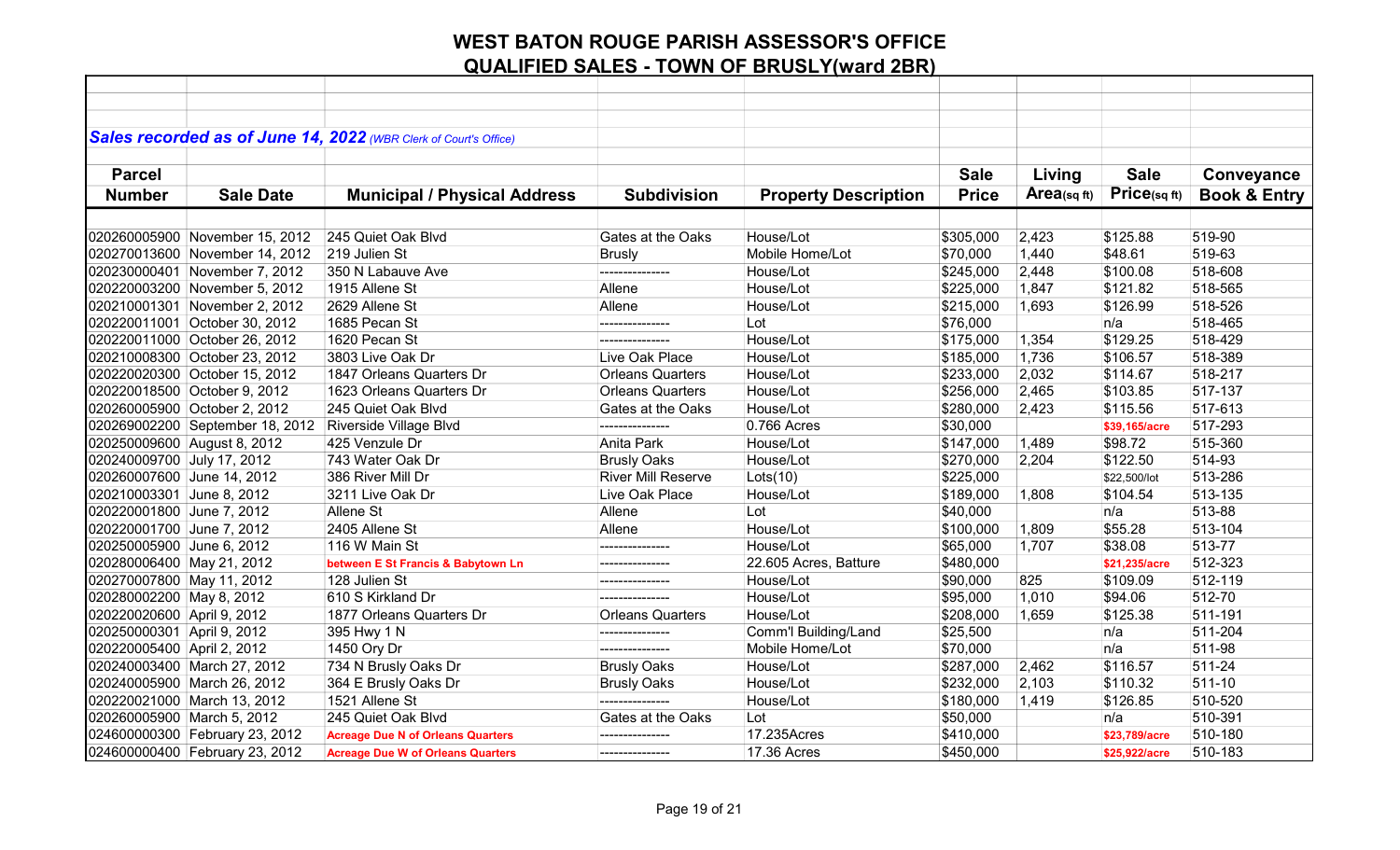|                              |                                 | Sales recorded as of June 14, 2022 (WBR Clerk of Court's Office) |                              |                             |              |                |               |                         |
|------------------------------|---------------------------------|------------------------------------------------------------------|------------------------------|-----------------------------|--------------|----------------|---------------|-------------------------|
| <b>Parcel</b>                |                                 |                                                                  |                              |                             | <b>Sale</b>  | Living         | <b>Sale</b>   | Conveyance              |
| <b>Number</b>                | <b>Sale Date</b>                |                                                                  | <b>Subdivision</b>           |                             | <b>Price</b> | Area(sq $ft$ ) | Price(sqft)   | <b>Book &amp; Entry</b> |
|                              |                                 | <b>Municipal / Physical Address</b>                              |                              | <b>Property Description</b> |              |                |               |                         |
|                              |                                 |                                                                  |                              |                             |              |                |               |                         |
|                              | 020240009600 January 10, 2012   | 723 Water Oak Dr                                                 | <b>Brusly Oaks</b>           | House/Lot                   | \$215,000    | 2,004          | \$107.29      | 509-289                 |
|                              | 020250004900 December 22, 2011  | 334 W Main St                                                    |                              | House/Lot                   | \$50,000     | 1,159          | \$43.14       | 509-83                  |
|                              | 020220002400 December 13, 2011  | 2137 Allene St                                                   | Allene                       | House/Lot                   | \$100,000    | 1,129          | \$88.57       | 508-530                 |
|                              | 020240002700 December 13, 2011  | 353 E Brusly Oaks Dr                                             | <b>Brusly Oaks</b>           | House/Lot                   | \$274,000    | 2,278          | \$120.28      | 508-547                 |
|                              | 020260003400 November 16, 2011  | 457 W Main St                                                    | Gates at the Oaks            | House/Lot                   | \$224,000    | 2,016          | \$111.11      | 507-661                 |
|                              | 020210001300 November 2, 2011   | 2635 Allene St                                                   | Allene                       | Lot                         | \$40,000     |                | n/a           | 507-256                 |
|                              | 020240006800 October 24, 2011   | 440 Willow Oak Dr                                                | <b>Brusly Oaks</b>           | Lot                         | \$72,000     |                | n/a           | 507-97                  |
|                              | 020240008900 October 20, 2011   | 710 Water Oak Dr                                                 | <b>Brusly Oaks</b>           | Lot                         | \$55,000     |                | n/a           | 507-42                  |
|                              | 020240005100 October 11, 2011   | 405 Oakleaf Ct                                                   | <b>Brusly Oaks</b>           | House/Lot                   | \$234,900    | 1,999          | \$117.51      | 506-645                 |
| 020270005600 October 5, 2011 |                                 | 801 E Main St                                                    | ---------------              | House/Lot                   | \$165,000    | 1,542          | \$107.00      | 506-469                 |
| 020270010800 October 4, 2011 |                                 | 408 Gwin St                                                      | <b>Brusly</b>                | House/Lot                   | \$29,000     | 864            | \$33.56       | 506-417                 |
|                              | 020260003500 September 23, 2011 | 447 W Main St                                                    | Gates at the Oaks            | House/Lot                   | \$218,000    | 2,106          | \$103.51      | 506-221                 |
|                              | 020210002400 September 21, 2011 | 2811 Live Oak Dr                                                 | Live Oak Place               | Lot                         | \$45,000     |                | n/a           | 506-152                 |
|                              | 020270011600 September 19, 2011 | 521 Gwin St                                                      | <b>Brusly</b>                | House/Lot                   | \$36,000     | 1,473          | \$24.44       | 506-132                 |
| 020220002300 June 30, 2011   |                                 | Allene St                                                        | <b>Bezet Estate Property</b> | Lot, 2.33 Acres             | \$75,000     |                | \$32,190/acre | 504-184                 |
| 020250005400 June 21, 2011   |                                 | 258 W Main St                                                    |                              | House/Lot                   | \$87,000     | 1,102          | \$78.95       | 504-31                  |
| 020270008000 May 19, 2011    |                                 | 822 E Main St                                                    | <b>Brusly</b>                | House/Lot                   | \$138,500    | 1,218          | \$113.71      | 503-185                 |
| 020250009700 April 18, 2011  |                                 | 445 Venzule Dr                                                   | Anita Park                   | House/Lot                   | \$152,500    | 1,804          | \$84.53       | 502-596                 |
| 020250001900 March 30, 2011  |                                 | 401 E Main St                                                    |                              | House/Lot                   | \$200,000    | 1,823          | \$109.71      | 502-363                 |
| 020220016800 March 30, 2011  |                                 | 1800 Ory Dr                                                      | Oak Shadows                  | House/Lot                   | \$164,900    | 1,970          | \$83.71       | 502-352                 |
|                              | 020250002800 February 17, 2011  | 138 Hebert St                                                    | Hebert                       | House/Lot                   | \$160,000    | 1,452          | \$110.19      | 501-156                 |
|                              | 020220009800 January 14, 2011   | 2140 Live Oak Dr                                                 | Hill                         | Lot                         | \$4,000      |                | n/a           | 500-523                 |
|                              | 020280002200 January 12, 2011   | 610 S Kirkland Dr                                                |                              | House/Lot                   | \$105,000    | 1,010          | \$103.96      | 500-510                 |
|                              | 020240007800 November 8, 2010   | 190 Willow Oak Dr                                                | <b>Brusly Oaks</b>           | House/Lot                   | \$269,500    | 2,054          | \$131.21      | 498-407                 |
|                              | 020260002900 November 3, 2010   | 244 Quiet Oak Blvd                                               | Gates at the Oaks            | House/Lot                   | \$335,000    | 3,022          | \$110.85      | 498-323                 |
|                              | 020220018900 October 28, 2010   | 1663 Orleans Quarters Dr                                         | <b>Orleans Quarters</b>      | House/Lot                   | \$212,000    | 1,685          | \$125.82      | 498-273                 |
|                              | 020270008000 October 27, 2010   | 822 E Main St                                                    | <b>Brusly</b>                | House/Lot                   | \$101,000    | 1,218          | \$82.92       | 498-270                 |
|                              | 020240010200 October 26, 2010   | 863 Water Oak Dr                                                 | <b>Brusly Oaks</b>           | House/Lot                   | \$234,000    | 2,073          | \$112.88      | 498-236                 |
|                              | 020240004400 September 30, 2010 | 401 Willow Oak Dr                                                | <b>Brusly Oaks</b>           | House/Lot                   | \$280,000    | 2,392          | \$117.06      | 497-463                 |
| 020270009800 August 20, 2010 |                                 | 520 E Main St                                                    | <b>Brusly</b>                | House/Lot                   | \$45,000     | 1,227          | \$36.67       | 496-497                 |
| 020230001400 August 13, 2010 |                                 | 1240 W Main St                                                   | ---------------              | House/Lot                   | \$18,790     | 1,120          | \$16.78       | 496-408                 |